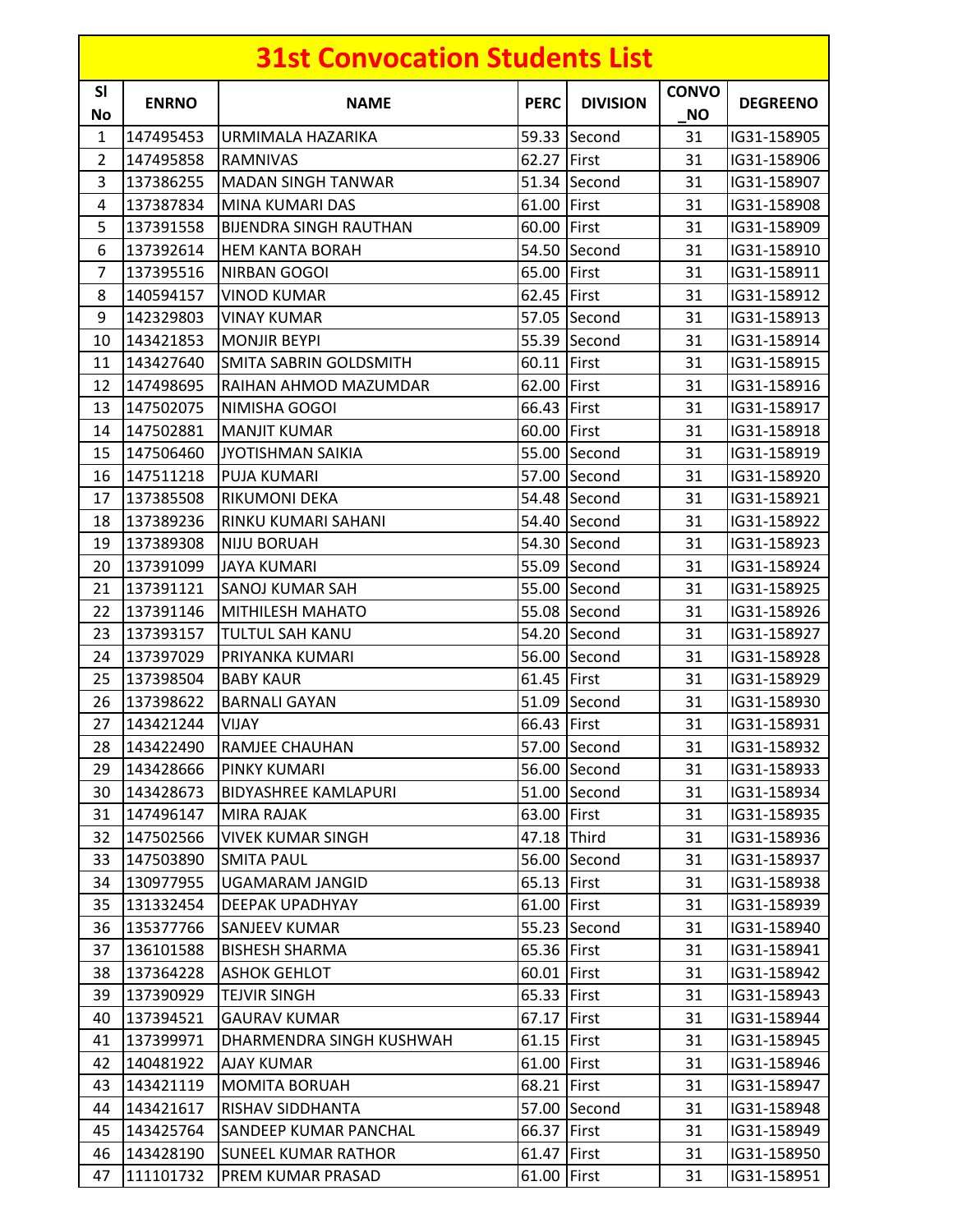| 48 |           | 125495376   DIMPI MAHANTA     | 60.00 First |              | 31 | IG31-158952 |  |
|----|-----------|-------------------------------|-------------|--------------|----|-------------|--|
| 49 | 135956962 | <b>RAMESH CHAND CHOUDHARY</b> | 61.00 First |              | 31 | IG31-158953 |  |
| 50 | 136016543 | PANKAJ KUMAR SHUKLA           | 60.00 First |              | 31 | IG31-158954 |  |
| 51 | 137021738 | <b>HRISHIKESH KUMAR</b>       |             | 57.00 Second | 31 | IG31-158955 |  |
| 52 | 137386452 | <b>RAJAN KUMAR</b>            | 62.00 First |              | 31 | IG31-158956 |  |
| 53 | 137386857 | <b>MD INAMUL HAQUE</b>        |             | 55.48 Second | 31 | IG31-158957 |  |
| 54 | 137387709 | ARTI KUMARI SAH               |             | 57.16 Second | 31 | IG31-158958 |  |
| 55 | 137387977 | JAGESHWAR SINGH               |             | 59.48 Second | 31 | IG31-158959 |  |
| 56 | 137390209 | <b>VISHWENDRA KUMAR</b>       | 63.14 First |              | 31 | IG31-158960 |  |
| 57 | 137390707 | SHAILENDRA AHIRWAR            |             | 57.00 Second | 31 | IG31-158961 |  |
| 58 | 137391271 | <b>ARUN RANA</b>              | 62.00 First |              | 31 | IG31-158962 |  |
| 59 | 137393520 | <b>PARAS MAL</b>              | 60.00 First |              | 31 | IG31-158963 |  |
| 60 | 143420314 | HARI NARAYAN YADAV            | 63.18 First |              | 31 | IG31-158964 |  |
| 61 | 143420321 | <b>SANDEEP KUMAR</b>          | 62.00 First |              | 31 | IG31-158965 |  |
| 62 | 143421030 | <b>PRADEEP KUMAR RATHOR</b>   | 62.45 First |              | 31 | IG31-158966 |  |
| 63 | 143421079 | <b>JAI PRAKASH</b>            | 62.00 First |              | 31 | IG31-158967 |  |
| 64 | 143421410 | <b>SUBHASH CHAND SHARMA</b>   |             | 58.30 Second | 31 | IG31-158968 |  |
| 65 | 143422049 | <b>CHANDAN KUMAR</b>          | 61.00 First |              | 31 | IG31-158969 |  |
| 66 | 143422199 | <b>SANDEEP KUMAR</b>          | 64.00 First |              | 31 | IG31-158970 |  |
| 67 | 143423033 | ARUNODAY                      | 62.00 First |              | 31 | IG31-158971 |  |
| 68 | 143423531 | <b>SUNIL</b>                  | 62.07 First |              | 31 | IG31-158972 |  |
| 69 | 143427127 | <b>VIBHAV HAREET</b>          |             | 58.00 Second | 31 | IG31-158973 |  |
| 70 | 143428096 | <b>DEEPAK CHHETRY</b>         |             | 53.46 Second | 31 | IG31-158974 |  |
| 71 | 143428136 | <b>SHOWKAT AHMAD WANI</b>     | 64.00 First |              | 31 | IG31-158975 |  |
| 72 | 145312403 | THANENDRA KUMAR BHAGAT        |             | 58.00 Second | 31 | IG31-158976 |  |
| 73 | 147495310 | <b>MRITYUNJAY KUMAR</b>       |             | 58.34 Second | 31 | IG31-158977 |  |
| 74 | 147496312 | DEEPENDRA SINGH SHEKHAWAT     | 62.00 First |              | 31 | IG31-158978 |  |
| 75 | 147496899 | <b>AVINASH SINGH</b>          |             | 56.48 Second | 31 | IG31-158979 |  |
| 76 | 147498220 | RAKESH KUMAR GURJAR           | 63.05 First |              | 31 | IG31-158980 |  |
| 77 | 137387810 | <b>GOPAL PRASAD</b>           |             | 51.00 Second | 31 | IG31-158981 |  |
| 78 | 137391913 | <b>NITUL BURHA GOHAIN</b>     | 62.00 First |              | 31 | IG31-158982 |  |
| 79 | 137395587 | PALLABI BHUYAN                | 61.10 First |              | 31 | IG31-158983 |  |
| 80 | 143425162 | <b>ANGILINA TOPNO</b>         |             | 53.00 Second | 31 | IG31-158984 |  |
| 81 | 147500096 | <b>SHAILENDRA KUMAR</b>       |             | 57.00 Second | 31 | IG31-158985 |  |
| 82 | 147501270 | <b>ANSHUMAN GOGOI</b>         |             | 57.00 Second | 31 | IG31-158986 |  |
| 83 | 147502580 | <b>SHAIKH AFROJ</b>           | 62.27 First |              | 31 | IG31-158987 |  |
| 84 | 136121938 | <b>LALIT KUMAR</b>            | 64.34 First |              | 31 | IG31-158988 |  |
| 85 | 137385697 | <b>JIJY SCARIA</b>            | 64.00 First |              | 31 | IG31-158989 |  |
| 86 | 137386058 | <b>JIREE BASUMATARY</b>       |             | 58.00 Second | 31 | IG31-158990 |  |
| 87 | 137395340 | <b>DWIPEN KALITA</b>          |             | 56.00 Second | 31 | IG31-158991 |  |
| 88 | 137395548 | RASHMI HAZARIKA               |             | 50.00 Second | 31 | IG31-158992 |  |
| 89 | 137395713 | <b>SANJOY GOWALA</b>          | 49.00 Third |              | 31 | IG31-158993 |  |
| 90 | 137395935 | <b>DIVYA SINGH</b>            | 61.04 First |              | 31 | IG31-158994 |  |
| 91 | 137402611 | <b>SUMI DAS</b>               |             | 58.28 Second | 31 | IG31-158995 |  |
| 92 | 143421093 | PROHLAD BORA                  | 62.03 First |              | 31 | IG31-158996 |  |
| 93 | 143424479 | <b>KM RENU</b>                |             | 56.00 Second | 31 | IG31-158997 |  |
| 94 | 143424827 | <b>JYOTI SINGH</b>            |             | 54.43 Second | 31 | IG31-158998 |  |
| 95 | 147495937 | <b>AVINASH</b>                | 64.34 First |              | 31 | IG31-158999 |  |
| 96 | 147504591 | <b>REHANA KHATUN</b>          | 49.38 Third |              | 31 | IG31-159000 |  |
| 97 | 147505340 | <b>SANGITA BORAH</b>          |             | 55.00 Second | 31 | IG31-159001 |  |
| 98 | 147505737 | SATYA PRAKASH SHARMA          |             | 57.00 Second | 31 | IG31-159002 |  |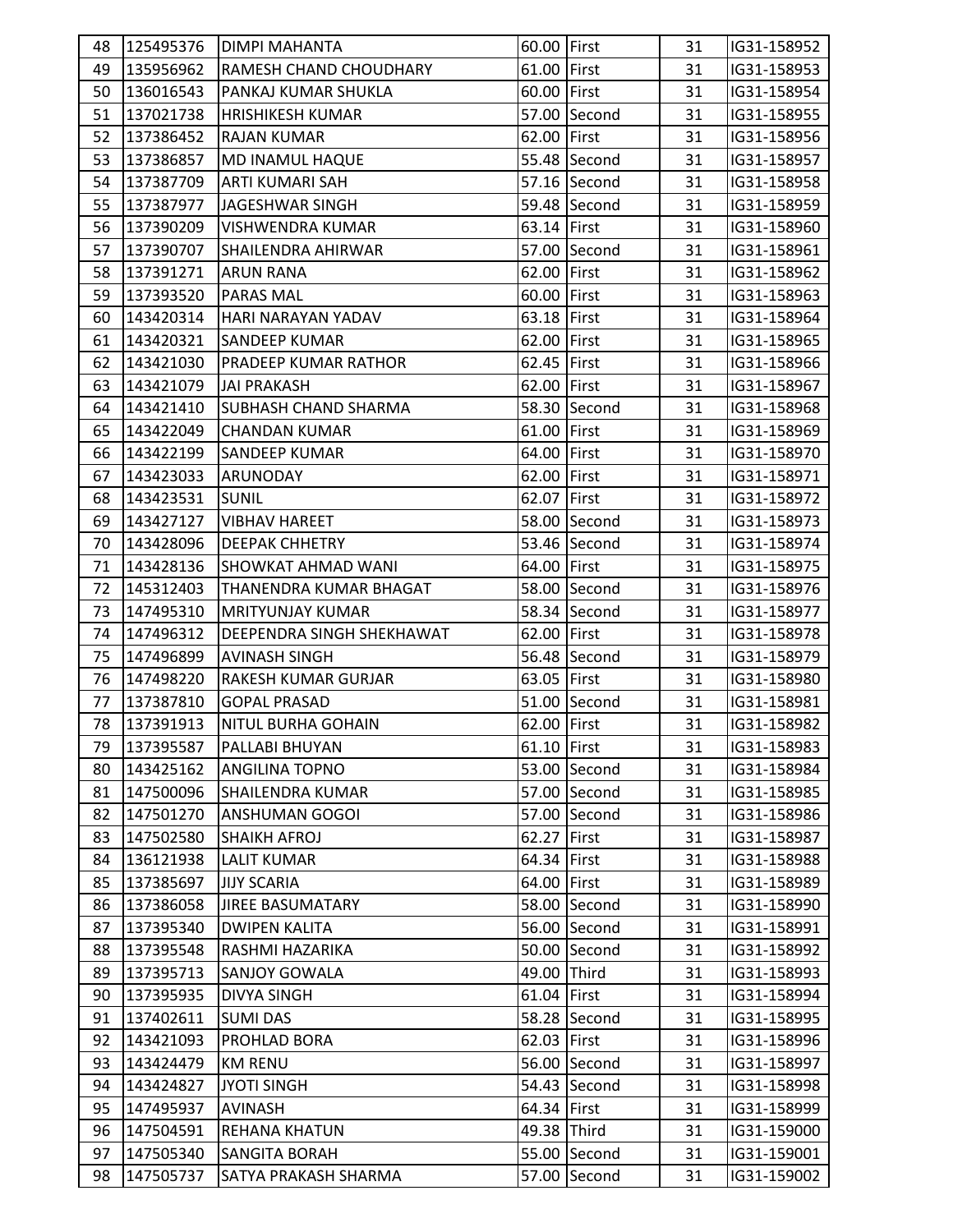| 99  | 115871509     | <b>GOURI SHANKAR BANERJEE</b> |             | 56.41 Second | 31 | IG31-159003 |  |
|-----|---------------|-------------------------------|-------------|--------------|----|-------------|--|
|     | 100 119073137 | SONU                          | 62.29 First |              | 31 | IG31-159004 |  |
|     | 101 124633898 | JOYDEV GHOSH                  |             | 54.00 Second | 31 | IG31-159005 |  |
|     | 102 125386404 | <b>MINAXI</b>                 |             | 55.00 Second | 31 | IG31-159006 |  |
|     | 103 125608303 | ROMEO LAKRA                   |             | 58.03 Second | 31 | IG31-159007 |  |
|     | 104 127598182 | <b>GOKUL KUMAR PRADHAN</b>    |             | 55.00 Second | 31 | IG31-159008 |  |
|     | 105 130598957 | RAM LAKHAN MEENA              |             | 55.00 Second | 31 | IG31-159009 |  |
|     | 106 136842740 | <b>SUMIT</b>                  | 66.47 First |              | 31 | IG31-159010 |  |
|     | 107 137386270 | APARAJITA HANSEPI             |             | 57.00 Second | 31 | IG31-159011 |  |
|     | 108 137386929 | DEVANAND NAIK                 |             | 59.00 Second | 31 | IG31-159012 |  |
|     | 109 137386943 | <b>NARAYAN SINGH SODHA</b>    | 62.44 First |              | 31 | IG31-159013 |  |
|     | 110 137387003 | <b>JILSON BEY</b>             |             | 55.45 Second | 31 | IG31-159014 |  |
|     | 111 137388470 | <b>CHRISTOPHOR KUJUR</b>      |             | 53.44 Second | 31 | IG31-159015 |  |
|     | 112 137388488 | <b>SUMITRA POON</b>           |             | 56.00 Second | 31 | IG31-159016 |  |
|     | 113 137389229 | <b>ADITI KUMARI</b>           |             | 59.00 Second | 31 | IG31-159017 |  |
|     | 114 137389798 | <b>SUMIT KUMAR PATERIA</b>    |             | 59.15 Second | 31 | IG31-159018 |  |
|     | 115 137390359 | <b>SUNIL KUMAR</b>            | 62.00 First |              | 31 | IG31-159019 |  |
|     | 116 137391074 | <b>AVINASH KUMAR</b>          |             | 59.00 Second | 31 | IG31-159020 |  |
|     | 117 137391422 | <b>RIJU DAS</b>               |             | 50.19 Second | 31 | IG31-159021 |  |
|     | 118 137391748 | <b>JAMES BHENGRA</b>          |             | 55.01 Second | 31 | IG31-159022 |  |
|     | 119 137392678 | <b>RAJIB BORUAH</b>           |             | 58.32 Second | 31 | IG31-159023 |  |
|     | 120 137392836 | <b>AMIT BORDOLOI</b>          |             | 54.00 Second | 31 | IG31-159024 |  |
|     | 121 137393949 | RAAFIAH ISLAM                 | 60.47 First |              | 31 | IG31-159025 |  |
|     | 122 137396350 | <b>BISWAJYOTI PEGU</b>        |             | 54.00 Second | 31 | IG31-159026 |  |
|     | 123 137396840 | <b>PERMUSH SURIN</b>          |             | 58.00 Second | 31 | IG31-159027 |  |
|     | 124 137397108 | <b>MANISH KUMAR</b>           |             | 59.00 Second | 31 | IG31-159028 |  |
|     | 125 137397240 | <b>SUNIL BHATI</b>            | 60.42 First |              | 31 | IG31-159029 |  |
|     | 126 137399410 | <b>NABAJIT TANTI</b>          | 60.00 First |              | 31 | IG31-159030 |  |
|     | 127 137400965 | <b>ANUP</b>                   |             | 58.34 Second | 31 | IG31-159031 |  |
|     | 128 137401096 | <b>PRANJAL DEORI</b>          |             | 53.00 Second | 31 | IG31-159032 |  |
|     | 129 137401175 | <b>PRASHANT SINGH</b>         | 61.31 First |              | 31 | IG31-159033 |  |
|     | 130 137401935 | <b>DEEPA KUMARI TAMANG</b>    |             | 53.00 Second | 31 | IG31-159034 |  |
|     | 131 137401999 | <b>TUFAN SINGH</b>            |             | 53.00 Second | 31 | IG31-159035 |  |
|     | 132 137402002 | <b>GITA KOUR</b>              |             | 50.17 Second | 31 | IG31-159036 |  |
|     | 133 137402439 | RANJITA DEV                   |             | 54.00 Second | 31 | IG31-159037 |  |
|     | 134 143420100 | <b>ANKANA SARMAH</b>          |             | 52.13 Second | 31 | IG31-159038 |  |
|     | 135 143420568 | <b>SUNIL KUMAR PARJAPATI</b>  |             | 57.10 Second | 31 | IG31-159039 |  |
|     | 136 143420883 | <b>ANKUR KUMAR</b>            |             | 59.42 Second | 31 | IG31-159040 |  |
|     | 137 143420948 | <b>SOM BIR</b>                | 61.05 First |              | 31 | IG31-159041 |  |
| 138 | 143420955     | <b>RANDEEP SHARMA</b>         |             | 59.08 Second | 31 | IG31-159042 |  |
|     | 139 143420962 | JASWANT SINGH                 | 63.00 First |              | 31 | IG31-159043 |  |
|     | 140 143421158 | <b>GURDEEP SINGH</b>          | 61.00 First |              | 31 | IG31-159044 |  |
|     | 141 143421172 | PANKAJ KUMAR                  | 62.00 First |              | 31 | IG31-159045 |  |
|     | 142 143421434 | <b>VIKAS</b>                  | 63.39 First |              | 31 | IG31-159046 |  |
| 143 | 143422547     | PINKESH BALMIKI               |             | 53.28 Second | 31 | IG31-159047 |  |
|     | 144 143423549 | <b>SANDEEP</b>                | 61.08 First |              | 31 | IG31-159048 |  |
|     | 145 143423968 | KAUSHIK PRATIM HAZARIKA       |             | 52.40 Second | 31 | IG31-159049 |  |
| 146 | 143427442     | <b>NARAYAN GHOSH</b>          | 64.41 First |              | 31 | IG31-159050 |  |
|     | 147 143427822 | ATUL KUMAR VISHWAKARMA        | 61.48 First |              | 31 | IG31-159051 |  |
| 148 | 143428168     | PRIYA MISHRA                  |             | 52.00 Second | 31 | IG31-159052 |  |
|     | 149 147495460 | <b>JITENDRA MISHRA</b>        | 61.48 First |              | 31 | IG31-159053 |  |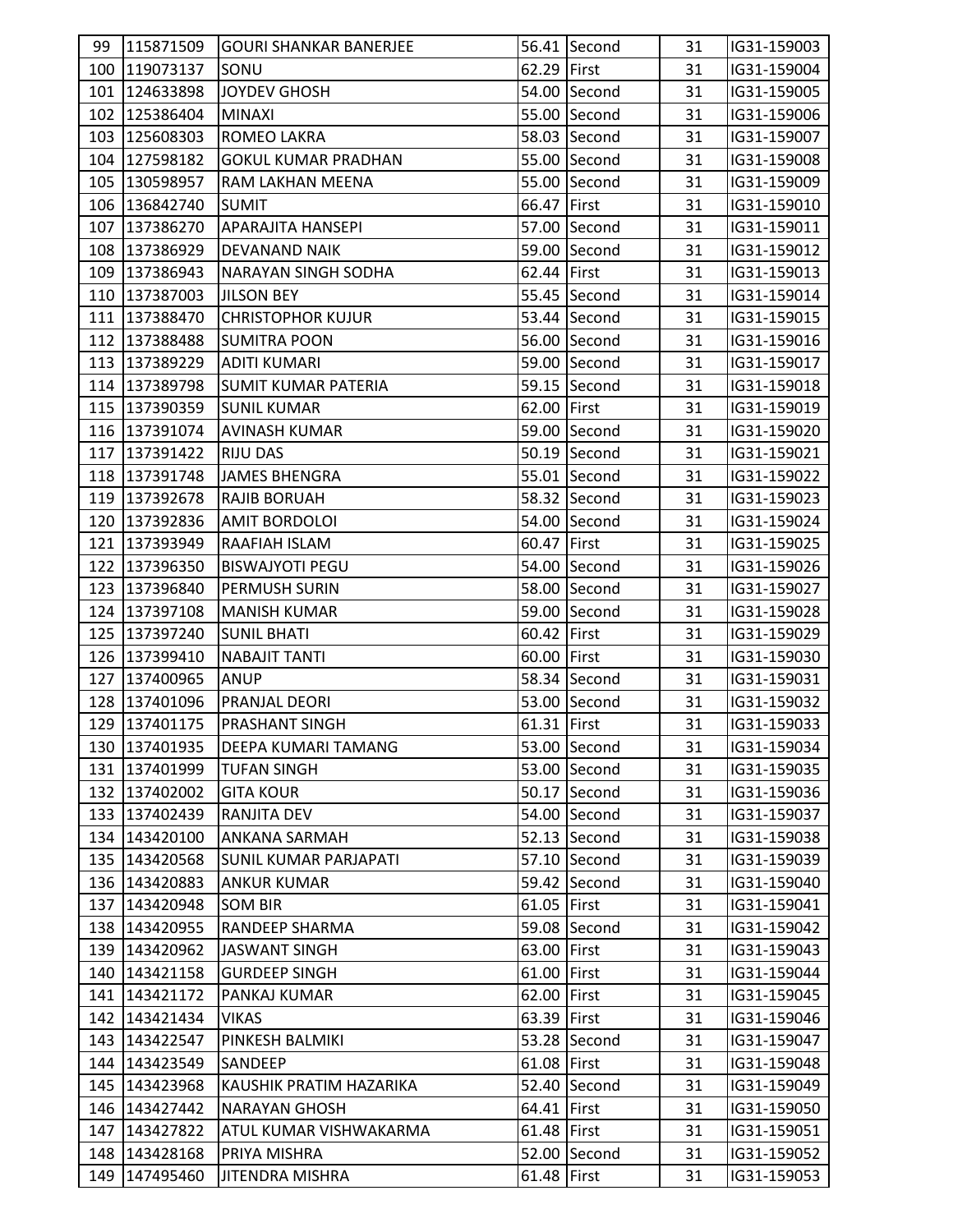|     | 150 147496835              | <b>RAVI VERMA</b>                  |             | 59.16 Second | 31 | IG31-159054 |
|-----|----------------------------|------------------------------------|-------------|--------------|----|-------------|
|     | 151 147498971              | <b>S P SASHORU</b>                 |             | 56.36 Second | 31 | IG31-159055 |
|     | 152 147499887              | RAVINDRA BABURAO WANVE             |             | 55.15 Second | 31 | IG31-159056 |
|     | 153 147500570              | ASHWINI KUMAR YADAV                |             | 52.00 Second | 31 | IG31-159057 |
|     | 154 147504047              | <b>MANTU SAHANI</b>                |             | 51.28 Second | 31 | IG31-159058 |
|     | 155 147506556              | <b>AGNES BADING</b>                |             | 59.00 Second | 31 | IG31-159059 |
|     | 156 147506785              | RAVINDER SINGH NEGI                |             | 58.13 Second | 31 | IG31-159060 |
|     | 157 147506982              | <b>RAJINDER SINGH</b>              | 61.15 First |              | 31 | IG31-159061 |
|     | 158 147510341              | DEEPMALA ROY                       |             | 52.42 Second | 31 | IG31-159062 |
|     | 159 148135271              | CHETNA SHARMA                      | 65.00 First |              | 31 | IG31-159063 |
| 160 | <b>W11539073 ARUNLAL R</b> |                                    | 63.00 First |              | 31 | IG31-159064 |
| 161 |                            | W11539223 MANOJ KUMAR SINGH        | 64.00 First |              | 31 | IG31-159065 |
| 162 |                            | W11564562 RENJITH N NAIR           |             | 58.00 Second | 31 | IG31-159066 |
| 163 |                            | W11578499 ARJUN SINGH              | 66.00 First |              | 31 | IG31-159067 |
| 164 |                            | W11578949 ANSUMAN MOHANTY          |             | 57.00 Second | 31 | IG31-159068 |
| 165 |                            | W11581969 MADHURYA BARUAH          |             | 57.00 Second | 31 | IG31-159069 |
| 166 |                            | W11585024 RAVI RANJAN              |             | 59.00 Second | 31 | IG31-159070 |
| 167 |                            | W11586111 TILAK BAHADUR KUWAR      | 62.00 First |              | 31 | IG31-159071 |
| 168 |                            | W11589670 MITHILESH MANI TRIPATHI  | 66.00 First |              | 31 | IG31-159072 |
| 169 |                            | W11597362 CHANDAN KUMAR            | 62.00 First |              | 31 | IG31-159073 |
| 170 |                            | W11599243 GIREESH KUMAR HALDAINIYA | 64.00 First |              | 31 | IG31-159074 |
| 171 | W11599806 AKASH            |                                    | 61.00 First |              | 31 | IG31-159075 |
| 172 |                            | W11600216 SANTOSH KUMAR SINGH      | 64.00 First |              | 31 | IG31-159076 |
| 173 |                            | W11602102 HARIVANSH RAI            | 60.00 First |              | 31 | IG31-159077 |
| 174 |                            | W11602487 BARINDER KUMAR           | 66.00 First |              | 31 | IG31-159078 |
| 175 |                            | W11602581 NARINDER SINGH           |             | 59.00 Second | 31 | IG31-159079 |
| 176 |                            | W11602601 GIRVAR SINGH SHEKHAWAT   | 61.00 First |              | 31 | IG31-159080 |
| 177 |                            | W11605806 SURENDAR SINGH           | 66.00 First |              | 31 | IG31-159081 |
| 178 |                            | W11605903 JJAI LAL SARAN           | 61.00 First |              | 31 | IG31-159082 |
| 179 | W11614491 NATESHA A        |                                    | 62.00 First |              | 31 | IG31-159083 |
|     |                            | 180 W11618904 JEEVAN R SHETTY      | 71.00 First |              | 31 | IG31-159084 |
|     | 181 105519243              | <b>BITTU CHANDRA GOON</b>          |             | 53.00 Second | 31 | IG31-159085 |
|     | 182 105532420              | <b>SUJATA DAS</b>                  | 60.30 First |              | 31 | IG31-159086 |
|     | 183 119095852              | MOUSHUMI PEGU                      |             | 58.00 Second | 31 | IG31-159087 |
|     | 184 125626784              | <b>UDAYADITYA BORTHAKUR</b>        |             | 52.06 Second | 31 | IG31-159088 |
|     | 185 137388495              | <b>MUDIT DUGAR</b>                 |             | 52.00 Second | 31 | IG31-159089 |
|     | 186 137392764              | PUJA GOGOI                         | 49.01 Third |              | 31 | IG31-159090 |
| 187 | 137395610                  | <b>NIPEN SAIKIA</b>                |             | 59.30 Second | 31 | IG31-159091 |
|     | 188 140126098              | <b>BISWADEEP DAS</b>               | 61.29 First |              | 31 | IG31-159092 |
| 189 | 143428412                  | <b>SHAHRUKH AHMED SHEIKH</b>       |             | 52.35 Second | 31 | IG31-159093 |
| 190 | 147499292                  | <b>GREETCHANK BURAGOHAIN</b>       |             | 59.37 Second | 31 | IG31-159094 |
| 191 |                            | W11534019 OM PRAKASH BALMIKI       | 63.00 First |              | 31 | IG31-159095 |
| 192 |                            | W11578546 NUSRAT AHMAD AHANGER     |             | 59.00 Second | 31 | IG31-159096 |
| 193 |                            | W11582778 CHANDAN KUMAR            | 65.00 First |              | 31 | IG31-159097 |
| 194 |                            | W11582805 RINTU KUMAR              | 60.00 First |              | 31 | IG31-159098 |
| 195 |                            | W11599749 SANDEEP KUMAR            |             | 59.00 Second | 31 | IG31-159099 |
| 196 | 143426196                  | PAPU RAJOWAR                       | 67.00 First |              | 31 | IG31-159100 |
| 197 | 143426211                  | <b>MANOJ KUMAR BORUAH</b>          | 67.29 First |              | 31 | IG31-159101 |
| 198 | 143426268                  | AMLAN KAUSIK DUTTA                 | 63.26 First |              | 31 | IG31-159102 |
| 199 | 143426379                  | <b>DEBOJIT SHOH</b>                | 65.15 First |              | 31 | IG31-159103 |
| 200 | 143426609                  | <b>JIBAN KHANIKOR</b>              | 68.00 First |              | 31 | IG31-159104 |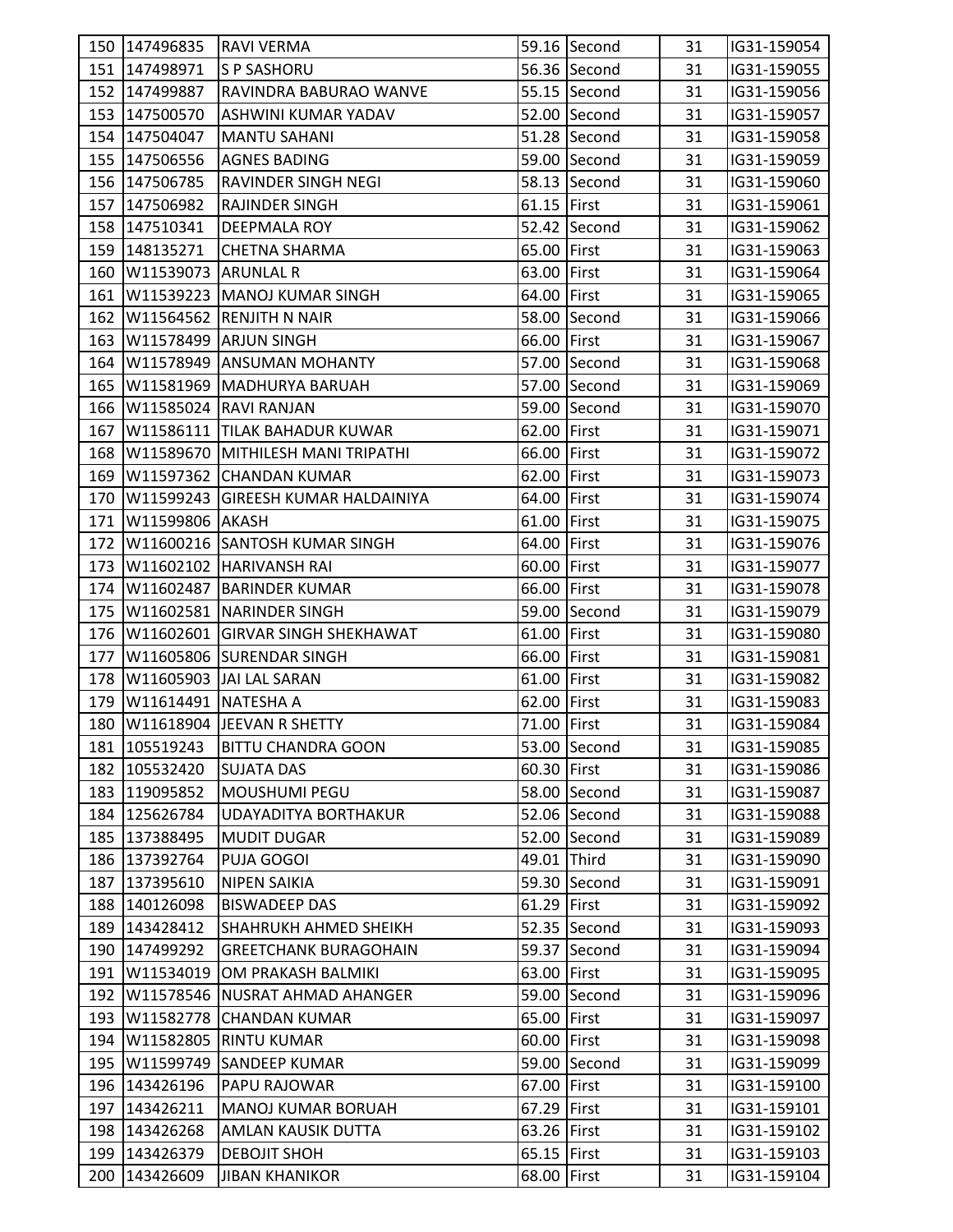|     | 201 143426694 | <b>MAYURI BORAH</b>            | 72.45 First |                                  | 31 | IG31-159105 |
|-----|---------------|--------------------------------|-------------|----------------------------------|----|-------------|
|     | 202 143426759 | MONIKANGKANA PHUKAN            | 67.29 First |                                  | 31 | IG31-159106 |
|     | 203 143426773 | ANURADHA NATH DUARAH           | 70.00 First |                                  | 31 | IG31-159107 |
|     | 204 143426798 | <b>RIJUMONI HANDIQUE</b>       | 72.45 First |                                  | 31 | IG31-159108 |
|     | 205 143426813 | <b>SUSHIL RAJBONSHI</b>        | 68.00 First |                                  | 31 | IG31-159109 |
|     | 206 143426877 | <b>JITU MONI BORDOLOI</b>      | 72.21 First |                                  | 31 | IG31-159110 |
|     | 207 143426900 | <b>BALA RAM DAS</b>            |             | 58.03 Second                     | 31 | IG31-159111 |
|     | 208 143427048 | <b>BINA RANI DAS</b>           | 65.00 First |                                  | 31 | IG31-159112 |
|     | 209 143427055 | <b>GOLAP CHANDRA BORAH</b>     | 61.08 First |                                  | 31 | IG31-159113 |
|     | 210 143427585 | <b>RAKTIM DUTTA</b>            | 66.00 First |                                  | 31 | IG31-159114 |
|     | 211 143427618 | <b>GAURANGA MOHAN SARMAH</b>   | 74.00 First |                                  | 31 | IG31-159115 |
| 212 | 151883515     | SHAILENDRA KUMAR CHOURASIA     | 69.29 First |                                  | 31 | IG31-159116 |
| 213 | 151883530     | <b>MERCY LALROHLUO HMAR</b>    | 88.48       | First with<br><b>Distinction</b> | 31 | IG31-159117 |
|     | 214 151883547 | <b>BUDHAJIT KONWAR</b>         | 60.00 First |                                  | 31 | IG31-159118 |
|     | 215 151883561 | <b>IPI BARDOLOI</b>            | 67.00 First |                                  | 31 | IG31-159119 |
|     | 216 151883579 | NIVEDITA GOGOI                 | 66.19 First |                                  | 31 | IG31-159120 |
| 217 | 151883586     | <b>BIBHA RANI NATH</b>         | 63.00 First |                                  | 31 | IG31-159121 |
|     | 218 151883593 | PRANJAL SAIKIA                 | 66.19 First |                                  | 31 | IG31-159122 |
|     | 219 151883601 | MAUSHUMI GOSWAMI               | 75.00       | First with<br>Distinction        | 31 | IG31-159123 |
|     | 220 151883619 | <b>HIRONMOY KAKOTY</b>         | 67.00 First |                                  | 31 | IG31-159124 |
|     | 221 151883633 | <b>SOCHI KUMAR GOHAIN</b>      | 63.41 First |                                  | 31 | IG31-159125 |
|     | 222 151883640 | PRITOM CHAKRABORTY             | 65.32 First |                                  | 31 | IG31-159126 |
|     | 223 151883658 | <b>JUNTI GOGOI</b>             | 65.00 First |                                  | 31 | IG31-159127 |
|     | 224 151883665 | <b>BHASKAR HATI BORUAH</b>     | 64.18 First |                                  | 31 | IG31-159128 |
|     | 225 151883672 | PRANJAL PRADIP BORA            | 64.18 First |                                  | 31 | IG31-159129 |
|     | 226 151883680 | <b>DIPJYOTI BORAH</b>          | 67.29 First |                                  | 31 | IG31-159130 |
|     | 227 151883697 | <b>BIKASH BORA</b>             | 75.28       | First with<br>Distinction        | 31 | IG31-159131 |
|     | 228 151883705 | <b>NEEPAK BORAH</b>            | 65.00 First |                                  | 31 | IG31-159132 |
|     | 229 151883712 | <b>RATUL GOWALA</b>            | 68.46 First |                                  | 31 | IG31-159133 |
|     | 230 151883737 | <b>BUNU DEHINGIA</b>           | 64.34 First |                                  | 31 | IG31-159134 |
|     | 231 151883744 | <b>SAMIKSHA NATH</b>           | 71.27 First |                                  | 31 | IG31-159135 |
|     | 232 151883751 | PRASANTA KUMAR MAHANTA         | 62.13 First |                                  | 31 | IG31-159136 |
|     | 233 151883776 | <b>ARCHITA BARUAH</b>          | 65.32 First |                                  | 31 | IG31-159137 |
| 234 | 151883783     | <b>DIPEN CHITRAKAR</b>         | 69.00 First |                                  | 31 | IG31-159138 |
|     | 235 151883809 | <b>MUSLIMA BEGUM</b>           | 62.13 First |                                  | 31 | IG31-159139 |
|     | 236 151883816 | <b>MD ARIFUL HOQUE</b>         | 67.00 First |                                  | 31 | IG31-159140 |
|     | 237 151883823 | <b>SANDIP SUDHAKAR PODE</b>    | 72.21 First |                                  | 31 | IG31-159141 |
|     | 238 151883848 | <b>SMRITA BARUAH</b>           | 64.18 First |                                  | 31 | IG31-159142 |
|     | 239 151883855 | RASHMI REKHA GOGOI             | 63.41 First |                                  | 31 | IG31-159143 |
|     | 240 151883862 | <b>DIGANTA DUTTA</b>           | 66.01 First |                                  | 31 | IG31-159144 |
| 241 | 151883870     | <b>DULAL BORAH</b>             | 66.01 First |                                  | 31 | IG31-159145 |
|     | 242 151883887 | DHRUBA JYOTI GOGOI             | 68.06 First |                                  | 31 | IG31-159146 |
|     | 243 151883894 | KUMAR TRIDEVENDRA SINGH TRIVEN | 74.00 First |                                  | 31 | IG31-159147 |
|     | 244 151883902 | PRAHLAD DUTTA                  | 68.46 First |                                  | 31 | IG31-159148 |
|     | 245 151883910 | <b>TAMACHINI BARUAH</b>        | 71.00 First |                                  | 31 | IG31-159149 |
| 246 | 151883927     | <b>UJJAL BARUAH</b>            | 64.00 First |                                  | 31 | IG31-159150 |
| 247 | 151883934     | PURNIMA KONWAR                 | 74.00 First |                                  | 31 | IG31-159151 |
|     | 248 151883941 | <b>SHYAMOLI BORAH</b>          | 64.00 First |                                  | 31 | IG31-159152 |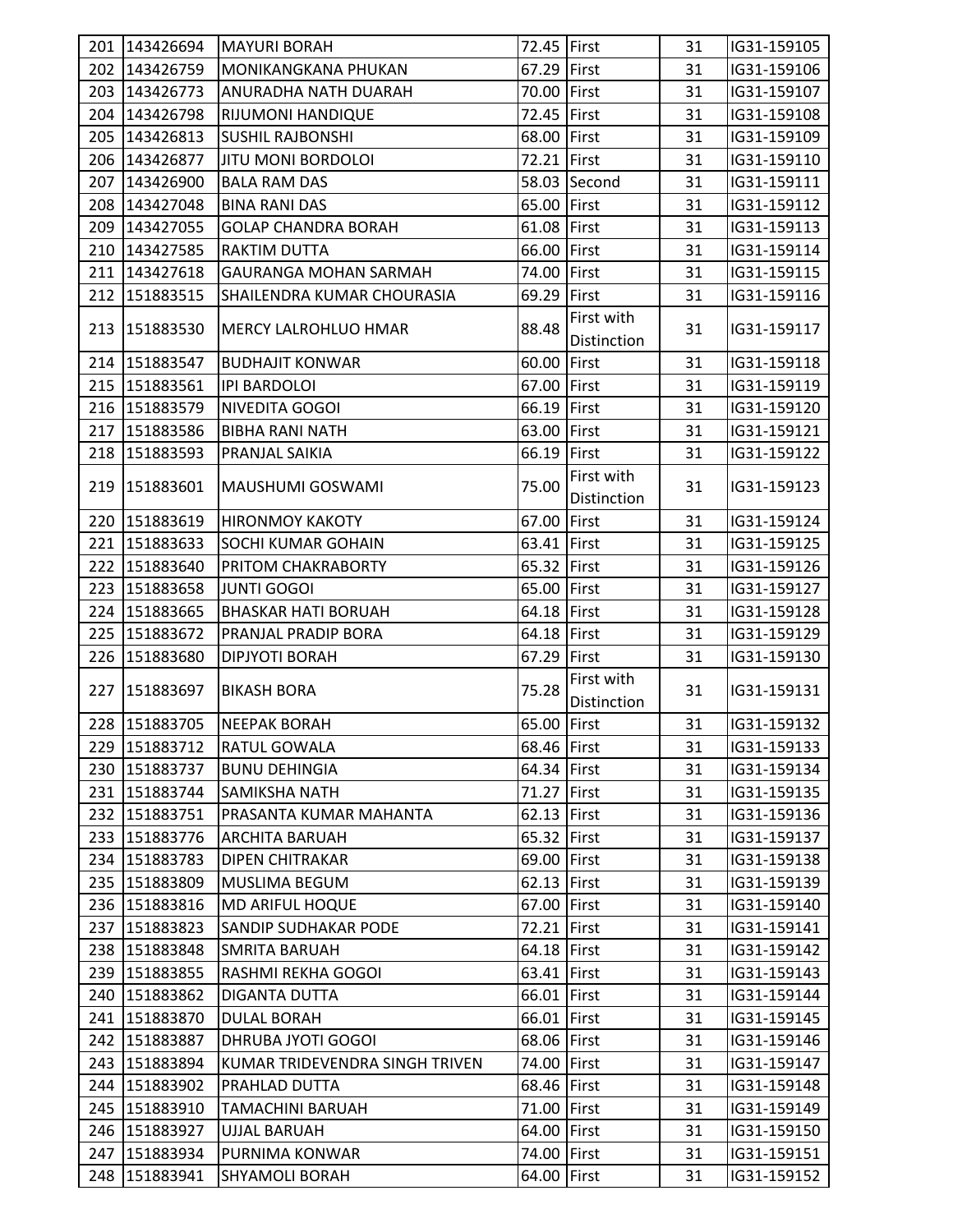|     | 249 151883959 | <b>ANKITA KALITA</b>        | 65.00 First |                    | 31 | IG31-159153 |  |
|-----|---------------|-----------------------------|-------------|--------------------|----|-------------|--|
|     | 250 151883966 | <b>BROJEN KONWAR</b>        | 67.29 First |                    | 31 | IG31-159154 |  |
|     | 251 151883973 | <b>DILUMONI DUTTA</b>       | 70.15 First |                    | 31 | IG31-159155 |  |
|     | 252 151883980 | <b>CHAYANIKA CHETIA</b>     | 64.00 First |                    | 31 | IG31-159156 |  |
|     | 253 151883998 | <b>DIGANTA GOGOI</b>        | 71.00 First |                    | 31 | IG31-159157 |  |
|     | 254 151884001 | <b>NAYAN MONI SAIKIA</b>    | 68.00 First |                    | 31 | IG31-159158 |  |
|     | 255 151884019 | <b>JIMI CHETIA</b>          | 68.46 First |                    | 31 | IG31-159159 |  |
|     | 256 151884026 | <b>MONJIT SONAR</b>         | 70.00 First |                    | 31 | IG31-159160 |  |
|     | 257 151884033 | HIMALINI BORSAIKIA          | 64.00 First |                    | 31 | IG31-159161 |  |
|     | 258 151884040 | KARISHMA SAIKIA             | 72.00 First |                    | 31 | IG31-159162 |  |
|     | 259 151884065 | PRANJAL HAZARIKA            | 69.00 First |                    | 31 | IG31-159163 |  |
|     | 260 151884072 | UTPAL HAZARIKA              | 63.00 First |                    | 31 | IG31-159164 |  |
|     | 261 151884080 | <b>BORASHA RANI DAS</b>     | 67.00 First |                    | 31 | IG31-159165 |  |
|     | 262 151884105 | <b>SUPARNA DAS</b>          | 66.00 First |                    | 31 | IG31-159166 |  |
|     | 263 151884112 | JUNMONI KACHARI             | 63.00 First |                    | 31 | IG31-159167 |  |
|     | 264 151884137 | PRANABJYOTI BORUAH          | 73.19 First |                    | 31 | IG31-159168 |  |
|     | 265 151884144 | DHRUBAJYOTI HANDIQUE        | 64.02 First |                    | 31 | IG31-159169 |  |
|     | 266 151884151 | <b>GIRIDHAR BORAH</b>       | 63.00 First |                    | 31 | IG31-159170 |  |
|     | 267 151884169 | SIDDHARTHA KUMAR RABHA      | 67.10 First |                    | 31 | IG31-159171 |  |
|     | 268 151884176 | <b>ARABINDA GOGOI</b>       | 64.18 First |                    | 31 | IG31-159172 |  |
|     | 269 151884183 | <b>MAHABIR RABIDAS</b>      | 70.37 First |                    | 31 | IG31-159173 |  |
|     | 270 151884209 | <b>SUDHIR KUMAR BALMIKI</b> | 67.48 First |                    | 31 | IG31-159174 |  |
|     | 271 151884216 | <b>PROBIN HAKHRARY</b>      | 73.19 First |                    | 31 | IG31-159175 |  |
|     | 272 151884223 | <b>PRASANTA KUMAR DAS</b>   | 68.00 First |                    | 31 | IG31-159176 |  |
|     | 273 151884230 | RENU THAKUR                 | 70.15 First |                    | 31 | IG31-159177 |  |
|     | 274 151884248 | <b>MANOJ DAS</b>            | 65.49 First |                    | 31 | IG31-159178 |  |
|     | 275 151884255 | PARISMITA DAS               | 69.08 First |                    | 31 | IG31-159179 |  |
|     | 276 151884270 | <b>BISWAJIT MOHAN</b>       | 67.29 First |                    | 31 | IG31-159180 |  |
|     | 277 151884294 | RAJLAKSHMI DAS              | 67.00 First |                    | 31 | IG31-159181 |  |
|     | 278 151884302 | <b>DILIP KAPASHIA</b>       | 65.00 First |                    | 31 | IG31-159182 |  |
|     | 279 151884310 | <b>SANJIV GOGOI</b>         | 68.00 First |                    | 31 | IG31-159183 |  |
|     | 280 151884327 | <b>MOMI BORAH</b>           | 72.45 First |                    | 31 | IG31-159184 |  |
|     |               |                             |             | First with         |    |             |  |
|     | 281 151884334 | PARBIN IRAQUI               | 78.43       | <b>Distinction</b> | 31 | IG31-159185 |  |
|     | 282 151884359 | <b>SUSHMITA KONWAR</b>      | 72.00 First |                    | 31 | IG31-159186 |  |
| 283 | 151884373     | <b>BHUPEN PHUKAN</b>        | 73.19 First |                    | 31 | IG31-159187 |  |
|     | 284 151884380 | JOTIKA GOGOI                | 63.00 First |                    | 31 | IG31-159188 |  |
| 285 | 151884398     | <b>TULTUL SAIKIA</b>        | 65.00 First |                    | 31 | IG31-159189 |  |
|     | 286 151884406 | <b>ANUP SARKAR</b>          | 68.00 First |                    | 31 | IG31-159190 |  |
|     | 287 151884413 | <b>GAKUL MONDAL</b>         | 62.00 First |                    | 31 | IG31-159191 |  |
| 288 | 151884420     | JATRA KANTA KARMAKAR        | 64.34 First |                    | 31 | IG31-159192 |  |
|     | 289 151884438 | <b>NIBUL SAIKIA</b>         | 64.02 First |                    | 31 | IG31-159193 |  |
|     | 290 151884460 | <b>SARBESWAR SAIKIA</b>     | 63.00 First |                    | 31 | IG31-159194 |  |
|     | 291 151884739 | DHRUBA JYOTI SAIKIA         | 63.00 First |                    | 31 | IG31-159195 |  |
|     | 292 151884911 | PUTUMONI HAZARIKA           | 65.49 First |                    | 31 | IG31-159196 |  |
|     | 293 151884929 | NILOTPAL GOGOI              | 68.06 First |                    | 31 | IG31-159197 |  |
|     | 294 151885114 | <b>ISHANI GOGOI</b>         | 71.27 First |                    | 31 | IG31-159198 |  |
|     | 295 137393140 | PRADEEP SINGH               |             | <b>FRIST</b>       | 31 |             |  |
| 296 | 143422024     | PARISMITA BORGOHAIN         |             | 57.00 Second       | 31 | IG31-159200 |  |
| 297 | 143423176     | <b>DIKI DAS</b>             |             | 50.00 Second       | 31 | IG31-159201 |  |
| 298 | 147497568     | <b>DHANESH DUTTA</b>        |             | 59.00 Second       | 31 | IG31-159202 |  |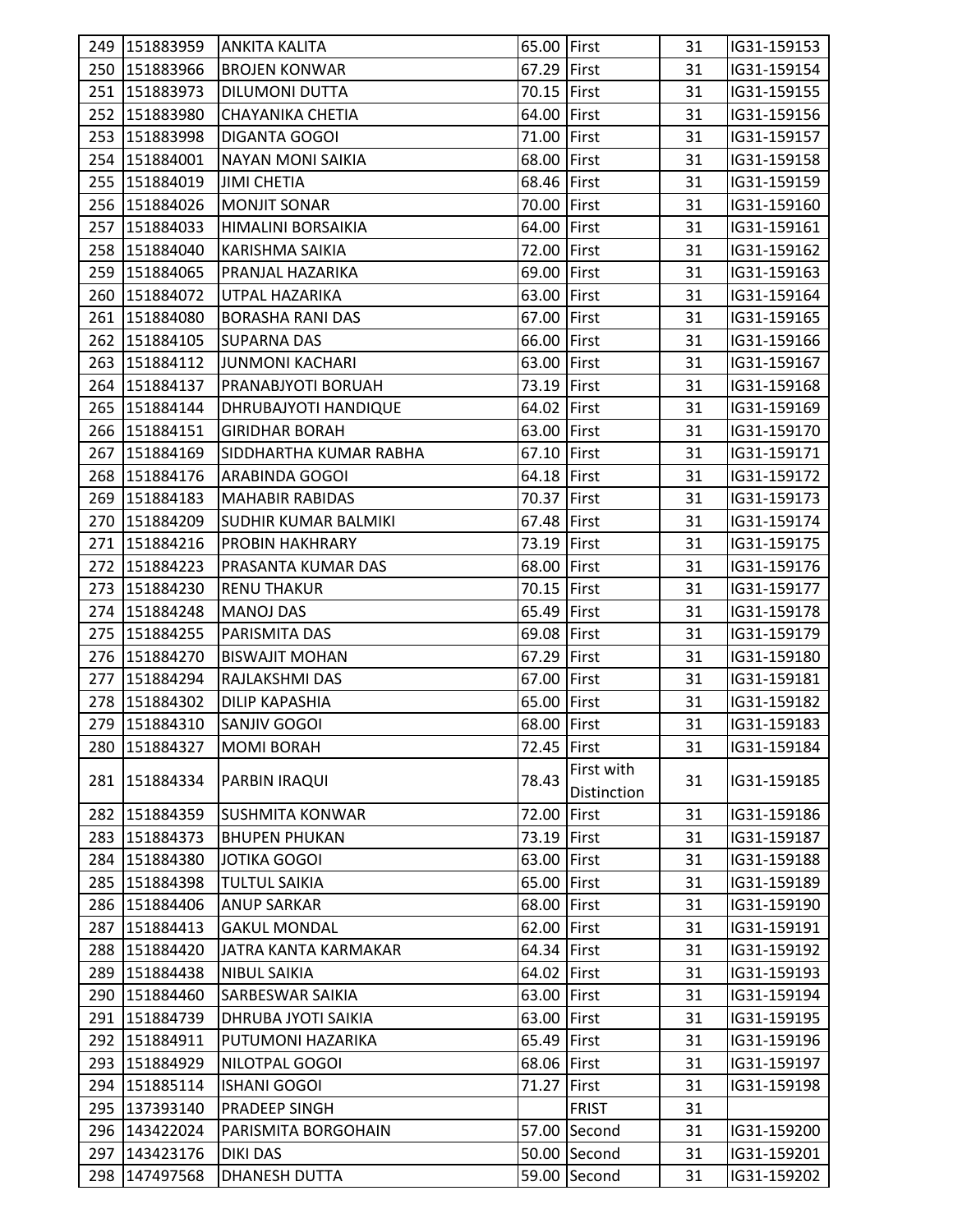| 300 147502416<br>62.44 First<br>31<br>IG31-159204<br>JAHNABI BORAH<br>301 147502430<br>68.00 First<br>IG31-159205<br>HARI PRIYA BORDOLOI<br>31<br>61.00 First<br>302 147503962<br><b>HIMADRI BOROO</b><br>31<br>IG31-159206<br>51.00 Second<br>303 147505128<br><b>TINA PEGU</b><br>31<br>IG31-159207<br>53.11 Second<br>304 147505135<br><b>RUNJUN DOLEY</b><br>IG31-159208<br>31<br>53.11 Second<br>305 147505490<br>MUNU DEORI<br>31<br>IG31-159209<br>59.44 Second<br>306 147506968<br><b>KAKOLI BORUAH</b><br>31<br>IG31-159210<br>63.33 First<br>307 147507770<br><b>MAYURI SAIKIA</b><br>31<br>IG31-159211<br>308 147507866<br>56.33 Second<br>31<br>IG31-159212<br><b>ARCHANA DUTTA</b><br>309 147510491<br>59.33 Second<br>IG31-159213<br><b>BINA ROY</b><br>31<br>56.00 Second<br>310 151875152<br><b>BITUPAN DAS</b><br>31<br>IG31-159214<br>56.22 Second<br>311 151875478<br><b>NOVANITA KALITA</b><br>31<br>IG31-159215<br>56.44 Second<br>312 151875715<br><b>ANTARIKA PHUKON</b><br>31<br>IG31-159216<br>313 151875722<br><b>RASHMI GOGOI</b><br>58.00 Second<br>31<br>IG31-159217<br>314 151877020<br><b>GITAMONI DUTTA</b><br>57.22 Second<br>31<br>IG31-159218<br>315 151877038<br>57.22 Second<br><b>BINITA PHUKAN</b><br>31<br>IG31-159219<br>316 151880939<br>60.00 First<br>IG31-159220<br><b>KALYANEE BARUAH</b><br>31<br>317 151884628<br>59.00 Second<br>PURABI BORGOHAIN<br>31<br>IG31-159221<br>56.00 Second<br>318 151885612<br><b>KUSHAL BORUAH</b><br>31<br>IG31-159222<br>319 151886037<br>54.00 Second<br>IG31-159223<br><b>JUMI MILI</b><br>31<br>58.22 Second<br>320 151887196<br><b>KAKOLI MAHANTA</b><br>31<br>IG31-159224<br>321 151888238<br>PALLOBY BARUAH<br>65.00 First<br>IG31-159225<br>31<br>64.00 First<br>322 157700330<br>31<br>JAHNABI DUARAH<br>IG31-159226<br>323 157702105<br>58.00 Second<br><b>BIDISHA BORAH</b><br>31<br>IG31-159227<br>58.00 Second<br>324 157702406<br><b>TILAK PEGU</b><br>31<br>IG31-159228<br>325 157702477<br>60.00 First<br>31<br>IG31-159229<br>SONIA KAMAN<br>326 157703225<br>61.22 First<br>31<br>IG31-159230<br><b>JITA GOGOI</b><br>327 157703408<br>58.00 Second<br><b>GAYATRI MILI</b><br>31<br>IG31-159231<br>328 157712374<br>57.22 Second<br>31<br>IG31-159232<br><b>ANAMIKA KULI</b><br>56.33 Second<br>329 157712439<br>RAKHI CHETIA<br>31<br>IG31-159233<br>56.00 Second<br>330 157713312<br><b>DIMPI CHUNGKRANG</b><br>IG31-159234<br>31<br>331 157713337<br>58.44 Second<br><b>NAYANMONI BORA</b><br>31<br>IG31-159235<br>332 157713534<br><b>RANJIT DAS</b><br>53.33 Second<br>31<br>IG31-159236<br>333<br>157714077<br><b>KAMAL PHUKAN</b><br>53.44 Second<br>31<br>IG31-159237<br>53.00 Second<br>334<br>157715799<br><b>ANUPAM CHUTIA</b><br>31<br>IG31-159238<br>335 157716056<br>56.00 Second<br><b>DHARITRI SAIKIA</b><br>31<br>IG31-159239<br>336 157716705<br>57.00 Second<br>31<br>IG31-159240<br><b>SANGITA TAID</b><br>337 157716712<br>59.44 Second<br><b>JASUDA SAHU</b><br>31<br>IG31-159241<br>338<br>157716720<br>RIKUMONI GONDHIA<br>55.00 Second<br>31<br>IG31-159242<br>339<br>157717477<br><b>KANIKA BASUMATARY</b><br>54.00 Second<br>31<br>IG31-159243<br>340 157717484<br><b>SABITA DAIMARY</b><br>50.00 Second<br>31<br>IG31-159244<br>56.00 Second<br>341 157717570<br>DIP JYOTI GOGOI<br>31<br>IG31-159245<br>342<br>157717792<br><b>JUNALI BARUAH</b><br>56.00 Second<br>IG31-159246<br>31<br>343<br>157718430<br>55.00 Second<br>31<br>IG31-159247<br>DHARMENDRA MORANG<br>344 157718447<br>56.11 Second<br>IG31-159248<br><b>POPI BORUAH</b><br>31<br>55.00 Second<br>345 157718454<br><b>MITALI NEOG</b><br>31<br>IG31-159249<br>346<br>157718683<br><b>MOUSUMI DEVI</b><br>57.22 Second<br>31<br>IG31-159250<br>347 157718709<br><b>KHIROD BORA</b><br>58.22 Second<br>IG31-159251<br>31<br>348<br>61.11 First<br>157718723<br><b>HEMA KUMARI PEGU</b><br>31<br>IG31-159252<br>59.00 Second<br>349 157718802<br>PARASHMONI SARMA<br>31<br>IG31-159253 | 299 147498061 | <b>PREETI TRIPATHI</b> | 62.11 First | 31 | IG31-159203 |  |
|------------------------------------------------------------------------------------------------------------------------------------------------------------------------------------------------------------------------------------------------------------------------------------------------------------------------------------------------------------------------------------------------------------------------------------------------------------------------------------------------------------------------------------------------------------------------------------------------------------------------------------------------------------------------------------------------------------------------------------------------------------------------------------------------------------------------------------------------------------------------------------------------------------------------------------------------------------------------------------------------------------------------------------------------------------------------------------------------------------------------------------------------------------------------------------------------------------------------------------------------------------------------------------------------------------------------------------------------------------------------------------------------------------------------------------------------------------------------------------------------------------------------------------------------------------------------------------------------------------------------------------------------------------------------------------------------------------------------------------------------------------------------------------------------------------------------------------------------------------------------------------------------------------------------------------------------------------------------------------------------------------------------------------------------------------------------------------------------------------------------------------------------------------------------------------------------------------------------------------------------------------------------------------------------------------------------------------------------------------------------------------------------------------------------------------------------------------------------------------------------------------------------------------------------------------------------------------------------------------------------------------------------------------------------------------------------------------------------------------------------------------------------------------------------------------------------------------------------------------------------------------------------------------------------------------------------------------------------------------------------------------------------------------------------------------------------------------------------------------------------------------------------------------------------------------------------------------------------------------------------------------------------------------------------------------------------------------------------------------------------------------------------------------------------------------------------------------------------------------------------------------------------------------------------------------------------------------------------------------------------------------------------------------------------------------------------------------------------------------------------------------------------------------------------------------------------------------------------------------------------------------------------------------------------------------------------------------------------------------|---------------|------------------------|-------------|----|-------------|--|
|                                                                                                                                                                                                                                                                                                                                                                                                                                                                                                                                                                                                                                                                                                                                                                                                                                                                                                                                                                                                                                                                                                                                                                                                                                                                                                                                                                                                                                                                                                                                                                                                                                                                                                                                                                                                                                                                                                                                                                                                                                                                                                                                                                                                                                                                                                                                                                                                                                                                                                                                                                                                                                                                                                                                                                                                                                                                                                                                                                                                                                                                                                                                                                                                                                                                                                                                                                                                                                                                                                                                                                                                                                                                                                                                                                                                                                                                                                                                                                                    |               |                        |             |    |             |  |
|                                                                                                                                                                                                                                                                                                                                                                                                                                                                                                                                                                                                                                                                                                                                                                                                                                                                                                                                                                                                                                                                                                                                                                                                                                                                                                                                                                                                                                                                                                                                                                                                                                                                                                                                                                                                                                                                                                                                                                                                                                                                                                                                                                                                                                                                                                                                                                                                                                                                                                                                                                                                                                                                                                                                                                                                                                                                                                                                                                                                                                                                                                                                                                                                                                                                                                                                                                                                                                                                                                                                                                                                                                                                                                                                                                                                                                                                                                                                                                                    |               |                        |             |    |             |  |
|                                                                                                                                                                                                                                                                                                                                                                                                                                                                                                                                                                                                                                                                                                                                                                                                                                                                                                                                                                                                                                                                                                                                                                                                                                                                                                                                                                                                                                                                                                                                                                                                                                                                                                                                                                                                                                                                                                                                                                                                                                                                                                                                                                                                                                                                                                                                                                                                                                                                                                                                                                                                                                                                                                                                                                                                                                                                                                                                                                                                                                                                                                                                                                                                                                                                                                                                                                                                                                                                                                                                                                                                                                                                                                                                                                                                                                                                                                                                                                                    |               |                        |             |    |             |  |
|                                                                                                                                                                                                                                                                                                                                                                                                                                                                                                                                                                                                                                                                                                                                                                                                                                                                                                                                                                                                                                                                                                                                                                                                                                                                                                                                                                                                                                                                                                                                                                                                                                                                                                                                                                                                                                                                                                                                                                                                                                                                                                                                                                                                                                                                                                                                                                                                                                                                                                                                                                                                                                                                                                                                                                                                                                                                                                                                                                                                                                                                                                                                                                                                                                                                                                                                                                                                                                                                                                                                                                                                                                                                                                                                                                                                                                                                                                                                                                                    |               |                        |             |    |             |  |
|                                                                                                                                                                                                                                                                                                                                                                                                                                                                                                                                                                                                                                                                                                                                                                                                                                                                                                                                                                                                                                                                                                                                                                                                                                                                                                                                                                                                                                                                                                                                                                                                                                                                                                                                                                                                                                                                                                                                                                                                                                                                                                                                                                                                                                                                                                                                                                                                                                                                                                                                                                                                                                                                                                                                                                                                                                                                                                                                                                                                                                                                                                                                                                                                                                                                                                                                                                                                                                                                                                                                                                                                                                                                                                                                                                                                                                                                                                                                                                                    |               |                        |             |    |             |  |
|                                                                                                                                                                                                                                                                                                                                                                                                                                                                                                                                                                                                                                                                                                                                                                                                                                                                                                                                                                                                                                                                                                                                                                                                                                                                                                                                                                                                                                                                                                                                                                                                                                                                                                                                                                                                                                                                                                                                                                                                                                                                                                                                                                                                                                                                                                                                                                                                                                                                                                                                                                                                                                                                                                                                                                                                                                                                                                                                                                                                                                                                                                                                                                                                                                                                                                                                                                                                                                                                                                                                                                                                                                                                                                                                                                                                                                                                                                                                                                                    |               |                        |             |    |             |  |
|                                                                                                                                                                                                                                                                                                                                                                                                                                                                                                                                                                                                                                                                                                                                                                                                                                                                                                                                                                                                                                                                                                                                                                                                                                                                                                                                                                                                                                                                                                                                                                                                                                                                                                                                                                                                                                                                                                                                                                                                                                                                                                                                                                                                                                                                                                                                                                                                                                                                                                                                                                                                                                                                                                                                                                                                                                                                                                                                                                                                                                                                                                                                                                                                                                                                                                                                                                                                                                                                                                                                                                                                                                                                                                                                                                                                                                                                                                                                                                                    |               |                        |             |    |             |  |
|                                                                                                                                                                                                                                                                                                                                                                                                                                                                                                                                                                                                                                                                                                                                                                                                                                                                                                                                                                                                                                                                                                                                                                                                                                                                                                                                                                                                                                                                                                                                                                                                                                                                                                                                                                                                                                                                                                                                                                                                                                                                                                                                                                                                                                                                                                                                                                                                                                                                                                                                                                                                                                                                                                                                                                                                                                                                                                                                                                                                                                                                                                                                                                                                                                                                                                                                                                                                                                                                                                                                                                                                                                                                                                                                                                                                                                                                                                                                                                                    |               |                        |             |    |             |  |
|                                                                                                                                                                                                                                                                                                                                                                                                                                                                                                                                                                                                                                                                                                                                                                                                                                                                                                                                                                                                                                                                                                                                                                                                                                                                                                                                                                                                                                                                                                                                                                                                                                                                                                                                                                                                                                                                                                                                                                                                                                                                                                                                                                                                                                                                                                                                                                                                                                                                                                                                                                                                                                                                                                                                                                                                                                                                                                                                                                                                                                                                                                                                                                                                                                                                                                                                                                                                                                                                                                                                                                                                                                                                                                                                                                                                                                                                                                                                                                                    |               |                        |             |    |             |  |
|                                                                                                                                                                                                                                                                                                                                                                                                                                                                                                                                                                                                                                                                                                                                                                                                                                                                                                                                                                                                                                                                                                                                                                                                                                                                                                                                                                                                                                                                                                                                                                                                                                                                                                                                                                                                                                                                                                                                                                                                                                                                                                                                                                                                                                                                                                                                                                                                                                                                                                                                                                                                                                                                                                                                                                                                                                                                                                                                                                                                                                                                                                                                                                                                                                                                                                                                                                                                                                                                                                                                                                                                                                                                                                                                                                                                                                                                                                                                                                                    |               |                        |             |    |             |  |
|                                                                                                                                                                                                                                                                                                                                                                                                                                                                                                                                                                                                                                                                                                                                                                                                                                                                                                                                                                                                                                                                                                                                                                                                                                                                                                                                                                                                                                                                                                                                                                                                                                                                                                                                                                                                                                                                                                                                                                                                                                                                                                                                                                                                                                                                                                                                                                                                                                                                                                                                                                                                                                                                                                                                                                                                                                                                                                                                                                                                                                                                                                                                                                                                                                                                                                                                                                                                                                                                                                                                                                                                                                                                                                                                                                                                                                                                                                                                                                                    |               |                        |             |    |             |  |
|                                                                                                                                                                                                                                                                                                                                                                                                                                                                                                                                                                                                                                                                                                                                                                                                                                                                                                                                                                                                                                                                                                                                                                                                                                                                                                                                                                                                                                                                                                                                                                                                                                                                                                                                                                                                                                                                                                                                                                                                                                                                                                                                                                                                                                                                                                                                                                                                                                                                                                                                                                                                                                                                                                                                                                                                                                                                                                                                                                                                                                                                                                                                                                                                                                                                                                                                                                                                                                                                                                                                                                                                                                                                                                                                                                                                                                                                                                                                                                                    |               |                        |             |    |             |  |
|                                                                                                                                                                                                                                                                                                                                                                                                                                                                                                                                                                                                                                                                                                                                                                                                                                                                                                                                                                                                                                                                                                                                                                                                                                                                                                                                                                                                                                                                                                                                                                                                                                                                                                                                                                                                                                                                                                                                                                                                                                                                                                                                                                                                                                                                                                                                                                                                                                                                                                                                                                                                                                                                                                                                                                                                                                                                                                                                                                                                                                                                                                                                                                                                                                                                                                                                                                                                                                                                                                                                                                                                                                                                                                                                                                                                                                                                                                                                                                                    |               |                        |             |    |             |  |
|                                                                                                                                                                                                                                                                                                                                                                                                                                                                                                                                                                                                                                                                                                                                                                                                                                                                                                                                                                                                                                                                                                                                                                                                                                                                                                                                                                                                                                                                                                                                                                                                                                                                                                                                                                                                                                                                                                                                                                                                                                                                                                                                                                                                                                                                                                                                                                                                                                                                                                                                                                                                                                                                                                                                                                                                                                                                                                                                                                                                                                                                                                                                                                                                                                                                                                                                                                                                                                                                                                                                                                                                                                                                                                                                                                                                                                                                                                                                                                                    |               |                        |             |    |             |  |
|                                                                                                                                                                                                                                                                                                                                                                                                                                                                                                                                                                                                                                                                                                                                                                                                                                                                                                                                                                                                                                                                                                                                                                                                                                                                                                                                                                                                                                                                                                                                                                                                                                                                                                                                                                                                                                                                                                                                                                                                                                                                                                                                                                                                                                                                                                                                                                                                                                                                                                                                                                                                                                                                                                                                                                                                                                                                                                                                                                                                                                                                                                                                                                                                                                                                                                                                                                                                                                                                                                                                                                                                                                                                                                                                                                                                                                                                                                                                                                                    |               |                        |             |    |             |  |
|                                                                                                                                                                                                                                                                                                                                                                                                                                                                                                                                                                                                                                                                                                                                                                                                                                                                                                                                                                                                                                                                                                                                                                                                                                                                                                                                                                                                                                                                                                                                                                                                                                                                                                                                                                                                                                                                                                                                                                                                                                                                                                                                                                                                                                                                                                                                                                                                                                                                                                                                                                                                                                                                                                                                                                                                                                                                                                                                                                                                                                                                                                                                                                                                                                                                                                                                                                                                                                                                                                                                                                                                                                                                                                                                                                                                                                                                                                                                                                                    |               |                        |             |    |             |  |
|                                                                                                                                                                                                                                                                                                                                                                                                                                                                                                                                                                                                                                                                                                                                                                                                                                                                                                                                                                                                                                                                                                                                                                                                                                                                                                                                                                                                                                                                                                                                                                                                                                                                                                                                                                                                                                                                                                                                                                                                                                                                                                                                                                                                                                                                                                                                                                                                                                                                                                                                                                                                                                                                                                                                                                                                                                                                                                                                                                                                                                                                                                                                                                                                                                                                                                                                                                                                                                                                                                                                                                                                                                                                                                                                                                                                                                                                                                                                                                                    |               |                        |             |    |             |  |
|                                                                                                                                                                                                                                                                                                                                                                                                                                                                                                                                                                                                                                                                                                                                                                                                                                                                                                                                                                                                                                                                                                                                                                                                                                                                                                                                                                                                                                                                                                                                                                                                                                                                                                                                                                                                                                                                                                                                                                                                                                                                                                                                                                                                                                                                                                                                                                                                                                                                                                                                                                                                                                                                                                                                                                                                                                                                                                                                                                                                                                                                                                                                                                                                                                                                                                                                                                                                                                                                                                                                                                                                                                                                                                                                                                                                                                                                                                                                                                                    |               |                        |             |    |             |  |
|                                                                                                                                                                                                                                                                                                                                                                                                                                                                                                                                                                                                                                                                                                                                                                                                                                                                                                                                                                                                                                                                                                                                                                                                                                                                                                                                                                                                                                                                                                                                                                                                                                                                                                                                                                                                                                                                                                                                                                                                                                                                                                                                                                                                                                                                                                                                                                                                                                                                                                                                                                                                                                                                                                                                                                                                                                                                                                                                                                                                                                                                                                                                                                                                                                                                                                                                                                                                                                                                                                                                                                                                                                                                                                                                                                                                                                                                                                                                                                                    |               |                        |             |    |             |  |
|                                                                                                                                                                                                                                                                                                                                                                                                                                                                                                                                                                                                                                                                                                                                                                                                                                                                                                                                                                                                                                                                                                                                                                                                                                                                                                                                                                                                                                                                                                                                                                                                                                                                                                                                                                                                                                                                                                                                                                                                                                                                                                                                                                                                                                                                                                                                                                                                                                                                                                                                                                                                                                                                                                                                                                                                                                                                                                                                                                                                                                                                                                                                                                                                                                                                                                                                                                                                                                                                                                                                                                                                                                                                                                                                                                                                                                                                                                                                                                                    |               |                        |             |    |             |  |
|                                                                                                                                                                                                                                                                                                                                                                                                                                                                                                                                                                                                                                                                                                                                                                                                                                                                                                                                                                                                                                                                                                                                                                                                                                                                                                                                                                                                                                                                                                                                                                                                                                                                                                                                                                                                                                                                                                                                                                                                                                                                                                                                                                                                                                                                                                                                                                                                                                                                                                                                                                                                                                                                                                                                                                                                                                                                                                                                                                                                                                                                                                                                                                                                                                                                                                                                                                                                                                                                                                                                                                                                                                                                                                                                                                                                                                                                                                                                                                                    |               |                        |             |    |             |  |
|                                                                                                                                                                                                                                                                                                                                                                                                                                                                                                                                                                                                                                                                                                                                                                                                                                                                                                                                                                                                                                                                                                                                                                                                                                                                                                                                                                                                                                                                                                                                                                                                                                                                                                                                                                                                                                                                                                                                                                                                                                                                                                                                                                                                                                                                                                                                                                                                                                                                                                                                                                                                                                                                                                                                                                                                                                                                                                                                                                                                                                                                                                                                                                                                                                                                                                                                                                                                                                                                                                                                                                                                                                                                                                                                                                                                                                                                                                                                                                                    |               |                        |             |    |             |  |
|                                                                                                                                                                                                                                                                                                                                                                                                                                                                                                                                                                                                                                                                                                                                                                                                                                                                                                                                                                                                                                                                                                                                                                                                                                                                                                                                                                                                                                                                                                                                                                                                                                                                                                                                                                                                                                                                                                                                                                                                                                                                                                                                                                                                                                                                                                                                                                                                                                                                                                                                                                                                                                                                                                                                                                                                                                                                                                                                                                                                                                                                                                                                                                                                                                                                                                                                                                                                                                                                                                                                                                                                                                                                                                                                                                                                                                                                                                                                                                                    |               |                        |             |    |             |  |
|                                                                                                                                                                                                                                                                                                                                                                                                                                                                                                                                                                                                                                                                                                                                                                                                                                                                                                                                                                                                                                                                                                                                                                                                                                                                                                                                                                                                                                                                                                                                                                                                                                                                                                                                                                                                                                                                                                                                                                                                                                                                                                                                                                                                                                                                                                                                                                                                                                                                                                                                                                                                                                                                                                                                                                                                                                                                                                                                                                                                                                                                                                                                                                                                                                                                                                                                                                                                                                                                                                                                                                                                                                                                                                                                                                                                                                                                                                                                                                                    |               |                        |             |    |             |  |
|                                                                                                                                                                                                                                                                                                                                                                                                                                                                                                                                                                                                                                                                                                                                                                                                                                                                                                                                                                                                                                                                                                                                                                                                                                                                                                                                                                                                                                                                                                                                                                                                                                                                                                                                                                                                                                                                                                                                                                                                                                                                                                                                                                                                                                                                                                                                                                                                                                                                                                                                                                                                                                                                                                                                                                                                                                                                                                                                                                                                                                                                                                                                                                                                                                                                                                                                                                                                                                                                                                                                                                                                                                                                                                                                                                                                                                                                                                                                                                                    |               |                        |             |    |             |  |
|                                                                                                                                                                                                                                                                                                                                                                                                                                                                                                                                                                                                                                                                                                                                                                                                                                                                                                                                                                                                                                                                                                                                                                                                                                                                                                                                                                                                                                                                                                                                                                                                                                                                                                                                                                                                                                                                                                                                                                                                                                                                                                                                                                                                                                                                                                                                                                                                                                                                                                                                                                                                                                                                                                                                                                                                                                                                                                                                                                                                                                                                                                                                                                                                                                                                                                                                                                                                                                                                                                                                                                                                                                                                                                                                                                                                                                                                                                                                                                                    |               |                        |             |    |             |  |
|                                                                                                                                                                                                                                                                                                                                                                                                                                                                                                                                                                                                                                                                                                                                                                                                                                                                                                                                                                                                                                                                                                                                                                                                                                                                                                                                                                                                                                                                                                                                                                                                                                                                                                                                                                                                                                                                                                                                                                                                                                                                                                                                                                                                                                                                                                                                                                                                                                                                                                                                                                                                                                                                                                                                                                                                                                                                                                                                                                                                                                                                                                                                                                                                                                                                                                                                                                                                                                                                                                                                                                                                                                                                                                                                                                                                                                                                                                                                                                                    |               |                        |             |    |             |  |
|                                                                                                                                                                                                                                                                                                                                                                                                                                                                                                                                                                                                                                                                                                                                                                                                                                                                                                                                                                                                                                                                                                                                                                                                                                                                                                                                                                                                                                                                                                                                                                                                                                                                                                                                                                                                                                                                                                                                                                                                                                                                                                                                                                                                                                                                                                                                                                                                                                                                                                                                                                                                                                                                                                                                                                                                                                                                                                                                                                                                                                                                                                                                                                                                                                                                                                                                                                                                                                                                                                                                                                                                                                                                                                                                                                                                                                                                                                                                                                                    |               |                        |             |    |             |  |
|                                                                                                                                                                                                                                                                                                                                                                                                                                                                                                                                                                                                                                                                                                                                                                                                                                                                                                                                                                                                                                                                                                                                                                                                                                                                                                                                                                                                                                                                                                                                                                                                                                                                                                                                                                                                                                                                                                                                                                                                                                                                                                                                                                                                                                                                                                                                                                                                                                                                                                                                                                                                                                                                                                                                                                                                                                                                                                                                                                                                                                                                                                                                                                                                                                                                                                                                                                                                                                                                                                                                                                                                                                                                                                                                                                                                                                                                                                                                                                                    |               |                        |             |    |             |  |
|                                                                                                                                                                                                                                                                                                                                                                                                                                                                                                                                                                                                                                                                                                                                                                                                                                                                                                                                                                                                                                                                                                                                                                                                                                                                                                                                                                                                                                                                                                                                                                                                                                                                                                                                                                                                                                                                                                                                                                                                                                                                                                                                                                                                                                                                                                                                                                                                                                                                                                                                                                                                                                                                                                                                                                                                                                                                                                                                                                                                                                                                                                                                                                                                                                                                                                                                                                                                                                                                                                                                                                                                                                                                                                                                                                                                                                                                                                                                                                                    |               |                        |             |    |             |  |
|                                                                                                                                                                                                                                                                                                                                                                                                                                                                                                                                                                                                                                                                                                                                                                                                                                                                                                                                                                                                                                                                                                                                                                                                                                                                                                                                                                                                                                                                                                                                                                                                                                                                                                                                                                                                                                                                                                                                                                                                                                                                                                                                                                                                                                                                                                                                                                                                                                                                                                                                                                                                                                                                                                                                                                                                                                                                                                                                                                                                                                                                                                                                                                                                                                                                                                                                                                                                                                                                                                                                                                                                                                                                                                                                                                                                                                                                                                                                                                                    |               |                        |             |    |             |  |
|                                                                                                                                                                                                                                                                                                                                                                                                                                                                                                                                                                                                                                                                                                                                                                                                                                                                                                                                                                                                                                                                                                                                                                                                                                                                                                                                                                                                                                                                                                                                                                                                                                                                                                                                                                                                                                                                                                                                                                                                                                                                                                                                                                                                                                                                                                                                                                                                                                                                                                                                                                                                                                                                                                                                                                                                                                                                                                                                                                                                                                                                                                                                                                                                                                                                                                                                                                                                                                                                                                                                                                                                                                                                                                                                                                                                                                                                                                                                                                                    |               |                        |             |    |             |  |
|                                                                                                                                                                                                                                                                                                                                                                                                                                                                                                                                                                                                                                                                                                                                                                                                                                                                                                                                                                                                                                                                                                                                                                                                                                                                                                                                                                                                                                                                                                                                                                                                                                                                                                                                                                                                                                                                                                                                                                                                                                                                                                                                                                                                                                                                                                                                                                                                                                                                                                                                                                                                                                                                                                                                                                                                                                                                                                                                                                                                                                                                                                                                                                                                                                                                                                                                                                                                                                                                                                                                                                                                                                                                                                                                                                                                                                                                                                                                                                                    |               |                        |             |    |             |  |
|                                                                                                                                                                                                                                                                                                                                                                                                                                                                                                                                                                                                                                                                                                                                                                                                                                                                                                                                                                                                                                                                                                                                                                                                                                                                                                                                                                                                                                                                                                                                                                                                                                                                                                                                                                                                                                                                                                                                                                                                                                                                                                                                                                                                                                                                                                                                                                                                                                                                                                                                                                                                                                                                                                                                                                                                                                                                                                                                                                                                                                                                                                                                                                                                                                                                                                                                                                                                                                                                                                                                                                                                                                                                                                                                                                                                                                                                                                                                                                                    |               |                        |             |    |             |  |
|                                                                                                                                                                                                                                                                                                                                                                                                                                                                                                                                                                                                                                                                                                                                                                                                                                                                                                                                                                                                                                                                                                                                                                                                                                                                                                                                                                                                                                                                                                                                                                                                                                                                                                                                                                                                                                                                                                                                                                                                                                                                                                                                                                                                                                                                                                                                                                                                                                                                                                                                                                                                                                                                                                                                                                                                                                                                                                                                                                                                                                                                                                                                                                                                                                                                                                                                                                                                                                                                                                                                                                                                                                                                                                                                                                                                                                                                                                                                                                                    |               |                        |             |    |             |  |
|                                                                                                                                                                                                                                                                                                                                                                                                                                                                                                                                                                                                                                                                                                                                                                                                                                                                                                                                                                                                                                                                                                                                                                                                                                                                                                                                                                                                                                                                                                                                                                                                                                                                                                                                                                                                                                                                                                                                                                                                                                                                                                                                                                                                                                                                                                                                                                                                                                                                                                                                                                                                                                                                                                                                                                                                                                                                                                                                                                                                                                                                                                                                                                                                                                                                                                                                                                                                                                                                                                                                                                                                                                                                                                                                                                                                                                                                                                                                                                                    |               |                        |             |    |             |  |
|                                                                                                                                                                                                                                                                                                                                                                                                                                                                                                                                                                                                                                                                                                                                                                                                                                                                                                                                                                                                                                                                                                                                                                                                                                                                                                                                                                                                                                                                                                                                                                                                                                                                                                                                                                                                                                                                                                                                                                                                                                                                                                                                                                                                                                                                                                                                                                                                                                                                                                                                                                                                                                                                                                                                                                                                                                                                                                                                                                                                                                                                                                                                                                                                                                                                                                                                                                                                                                                                                                                                                                                                                                                                                                                                                                                                                                                                                                                                                                                    |               |                        |             |    |             |  |
|                                                                                                                                                                                                                                                                                                                                                                                                                                                                                                                                                                                                                                                                                                                                                                                                                                                                                                                                                                                                                                                                                                                                                                                                                                                                                                                                                                                                                                                                                                                                                                                                                                                                                                                                                                                                                                                                                                                                                                                                                                                                                                                                                                                                                                                                                                                                                                                                                                                                                                                                                                                                                                                                                                                                                                                                                                                                                                                                                                                                                                                                                                                                                                                                                                                                                                                                                                                                                                                                                                                                                                                                                                                                                                                                                                                                                                                                                                                                                                                    |               |                        |             |    |             |  |
|                                                                                                                                                                                                                                                                                                                                                                                                                                                                                                                                                                                                                                                                                                                                                                                                                                                                                                                                                                                                                                                                                                                                                                                                                                                                                                                                                                                                                                                                                                                                                                                                                                                                                                                                                                                                                                                                                                                                                                                                                                                                                                                                                                                                                                                                                                                                                                                                                                                                                                                                                                                                                                                                                                                                                                                                                                                                                                                                                                                                                                                                                                                                                                                                                                                                                                                                                                                                                                                                                                                                                                                                                                                                                                                                                                                                                                                                                                                                                                                    |               |                        |             |    |             |  |
|                                                                                                                                                                                                                                                                                                                                                                                                                                                                                                                                                                                                                                                                                                                                                                                                                                                                                                                                                                                                                                                                                                                                                                                                                                                                                                                                                                                                                                                                                                                                                                                                                                                                                                                                                                                                                                                                                                                                                                                                                                                                                                                                                                                                                                                                                                                                                                                                                                                                                                                                                                                                                                                                                                                                                                                                                                                                                                                                                                                                                                                                                                                                                                                                                                                                                                                                                                                                                                                                                                                                                                                                                                                                                                                                                                                                                                                                                                                                                                                    |               |                        |             |    |             |  |
|                                                                                                                                                                                                                                                                                                                                                                                                                                                                                                                                                                                                                                                                                                                                                                                                                                                                                                                                                                                                                                                                                                                                                                                                                                                                                                                                                                                                                                                                                                                                                                                                                                                                                                                                                                                                                                                                                                                                                                                                                                                                                                                                                                                                                                                                                                                                                                                                                                                                                                                                                                                                                                                                                                                                                                                                                                                                                                                                                                                                                                                                                                                                                                                                                                                                                                                                                                                                                                                                                                                                                                                                                                                                                                                                                                                                                                                                                                                                                                                    |               |                        |             |    |             |  |
|                                                                                                                                                                                                                                                                                                                                                                                                                                                                                                                                                                                                                                                                                                                                                                                                                                                                                                                                                                                                                                                                                                                                                                                                                                                                                                                                                                                                                                                                                                                                                                                                                                                                                                                                                                                                                                                                                                                                                                                                                                                                                                                                                                                                                                                                                                                                                                                                                                                                                                                                                                                                                                                                                                                                                                                                                                                                                                                                                                                                                                                                                                                                                                                                                                                                                                                                                                                                                                                                                                                                                                                                                                                                                                                                                                                                                                                                                                                                                                                    |               |                        |             |    |             |  |
|                                                                                                                                                                                                                                                                                                                                                                                                                                                                                                                                                                                                                                                                                                                                                                                                                                                                                                                                                                                                                                                                                                                                                                                                                                                                                                                                                                                                                                                                                                                                                                                                                                                                                                                                                                                                                                                                                                                                                                                                                                                                                                                                                                                                                                                                                                                                                                                                                                                                                                                                                                                                                                                                                                                                                                                                                                                                                                                                                                                                                                                                                                                                                                                                                                                                                                                                                                                                                                                                                                                                                                                                                                                                                                                                                                                                                                                                                                                                                                                    |               |                        |             |    |             |  |
|                                                                                                                                                                                                                                                                                                                                                                                                                                                                                                                                                                                                                                                                                                                                                                                                                                                                                                                                                                                                                                                                                                                                                                                                                                                                                                                                                                                                                                                                                                                                                                                                                                                                                                                                                                                                                                                                                                                                                                                                                                                                                                                                                                                                                                                                                                                                                                                                                                                                                                                                                                                                                                                                                                                                                                                                                                                                                                                                                                                                                                                                                                                                                                                                                                                                                                                                                                                                                                                                                                                                                                                                                                                                                                                                                                                                                                                                                                                                                                                    |               |                        |             |    |             |  |
|                                                                                                                                                                                                                                                                                                                                                                                                                                                                                                                                                                                                                                                                                                                                                                                                                                                                                                                                                                                                                                                                                                                                                                                                                                                                                                                                                                                                                                                                                                                                                                                                                                                                                                                                                                                                                                                                                                                                                                                                                                                                                                                                                                                                                                                                                                                                                                                                                                                                                                                                                                                                                                                                                                                                                                                                                                                                                                                                                                                                                                                                                                                                                                                                                                                                                                                                                                                                                                                                                                                                                                                                                                                                                                                                                                                                                                                                                                                                                                                    |               |                        |             |    |             |  |
|                                                                                                                                                                                                                                                                                                                                                                                                                                                                                                                                                                                                                                                                                                                                                                                                                                                                                                                                                                                                                                                                                                                                                                                                                                                                                                                                                                                                                                                                                                                                                                                                                                                                                                                                                                                                                                                                                                                                                                                                                                                                                                                                                                                                                                                                                                                                                                                                                                                                                                                                                                                                                                                                                                                                                                                                                                                                                                                                                                                                                                                                                                                                                                                                                                                                                                                                                                                                                                                                                                                                                                                                                                                                                                                                                                                                                                                                                                                                                                                    |               |                        |             |    |             |  |
|                                                                                                                                                                                                                                                                                                                                                                                                                                                                                                                                                                                                                                                                                                                                                                                                                                                                                                                                                                                                                                                                                                                                                                                                                                                                                                                                                                                                                                                                                                                                                                                                                                                                                                                                                                                                                                                                                                                                                                                                                                                                                                                                                                                                                                                                                                                                                                                                                                                                                                                                                                                                                                                                                                                                                                                                                                                                                                                                                                                                                                                                                                                                                                                                                                                                                                                                                                                                                                                                                                                                                                                                                                                                                                                                                                                                                                                                                                                                                                                    |               |                        |             |    |             |  |
|                                                                                                                                                                                                                                                                                                                                                                                                                                                                                                                                                                                                                                                                                                                                                                                                                                                                                                                                                                                                                                                                                                                                                                                                                                                                                                                                                                                                                                                                                                                                                                                                                                                                                                                                                                                                                                                                                                                                                                                                                                                                                                                                                                                                                                                                                                                                                                                                                                                                                                                                                                                                                                                                                                                                                                                                                                                                                                                                                                                                                                                                                                                                                                                                                                                                                                                                                                                                                                                                                                                                                                                                                                                                                                                                                                                                                                                                                                                                                                                    |               |                        |             |    |             |  |
|                                                                                                                                                                                                                                                                                                                                                                                                                                                                                                                                                                                                                                                                                                                                                                                                                                                                                                                                                                                                                                                                                                                                                                                                                                                                                                                                                                                                                                                                                                                                                                                                                                                                                                                                                                                                                                                                                                                                                                                                                                                                                                                                                                                                                                                                                                                                                                                                                                                                                                                                                                                                                                                                                                                                                                                                                                                                                                                                                                                                                                                                                                                                                                                                                                                                                                                                                                                                                                                                                                                                                                                                                                                                                                                                                                                                                                                                                                                                                                                    |               |                        |             |    |             |  |
|                                                                                                                                                                                                                                                                                                                                                                                                                                                                                                                                                                                                                                                                                                                                                                                                                                                                                                                                                                                                                                                                                                                                                                                                                                                                                                                                                                                                                                                                                                                                                                                                                                                                                                                                                                                                                                                                                                                                                                                                                                                                                                                                                                                                                                                                                                                                                                                                                                                                                                                                                                                                                                                                                                                                                                                                                                                                                                                                                                                                                                                                                                                                                                                                                                                                                                                                                                                                                                                                                                                                                                                                                                                                                                                                                                                                                                                                                                                                                                                    |               |                        |             |    |             |  |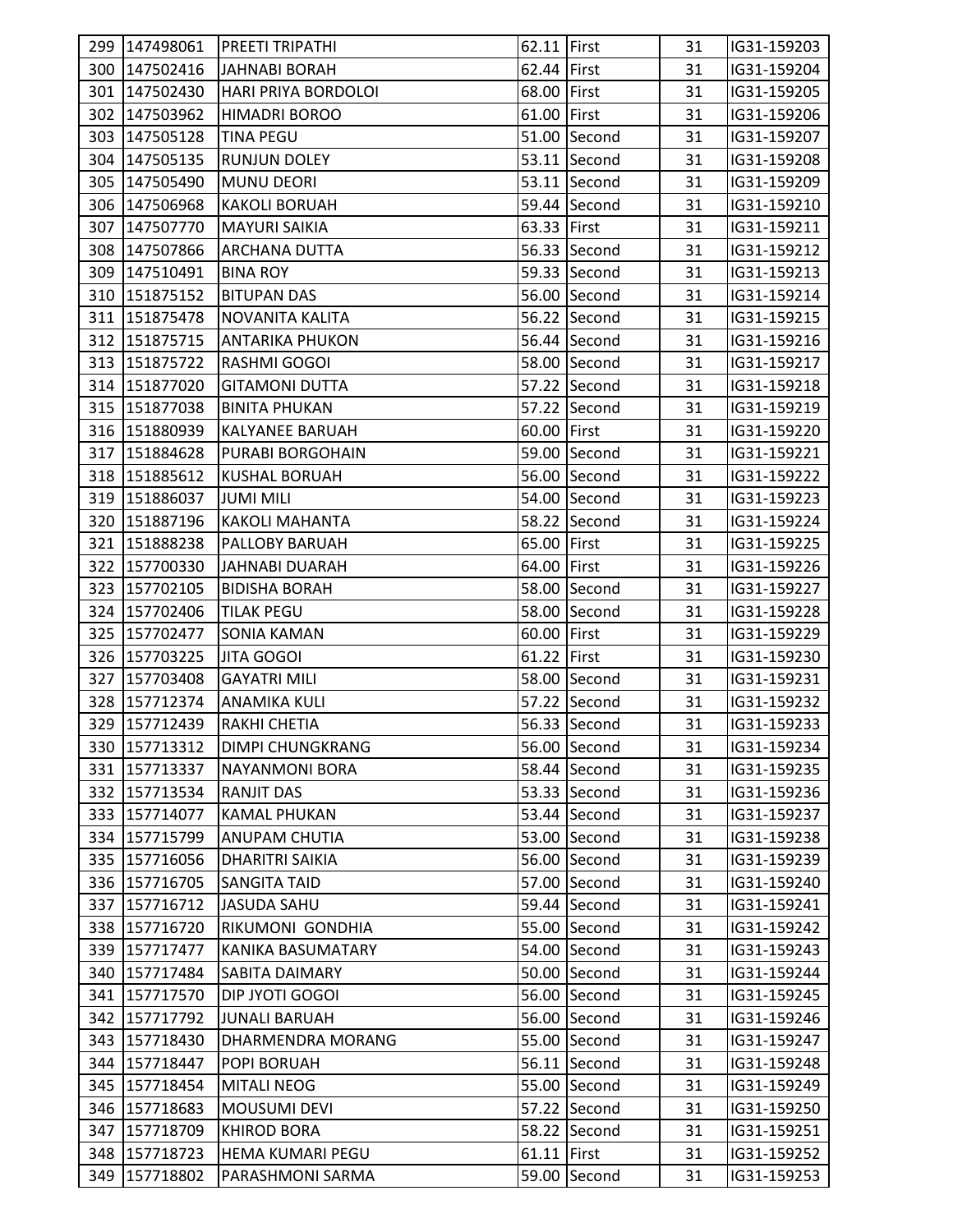| 351 157718827<br>57.00 Second<br>31<br><b>AMRIT PROVA LOYING</b><br>IG31-159255<br>352 157718945<br>58.00 Second<br>31<br>IG31-159256<br>PRIYANKA DEVI<br>353 157719503<br>58.00 Second<br>31<br>IG31-159257<br><b>PUJA BORUAH</b><br>354 157719653<br><b>JUHI SAIKIA</b><br>55.44 Second<br>31<br>IG31-159258<br>355 157719732<br>58.00 Second<br>JYOTIKA BURAGOHAIN<br>31<br>IG31-159259<br>356 157719757<br>56.11 Second<br>31<br>IG31-159260<br>PAPORI GAUTAM<br>357 157719804<br>56.00 Second<br><b>DIBYAJYOTI PATGIRI</b><br>31<br>IG31-159261<br>358 157719836<br>59.11 Second<br>31<br>IG31-159262<br>LAKHIMAI POLENG<br>359 157719930<br>POMPI KONCH<br>57.00 Second<br>31<br>IG31-159263<br>360 157719947<br>57.00 Second<br>31<br>IG31-159264<br>MINAKHI BORUAH<br>361 157719954<br>55.22 Second<br><b>GANGA DEVI PEGU</b><br>31<br>IG31-159265<br>362 157720751<br>54.33 Second<br><b>RAJIB NARAH</b><br>31<br>IG31-159266<br>363 157721072<br>59.00 Second<br>31<br>IG31-159267<br>TANMAYA SARMAH<br>56.11 Second<br>364 157721746<br>PRIYANSHU KUMARI<br>31<br>IG31-159268<br>365 157722311<br>62.00 First<br>IG31-159269<br><b>JYOTI KALITA</b><br>31<br>366 157722343<br>79.33 First<br>PREETI SAIKIA<br>31<br>IG31-159270<br>367 157722859<br>58.00 Second<br>IG31-159271<br><b>REEMA RAJPUT</b><br>31<br>368 157723417<br>59.44 Second<br>31<br><b>SANJIT BASUMATARY</b><br>IG31-159272<br>369 157723550<br><b>RANJIT BASUMATARY</b><br>59.44 Second<br>31<br>IG31-159273<br>57.33 Second<br>370 157723811<br><b>DOLLY SARKAR</b><br>31<br>IG31-159274<br>371 161119596<br>61.00 First<br>31<br>IG31-159275<br>JHARNA BORAH<br>372 161119920<br>57.00 Second<br>31<br>IG31-159276<br><b>CHANDRIKA PAIT</b><br>373 161121861<br>57.22 Second<br>MD NAJIR SULTAN AHMED<br>31<br>IG31-159277<br>69.44 First<br>374 161121933<br><b>SANGITA SAIKIA</b><br>31<br>IG31-159278<br>375 161124770<br>65.00 First<br>IG31-159279<br><b>MUNMI BORAH</b><br>31<br>69.11 First<br>376 161125440<br>PREETI CHANDAK<br>31<br>IG31-159280<br>377 163121011<br><b>SANDEEP KAUR</b><br>62.00 First<br>31<br>IG31-159281<br>66.22 First<br>378 166375789<br>PARVIZ YASMIN HAQUE<br>31<br>IG31-159282<br>379 166376092<br>69.00 First<br>31<br>IG31-159283<br><b>CHANDAN KUMAR</b><br>59.00 Second<br>JUN MONI CHETIA<br>31<br>380 166380988<br>IG31-159284<br>381 166381102<br><b>NEHA KULI</b><br>60.00 First<br>IG31-159285<br>31<br>382 166382800<br>59.00 Second<br>PIMPI HAZARIKA<br>31<br>IG31-159286<br>383<br>166382824<br><b>MOMI SONOWAL</b><br>61.44 First<br>31<br>IG31-159287<br>384 166386370<br><b>KARKO DOLEY</b><br>56.00 Second<br>31<br>IG31-159288<br>385<br>166386538<br>PRIYA SARKAR<br>57.33 Second<br>31<br>IG31-159289<br>60.33 First<br>IG31-159290<br>386 166386710<br><b>DIPAK TAID</b><br>31<br>66.22 First<br>387 166387340<br>31<br>JYOTSNA BHARALI<br>IG31-159291<br>166387823<br>58.00 Second<br>388<br><b>SWYAMOLI BORAH</b><br>31<br>IG31-159292<br>389<br>166387870<br>RAHUL RANJAN SINGH<br>59.00 Second<br>31<br>IG31-159293<br>65.44 First<br>IG31-159294<br>390   166389873<br>RITUPARNA DUTTA<br>31<br>62.00 First<br>31<br>391 166389898<br><b>TULIKA GONDHIYA</b><br>IG31-159295<br>64.00 First<br>392<br>166389920<br><b>SUCHITRA DEVI</b><br>31<br>IG31-159296<br>166389945<br>SIDDIKA YASMIN SULTANA<br>63.00 First<br>IG31-159297<br>393<br>31<br>394 166390846<br><b>ANANYA DUTTA</b><br>57.33 Second<br>31<br>IG31-159298<br>395 166391181<br><b>BANASHREE BORAH</b><br>61.44 First<br>31<br>IG31-159299<br>396 166391207<br><b>UJASHRI KONWAR</b><br>62.00 First<br>31<br>IG31-159300<br>397<br>31<br>166391640<br>RICHARIKA DUTTA<br>60.00 First<br>IG31-159301<br>166391934<br>IG31-159302<br>398<br><b>MUNMEE BORAH</b><br>61.00 First<br>31<br>62.00 First<br>399<br>166391966<br><b>SWABNAM BOR PATRA GOHAIN</b><br>31<br>IG31-159303<br>400 166392026<br>56.33 Second<br><b>SUMI DUTTA</b><br>31<br>IG31-159304 | 350 157718810 | <b>SIMI SAIKIA</b> | 58.00 Second | 31 | IG31-159254 |  |
|------------------------------------------------------------------------------------------------------------------------------------------------------------------------------------------------------------------------------------------------------------------------------------------------------------------------------------------------------------------------------------------------------------------------------------------------------------------------------------------------------------------------------------------------------------------------------------------------------------------------------------------------------------------------------------------------------------------------------------------------------------------------------------------------------------------------------------------------------------------------------------------------------------------------------------------------------------------------------------------------------------------------------------------------------------------------------------------------------------------------------------------------------------------------------------------------------------------------------------------------------------------------------------------------------------------------------------------------------------------------------------------------------------------------------------------------------------------------------------------------------------------------------------------------------------------------------------------------------------------------------------------------------------------------------------------------------------------------------------------------------------------------------------------------------------------------------------------------------------------------------------------------------------------------------------------------------------------------------------------------------------------------------------------------------------------------------------------------------------------------------------------------------------------------------------------------------------------------------------------------------------------------------------------------------------------------------------------------------------------------------------------------------------------------------------------------------------------------------------------------------------------------------------------------------------------------------------------------------------------------------------------------------------------------------------------------------------------------------------------------------------------------------------------------------------------------------------------------------------------------------------------------------------------------------------------------------------------------------------------------------------------------------------------------------------------------------------------------------------------------------------------------------------------------------------------------------------------------------------------------------------------------------------------------------------------------------------------------------------------------------------------------------------------------------------------------------------------------------------------------------------------------------------------------------------------------------------------------------------------------------------------------------------------------------------------------------------------------------------------------------------------------------------------------------------------------------------------------------------------------------------------------------------------------------------------------------------------------|---------------|--------------------|--------------|----|-------------|--|
|                                                                                                                                                                                                                                                                                                                                                                                                                                                                                                                                                                                                                                                                                                                                                                                                                                                                                                                                                                                                                                                                                                                                                                                                                                                                                                                                                                                                                                                                                                                                                                                                                                                                                                                                                                                                                                                                                                                                                                                                                                                                                                                                                                                                                                                                                                                                                                                                                                                                                                                                                                                                                                                                                                                                                                                                                                                                                                                                                                                                                                                                                                                                                                                                                                                                                                                                                                                                                                                                                                                                                                                                                                                                                                                                                                                                                                                                                                                                                                        |               |                    |              |    |             |  |
|                                                                                                                                                                                                                                                                                                                                                                                                                                                                                                                                                                                                                                                                                                                                                                                                                                                                                                                                                                                                                                                                                                                                                                                                                                                                                                                                                                                                                                                                                                                                                                                                                                                                                                                                                                                                                                                                                                                                                                                                                                                                                                                                                                                                                                                                                                                                                                                                                                                                                                                                                                                                                                                                                                                                                                                                                                                                                                                                                                                                                                                                                                                                                                                                                                                                                                                                                                                                                                                                                                                                                                                                                                                                                                                                                                                                                                                                                                                                                                        |               |                    |              |    |             |  |
|                                                                                                                                                                                                                                                                                                                                                                                                                                                                                                                                                                                                                                                                                                                                                                                                                                                                                                                                                                                                                                                                                                                                                                                                                                                                                                                                                                                                                                                                                                                                                                                                                                                                                                                                                                                                                                                                                                                                                                                                                                                                                                                                                                                                                                                                                                                                                                                                                                                                                                                                                                                                                                                                                                                                                                                                                                                                                                                                                                                                                                                                                                                                                                                                                                                                                                                                                                                                                                                                                                                                                                                                                                                                                                                                                                                                                                                                                                                                                                        |               |                    |              |    |             |  |
|                                                                                                                                                                                                                                                                                                                                                                                                                                                                                                                                                                                                                                                                                                                                                                                                                                                                                                                                                                                                                                                                                                                                                                                                                                                                                                                                                                                                                                                                                                                                                                                                                                                                                                                                                                                                                                                                                                                                                                                                                                                                                                                                                                                                                                                                                                                                                                                                                                                                                                                                                                                                                                                                                                                                                                                                                                                                                                                                                                                                                                                                                                                                                                                                                                                                                                                                                                                                                                                                                                                                                                                                                                                                                                                                                                                                                                                                                                                                                                        |               |                    |              |    |             |  |
|                                                                                                                                                                                                                                                                                                                                                                                                                                                                                                                                                                                                                                                                                                                                                                                                                                                                                                                                                                                                                                                                                                                                                                                                                                                                                                                                                                                                                                                                                                                                                                                                                                                                                                                                                                                                                                                                                                                                                                                                                                                                                                                                                                                                                                                                                                                                                                                                                                                                                                                                                                                                                                                                                                                                                                                                                                                                                                                                                                                                                                                                                                                                                                                                                                                                                                                                                                                                                                                                                                                                                                                                                                                                                                                                                                                                                                                                                                                                                                        |               |                    |              |    |             |  |
|                                                                                                                                                                                                                                                                                                                                                                                                                                                                                                                                                                                                                                                                                                                                                                                                                                                                                                                                                                                                                                                                                                                                                                                                                                                                                                                                                                                                                                                                                                                                                                                                                                                                                                                                                                                                                                                                                                                                                                                                                                                                                                                                                                                                                                                                                                                                                                                                                                                                                                                                                                                                                                                                                                                                                                                                                                                                                                                                                                                                                                                                                                                                                                                                                                                                                                                                                                                                                                                                                                                                                                                                                                                                                                                                                                                                                                                                                                                                                                        |               |                    |              |    |             |  |
|                                                                                                                                                                                                                                                                                                                                                                                                                                                                                                                                                                                                                                                                                                                                                                                                                                                                                                                                                                                                                                                                                                                                                                                                                                                                                                                                                                                                                                                                                                                                                                                                                                                                                                                                                                                                                                                                                                                                                                                                                                                                                                                                                                                                                                                                                                                                                                                                                                                                                                                                                                                                                                                                                                                                                                                                                                                                                                                                                                                                                                                                                                                                                                                                                                                                                                                                                                                                                                                                                                                                                                                                                                                                                                                                                                                                                                                                                                                                                                        |               |                    |              |    |             |  |
|                                                                                                                                                                                                                                                                                                                                                                                                                                                                                                                                                                                                                                                                                                                                                                                                                                                                                                                                                                                                                                                                                                                                                                                                                                                                                                                                                                                                                                                                                                                                                                                                                                                                                                                                                                                                                                                                                                                                                                                                                                                                                                                                                                                                                                                                                                                                                                                                                                                                                                                                                                                                                                                                                                                                                                                                                                                                                                                                                                                                                                                                                                                                                                                                                                                                                                                                                                                                                                                                                                                                                                                                                                                                                                                                                                                                                                                                                                                                                                        |               |                    |              |    |             |  |
|                                                                                                                                                                                                                                                                                                                                                                                                                                                                                                                                                                                                                                                                                                                                                                                                                                                                                                                                                                                                                                                                                                                                                                                                                                                                                                                                                                                                                                                                                                                                                                                                                                                                                                                                                                                                                                                                                                                                                                                                                                                                                                                                                                                                                                                                                                                                                                                                                                                                                                                                                                                                                                                                                                                                                                                                                                                                                                                                                                                                                                                                                                                                                                                                                                                                                                                                                                                                                                                                                                                                                                                                                                                                                                                                                                                                                                                                                                                                                                        |               |                    |              |    |             |  |
|                                                                                                                                                                                                                                                                                                                                                                                                                                                                                                                                                                                                                                                                                                                                                                                                                                                                                                                                                                                                                                                                                                                                                                                                                                                                                                                                                                                                                                                                                                                                                                                                                                                                                                                                                                                                                                                                                                                                                                                                                                                                                                                                                                                                                                                                                                                                                                                                                                                                                                                                                                                                                                                                                                                                                                                                                                                                                                                                                                                                                                                                                                                                                                                                                                                                                                                                                                                                                                                                                                                                                                                                                                                                                                                                                                                                                                                                                                                                                                        |               |                    |              |    |             |  |
|                                                                                                                                                                                                                                                                                                                                                                                                                                                                                                                                                                                                                                                                                                                                                                                                                                                                                                                                                                                                                                                                                                                                                                                                                                                                                                                                                                                                                                                                                                                                                                                                                                                                                                                                                                                                                                                                                                                                                                                                                                                                                                                                                                                                                                                                                                                                                                                                                                                                                                                                                                                                                                                                                                                                                                                                                                                                                                                                                                                                                                                                                                                                                                                                                                                                                                                                                                                                                                                                                                                                                                                                                                                                                                                                                                                                                                                                                                                                                                        |               |                    |              |    |             |  |
|                                                                                                                                                                                                                                                                                                                                                                                                                                                                                                                                                                                                                                                                                                                                                                                                                                                                                                                                                                                                                                                                                                                                                                                                                                                                                                                                                                                                                                                                                                                                                                                                                                                                                                                                                                                                                                                                                                                                                                                                                                                                                                                                                                                                                                                                                                                                                                                                                                                                                                                                                                                                                                                                                                                                                                                                                                                                                                                                                                                                                                                                                                                                                                                                                                                                                                                                                                                                                                                                                                                                                                                                                                                                                                                                                                                                                                                                                                                                                                        |               |                    |              |    |             |  |
|                                                                                                                                                                                                                                                                                                                                                                                                                                                                                                                                                                                                                                                                                                                                                                                                                                                                                                                                                                                                                                                                                                                                                                                                                                                                                                                                                                                                                                                                                                                                                                                                                                                                                                                                                                                                                                                                                                                                                                                                                                                                                                                                                                                                                                                                                                                                                                                                                                                                                                                                                                                                                                                                                                                                                                                                                                                                                                                                                                                                                                                                                                                                                                                                                                                                                                                                                                                                                                                                                                                                                                                                                                                                                                                                                                                                                                                                                                                                                                        |               |                    |              |    |             |  |
|                                                                                                                                                                                                                                                                                                                                                                                                                                                                                                                                                                                                                                                                                                                                                                                                                                                                                                                                                                                                                                                                                                                                                                                                                                                                                                                                                                                                                                                                                                                                                                                                                                                                                                                                                                                                                                                                                                                                                                                                                                                                                                                                                                                                                                                                                                                                                                                                                                                                                                                                                                                                                                                                                                                                                                                                                                                                                                                                                                                                                                                                                                                                                                                                                                                                                                                                                                                                                                                                                                                                                                                                                                                                                                                                                                                                                                                                                                                                                                        |               |                    |              |    |             |  |
|                                                                                                                                                                                                                                                                                                                                                                                                                                                                                                                                                                                                                                                                                                                                                                                                                                                                                                                                                                                                                                                                                                                                                                                                                                                                                                                                                                                                                                                                                                                                                                                                                                                                                                                                                                                                                                                                                                                                                                                                                                                                                                                                                                                                                                                                                                                                                                                                                                                                                                                                                                                                                                                                                                                                                                                                                                                                                                                                                                                                                                                                                                                                                                                                                                                                                                                                                                                                                                                                                                                                                                                                                                                                                                                                                                                                                                                                                                                                                                        |               |                    |              |    |             |  |
|                                                                                                                                                                                                                                                                                                                                                                                                                                                                                                                                                                                                                                                                                                                                                                                                                                                                                                                                                                                                                                                                                                                                                                                                                                                                                                                                                                                                                                                                                                                                                                                                                                                                                                                                                                                                                                                                                                                                                                                                                                                                                                                                                                                                                                                                                                                                                                                                                                                                                                                                                                                                                                                                                                                                                                                                                                                                                                                                                                                                                                                                                                                                                                                                                                                                                                                                                                                                                                                                                                                                                                                                                                                                                                                                                                                                                                                                                                                                                                        |               |                    |              |    |             |  |
|                                                                                                                                                                                                                                                                                                                                                                                                                                                                                                                                                                                                                                                                                                                                                                                                                                                                                                                                                                                                                                                                                                                                                                                                                                                                                                                                                                                                                                                                                                                                                                                                                                                                                                                                                                                                                                                                                                                                                                                                                                                                                                                                                                                                                                                                                                                                                                                                                                                                                                                                                                                                                                                                                                                                                                                                                                                                                                                                                                                                                                                                                                                                                                                                                                                                                                                                                                                                                                                                                                                                                                                                                                                                                                                                                                                                                                                                                                                                                                        |               |                    |              |    |             |  |
|                                                                                                                                                                                                                                                                                                                                                                                                                                                                                                                                                                                                                                                                                                                                                                                                                                                                                                                                                                                                                                                                                                                                                                                                                                                                                                                                                                                                                                                                                                                                                                                                                                                                                                                                                                                                                                                                                                                                                                                                                                                                                                                                                                                                                                                                                                                                                                                                                                                                                                                                                                                                                                                                                                                                                                                                                                                                                                                                                                                                                                                                                                                                                                                                                                                                                                                                                                                                                                                                                                                                                                                                                                                                                                                                                                                                                                                                                                                                                                        |               |                    |              |    |             |  |
|                                                                                                                                                                                                                                                                                                                                                                                                                                                                                                                                                                                                                                                                                                                                                                                                                                                                                                                                                                                                                                                                                                                                                                                                                                                                                                                                                                                                                                                                                                                                                                                                                                                                                                                                                                                                                                                                                                                                                                                                                                                                                                                                                                                                                                                                                                                                                                                                                                                                                                                                                                                                                                                                                                                                                                                                                                                                                                                                                                                                                                                                                                                                                                                                                                                                                                                                                                                                                                                                                                                                                                                                                                                                                                                                                                                                                                                                                                                                                                        |               |                    |              |    |             |  |
|                                                                                                                                                                                                                                                                                                                                                                                                                                                                                                                                                                                                                                                                                                                                                                                                                                                                                                                                                                                                                                                                                                                                                                                                                                                                                                                                                                                                                                                                                                                                                                                                                                                                                                                                                                                                                                                                                                                                                                                                                                                                                                                                                                                                                                                                                                                                                                                                                                                                                                                                                                                                                                                                                                                                                                                                                                                                                                                                                                                                                                                                                                                                                                                                                                                                                                                                                                                                                                                                                                                                                                                                                                                                                                                                                                                                                                                                                                                                                                        |               |                    |              |    |             |  |
|                                                                                                                                                                                                                                                                                                                                                                                                                                                                                                                                                                                                                                                                                                                                                                                                                                                                                                                                                                                                                                                                                                                                                                                                                                                                                                                                                                                                                                                                                                                                                                                                                                                                                                                                                                                                                                                                                                                                                                                                                                                                                                                                                                                                                                                                                                                                                                                                                                                                                                                                                                                                                                                                                                                                                                                                                                                                                                                                                                                                                                                                                                                                                                                                                                                                                                                                                                                                                                                                                                                                                                                                                                                                                                                                                                                                                                                                                                                                                                        |               |                    |              |    |             |  |
|                                                                                                                                                                                                                                                                                                                                                                                                                                                                                                                                                                                                                                                                                                                                                                                                                                                                                                                                                                                                                                                                                                                                                                                                                                                                                                                                                                                                                                                                                                                                                                                                                                                                                                                                                                                                                                                                                                                                                                                                                                                                                                                                                                                                                                                                                                                                                                                                                                                                                                                                                                                                                                                                                                                                                                                                                                                                                                                                                                                                                                                                                                                                                                                                                                                                                                                                                                                                                                                                                                                                                                                                                                                                                                                                                                                                                                                                                                                                                                        |               |                    |              |    |             |  |
|                                                                                                                                                                                                                                                                                                                                                                                                                                                                                                                                                                                                                                                                                                                                                                                                                                                                                                                                                                                                                                                                                                                                                                                                                                                                                                                                                                                                                                                                                                                                                                                                                                                                                                                                                                                                                                                                                                                                                                                                                                                                                                                                                                                                                                                                                                                                                                                                                                                                                                                                                                                                                                                                                                                                                                                                                                                                                                                                                                                                                                                                                                                                                                                                                                                                                                                                                                                                                                                                                                                                                                                                                                                                                                                                                                                                                                                                                                                                                                        |               |                    |              |    |             |  |
|                                                                                                                                                                                                                                                                                                                                                                                                                                                                                                                                                                                                                                                                                                                                                                                                                                                                                                                                                                                                                                                                                                                                                                                                                                                                                                                                                                                                                                                                                                                                                                                                                                                                                                                                                                                                                                                                                                                                                                                                                                                                                                                                                                                                                                                                                                                                                                                                                                                                                                                                                                                                                                                                                                                                                                                                                                                                                                                                                                                                                                                                                                                                                                                                                                                                                                                                                                                                                                                                                                                                                                                                                                                                                                                                                                                                                                                                                                                                                                        |               |                    |              |    |             |  |
|                                                                                                                                                                                                                                                                                                                                                                                                                                                                                                                                                                                                                                                                                                                                                                                                                                                                                                                                                                                                                                                                                                                                                                                                                                                                                                                                                                                                                                                                                                                                                                                                                                                                                                                                                                                                                                                                                                                                                                                                                                                                                                                                                                                                                                                                                                                                                                                                                                                                                                                                                                                                                                                                                                                                                                                                                                                                                                                                                                                                                                                                                                                                                                                                                                                                                                                                                                                                                                                                                                                                                                                                                                                                                                                                                                                                                                                                                                                                                                        |               |                    |              |    |             |  |
|                                                                                                                                                                                                                                                                                                                                                                                                                                                                                                                                                                                                                                                                                                                                                                                                                                                                                                                                                                                                                                                                                                                                                                                                                                                                                                                                                                                                                                                                                                                                                                                                                                                                                                                                                                                                                                                                                                                                                                                                                                                                                                                                                                                                                                                                                                                                                                                                                                                                                                                                                                                                                                                                                                                                                                                                                                                                                                                                                                                                                                                                                                                                                                                                                                                                                                                                                                                                                                                                                                                                                                                                                                                                                                                                                                                                                                                                                                                                                                        |               |                    |              |    |             |  |
|                                                                                                                                                                                                                                                                                                                                                                                                                                                                                                                                                                                                                                                                                                                                                                                                                                                                                                                                                                                                                                                                                                                                                                                                                                                                                                                                                                                                                                                                                                                                                                                                                                                                                                                                                                                                                                                                                                                                                                                                                                                                                                                                                                                                                                                                                                                                                                                                                                                                                                                                                                                                                                                                                                                                                                                                                                                                                                                                                                                                                                                                                                                                                                                                                                                                                                                                                                                                                                                                                                                                                                                                                                                                                                                                                                                                                                                                                                                                                                        |               |                    |              |    |             |  |
|                                                                                                                                                                                                                                                                                                                                                                                                                                                                                                                                                                                                                                                                                                                                                                                                                                                                                                                                                                                                                                                                                                                                                                                                                                                                                                                                                                                                                                                                                                                                                                                                                                                                                                                                                                                                                                                                                                                                                                                                                                                                                                                                                                                                                                                                                                                                                                                                                                                                                                                                                                                                                                                                                                                                                                                                                                                                                                                                                                                                                                                                                                                                                                                                                                                                                                                                                                                                                                                                                                                                                                                                                                                                                                                                                                                                                                                                                                                                                                        |               |                    |              |    |             |  |
|                                                                                                                                                                                                                                                                                                                                                                                                                                                                                                                                                                                                                                                                                                                                                                                                                                                                                                                                                                                                                                                                                                                                                                                                                                                                                                                                                                                                                                                                                                                                                                                                                                                                                                                                                                                                                                                                                                                                                                                                                                                                                                                                                                                                                                                                                                                                                                                                                                                                                                                                                                                                                                                                                                                                                                                                                                                                                                                                                                                                                                                                                                                                                                                                                                                                                                                                                                                                                                                                                                                                                                                                                                                                                                                                                                                                                                                                                                                                                                        |               |                    |              |    |             |  |
|                                                                                                                                                                                                                                                                                                                                                                                                                                                                                                                                                                                                                                                                                                                                                                                                                                                                                                                                                                                                                                                                                                                                                                                                                                                                                                                                                                                                                                                                                                                                                                                                                                                                                                                                                                                                                                                                                                                                                                                                                                                                                                                                                                                                                                                                                                                                                                                                                                                                                                                                                                                                                                                                                                                                                                                                                                                                                                                                                                                                                                                                                                                                                                                                                                                                                                                                                                                                                                                                                                                                                                                                                                                                                                                                                                                                                                                                                                                                                                        |               |                    |              |    |             |  |
|                                                                                                                                                                                                                                                                                                                                                                                                                                                                                                                                                                                                                                                                                                                                                                                                                                                                                                                                                                                                                                                                                                                                                                                                                                                                                                                                                                                                                                                                                                                                                                                                                                                                                                                                                                                                                                                                                                                                                                                                                                                                                                                                                                                                                                                                                                                                                                                                                                                                                                                                                                                                                                                                                                                                                                                                                                                                                                                                                                                                                                                                                                                                                                                                                                                                                                                                                                                                                                                                                                                                                                                                                                                                                                                                                                                                                                                                                                                                                                        |               |                    |              |    |             |  |
|                                                                                                                                                                                                                                                                                                                                                                                                                                                                                                                                                                                                                                                                                                                                                                                                                                                                                                                                                                                                                                                                                                                                                                                                                                                                                                                                                                                                                                                                                                                                                                                                                                                                                                                                                                                                                                                                                                                                                                                                                                                                                                                                                                                                                                                                                                                                                                                                                                                                                                                                                                                                                                                                                                                                                                                                                                                                                                                                                                                                                                                                                                                                                                                                                                                                                                                                                                                                                                                                                                                                                                                                                                                                                                                                                                                                                                                                                                                                                                        |               |                    |              |    |             |  |
|                                                                                                                                                                                                                                                                                                                                                                                                                                                                                                                                                                                                                                                                                                                                                                                                                                                                                                                                                                                                                                                                                                                                                                                                                                                                                                                                                                                                                                                                                                                                                                                                                                                                                                                                                                                                                                                                                                                                                                                                                                                                                                                                                                                                                                                                                                                                                                                                                                                                                                                                                                                                                                                                                                                                                                                                                                                                                                                                                                                                                                                                                                                                                                                                                                                                                                                                                                                                                                                                                                                                                                                                                                                                                                                                                                                                                                                                                                                                                                        |               |                    |              |    |             |  |
|                                                                                                                                                                                                                                                                                                                                                                                                                                                                                                                                                                                                                                                                                                                                                                                                                                                                                                                                                                                                                                                                                                                                                                                                                                                                                                                                                                                                                                                                                                                                                                                                                                                                                                                                                                                                                                                                                                                                                                                                                                                                                                                                                                                                                                                                                                                                                                                                                                                                                                                                                                                                                                                                                                                                                                                                                                                                                                                                                                                                                                                                                                                                                                                                                                                                                                                                                                                                                                                                                                                                                                                                                                                                                                                                                                                                                                                                                                                                                                        |               |                    |              |    |             |  |
|                                                                                                                                                                                                                                                                                                                                                                                                                                                                                                                                                                                                                                                                                                                                                                                                                                                                                                                                                                                                                                                                                                                                                                                                                                                                                                                                                                                                                                                                                                                                                                                                                                                                                                                                                                                                                                                                                                                                                                                                                                                                                                                                                                                                                                                                                                                                                                                                                                                                                                                                                                                                                                                                                                                                                                                                                                                                                                                                                                                                                                                                                                                                                                                                                                                                                                                                                                                                                                                                                                                                                                                                                                                                                                                                                                                                                                                                                                                                                                        |               |                    |              |    |             |  |
|                                                                                                                                                                                                                                                                                                                                                                                                                                                                                                                                                                                                                                                                                                                                                                                                                                                                                                                                                                                                                                                                                                                                                                                                                                                                                                                                                                                                                                                                                                                                                                                                                                                                                                                                                                                                                                                                                                                                                                                                                                                                                                                                                                                                                                                                                                                                                                                                                                                                                                                                                                                                                                                                                                                                                                                                                                                                                                                                                                                                                                                                                                                                                                                                                                                                                                                                                                                                                                                                                                                                                                                                                                                                                                                                                                                                                                                                                                                                                                        |               |                    |              |    |             |  |
|                                                                                                                                                                                                                                                                                                                                                                                                                                                                                                                                                                                                                                                                                                                                                                                                                                                                                                                                                                                                                                                                                                                                                                                                                                                                                                                                                                                                                                                                                                                                                                                                                                                                                                                                                                                                                                                                                                                                                                                                                                                                                                                                                                                                                                                                                                                                                                                                                                                                                                                                                                                                                                                                                                                                                                                                                                                                                                                                                                                                                                                                                                                                                                                                                                                                                                                                                                                                                                                                                                                                                                                                                                                                                                                                                                                                                                                                                                                                                                        |               |                    |              |    |             |  |
|                                                                                                                                                                                                                                                                                                                                                                                                                                                                                                                                                                                                                                                                                                                                                                                                                                                                                                                                                                                                                                                                                                                                                                                                                                                                                                                                                                                                                                                                                                                                                                                                                                                                                                                                                                                                                                                                                                                                                                                                                                                                                                                                                                                                                                                                                                                                                                                                                                                                                                                                                                                                                                                                                                                                                                                                                                                                                                                                                                                                                                                                                                                                                                                                                                                                                                                                                                                                                                                                                                                                                                                                                                                                                                                                                                                                                                                                                                                                                                        |               |                    |              |    |             |  |
|                                                                                                                                                                                                                                                                                                                                                                                                                                                                                                                                                                                                                                                                                                                                                                                                                                                                                                                                                                                                                                                                                                                                                                                                                                                                                                                                                                                                                                                                                                                                                                                                                                                                                                                                                                                                                                                                                                                                                                                                                                                                                                                                                                                                                                                                                                                                                                                                                                                                                                                                                                                                                                                                                                                                                                                                                                                                                                                                                                                                                                                                                                                                                                                                                                                                                                                                                                                                                                                                                                                                                                                                                                                                                                                                                                                                                                                                                                                                                                        |               |                    |              |    |             |  |
|                                                                                                                                                                                                                                                                                                                                                                                                                                                                                                                                                                                                                                                                                                                                                                                                                                                                                                                                                                                                                                                                                                                                                                                                                                                                                                                                                                                                                                                                                                                                                                                                                                                                                                                                                                                                                                                                                                                                                                                                                                                                                                                                                                                                                                                                                                                                                                                                                                                                                                                                                                                                                                                                                                                                                                                                                                                                                                                                                                                                                                                                                                                                                                                                                                                                                                                                                                                                                                                                                                                                                                                                                                                                                                                                                                                                                                                                                                                                                                        |               |                    |              |    |             |  |
|                                                                                                                                                                                                                                                                                                                                                                                                                                                                                                                                                                                                                                                                                                                                                                                                                                                                                                                                                                                                                                                                                                                                                                                                                                                                                                                                                                                                                                                                                                                                                                                                                                                                                                                                                                                                                                                                                                                                                                                                                                                                                                                                                                                                                                                                                                                                                                                                                                                                                                                                                                                                                                                                                                                                                                                                                                                                                                                                                                                                                                                                                                                                                                                                                                                                                                                                                                                                                                                                                                                                                                                                                                                                                                                                                                                                                                                                                                                                                                        |               |                    |              |    |             |  |
|                                                                                                                                                                                                                                                                                                                                                                                                                                                                                                                                                                                                                                                                                                                                                                                                                                                                                                                                                                                                                                                                                                                                                                                                                                                                                                                                                                                                                                                                                                                                                                                                                                                                                                                                                                                                                                                                                                                                                                                                                                                                                                                                                                                                                                                                                                                                                                                                                                                                                                                                                                                                                                                                                                                                                                                                                                                                                                                                                                                                                                                                                                                                                                                                                                                                                                                                                                                                                                                                                                                                                                                                                                                                                                                                                                                                                                                                                                                                                                        |               |                    |              |    |             |  |
|                                                                                                                                                                                                                                                                                                                                                                                                                                                                                                                                                                                                                                                                                                                                                                                                                                                                                                                                                                                                                                                                                                                                                                                                                                                                                                                                                                                                                                                                                                                                                                                                                                                                                                                                                                                                                                                                                                                                                                                                                                                                                                                                                                                                                                                                                                                                                                                                                                                                                                                                                                                                                                                                                                                                                                                                                                                                                                                                                                                                                                                                                                                                                                                                                                                                                                                                                                                                                                                                                                                                                                                                                                                                                                                                                                                                                                                                                                                                                                        |               |                    |              |    |             |  |
|                                                                                                                                                                                                                                                                                                                                                                                                                                                                                                                                                                                                                                                                                                                                                                                                                                                                                                                                                                                                                                                                                                                                                                                                                                                                                                                                                                                                                                                                                                                                                                                                                                                                                                                                                                                                                                                                                                                                                                                                                                                                                                                                                                                                                                                                                                                                                                                                                                                                                                                                                                                                                                                                                                                                                                                                                                                                                                                                                                                                                                                                                                                                                                                                                                                                                                                                                                                                                                                                                                                                                                                                                                                                                                                                                                                                                                                                                                                                                                        |               |                    |              |    |             |  |
|                                                                                                                                                                                                                                                                                                                                                                                                                                                                                                                                                                                                                                                                                                                                                                                                                                                                                                                                                                                                                                                                                                                                                                                                                                                                                                                                                                                                                                                                                                                                                                                                                                                                                                                                                                                                                                                                                                                                                                                                                                                                                                                                                                                                                                                                                                                                                                                                                                                                                                                                                                                                                                                                                                                                                                                                                                                                                                                                                                                                                                                                                                                                                                                                                                                                                                                                                                                                                                                                                                                                                                                                                                                                                                                                                                                                                                                                                                                                                                        |               |                    |              |    |             |  |
|                                                                                                                                                                                                                                                                                                                                                                                                                                                                                                                                                                                                                                                                                                                                                                                                                                                                                                                                                                                                                                                                                                                                                                                                                                                                                                                                                                                                                                                                                                                                                                                                                                                                                                                                                                                                                                                                                                                                                                                                                                                                                                                                                                                                                                                                                                                                                                                                                                                                                                                                                                                                                                                                                                                                                                                                                                                                                                                                                                                                                                                                                                                                                                                                                                                                                                                                                                                                                                                                                                                                                                                                                                                                                                                                                                                                                                                                                                                                                                        |               |                    |              |    |             |  |
|                                                                                                                                                                                                                                                                                                                                                                                                                                                                                                                                                                                                                                                                                                                                                                                                                                                                                                                                                                                                                                                                                                                                                                                                                                                                                                                                                                                                                                                                                                                                                                                                                                                                                                                                                                                                                                                                                                                                                                                                                                                                                                                                                                                                                                                                                                                                                                                                                                                                                                                                                                                                                                                                                                                                                                                                                                                                                                                                                                                                                                                                                                                                                                                                                                                                                                                                                                                                                                                                                                                                                                                                                                                                                                                                                                                                                                                                                                                                                                        |               |                    |              |    |             |  |
|                                                                                                                                                                                                                                                                                                                                                                                                                                                                                                                                                                                                                                                                                                                                                                                                                                                                                                                                                                                                                                                                                                                                                                                                                                                                                                                                                                                                                                                                                                                                                                                                                                                                                                                                                                                                                                                                                                                                                                                                                                                                                                                                                                                                                                                                                                                                                                                                                                                                                                                                                                                                                                                                                                                                                                                                                                                                                                                                                                                                                                                                                                                                                                                                                                                                                                                                                                                                                                                                                                                                                                                                                                                                                                                                                                                                                                                                                                                                                                        |               |                    |              |    |             |  |
|                                                                                                                                                                                                                                                                                                                                                                                                                                                                                                                                                                                                                                                                                                                                                                                                                                                                                                                                                                                                                                                                                                                                                                                                                                                                                                                                                                                                                                                                                                                                                                                                                                                                                                                                                                                                                                                                                                                                                                                                                                                                                                                                                                                                                                                                                                                                                                                                                                                                                                                                                                                                                                                                                                                                                                                                                                                                                                                                                                                                                                                                                                                                                                                                                                                                                                                                                                                                                                                                                                                                                                                                                                                                                                                                                                                                                                                                                                                                                                        |               |                    |              |    |             |  |
|                                                                                                                                                                                                                                                                                                                                                                                                                                                                                                                                                                                                                                                                                                                                                                                                                                                                                                                                                                                                                                                                                                                                                                                                                                                                                                                                                                                                                                                                                                                                                                                                                                                                                                                                                                                                                                                                                                                                                                                                                                                                                                                                                                                                                                                                                                                                                                                                                                                                                                                                                                                                                                                                                                                                                                                                                                                                                                                                                                                                                                                                                                                                                                                                                                                                                                                                                                                                                                                                                                                                                                                                                                                                                                                                                                                                                                                                                                                                                                        |               |                    |              |    |             |  |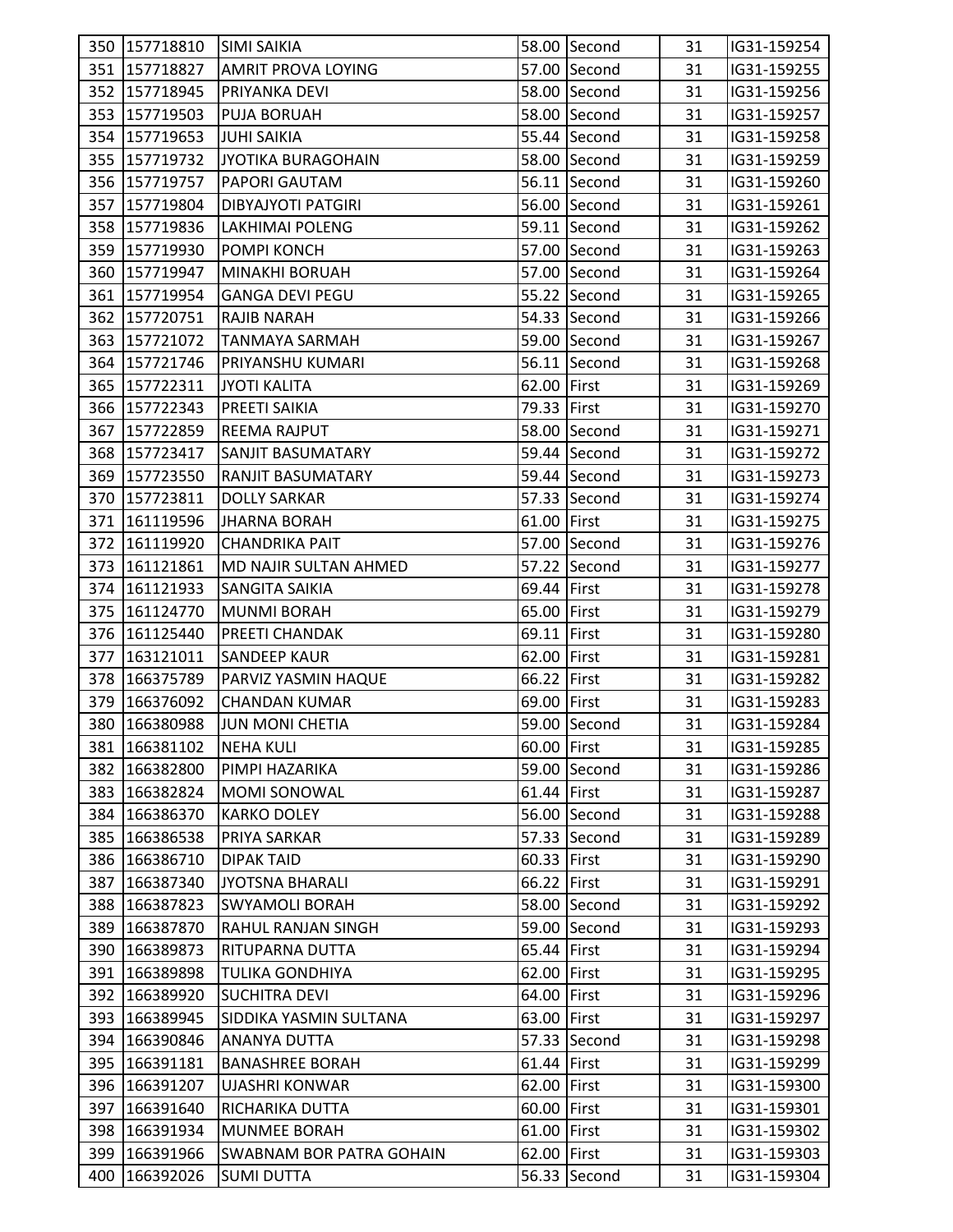|     | 401 166392531    | JYOTSHNA GOGOI                            | 60.44 First |              | 31 | IG31-159305 |
|-----|------------------|-------------------------------------------|-------------|--------------|----|-------------|
|     | 402 166392549    | <b>PRABINA SONOWAL</b>                    | 60.00 First |              | 31 | IG31-159306 |
|     | 403 166392556    | <b>RUMI BORGOHAIN</b>                     | 61.22 First |              | 31 | IG31-159307 |
| 404 | 166392570        | <b>NIZARA TAYE</b>                        |             | 59.11 Second | 31 | IG31-159308 |
| 405 | 166393422        | <b>ANITA DEVI</b>                         | 64.00 First |              | 31 | IG31-159309 |
|     | 406 166393770    | NITYANANDA GOHAIN                         |             | 59.00 Second | 31 | IG31-159310 |
| 407 | 166394202        | ANIMA GOGOI                               | 62.00 First |              | 31 | IG31-159311 |
| 408 | 166395616        | PHANINDRA DOLEY                           | 60.00 First |              | 31 | IG31-159312 |
| 409 | 166396331        | PAPORI BORUAH                             | 64.00 First |              | 31 | IG31-159313 |
|     | 410 166397230    | <b>PARIJAT BORUAH</b>                     | 62.44 First |              | 31 | IG31-159314 |
|     | 411 166397800    | <b>RASHMI DUTTA</b>                       |             | 58.22 Second | 31 | IG31-159315 |
|     | 412 166398098    | <b>SWAPNA KULI</b>                        | 62.00 First |              | 31 | IG31-159316 |
|     | 413 166399620    | <b>ANKUR BORAH</b>                        | 62.00 First |              | 31 | IG31-159317 |
|     | 414 166399638    | <b>BIMBALATA BORI</b>                     | 62.00 First |              | 31 | IG31-159318 |
|     | 415 166400123    | <b>RINKI BORA</b>                         | 64.00 First |              | 31 | IG31-159319 |
|     | 416 137387067    | <b>RINKUMONI DAS</b>                      |             | 54.00 Second | 31 | IG31-159320 |
| 417 |                  | W11539338 AMITANCHAL SINGH                |             | 59.00 Second | 31 | IG31-159321 |
| 418 |                  | W11549871 ANURAG VATS                     | 65.00 First |              | 31 | IG31-159322 |
| 419 |                  | W11560564 VIRENDER SINGH CHAUHAN          | 66.00 First |              | 31 | IG31-159323 |
|     |                  | 420   W11569163   KAMESHARJIT KUMAR SINGH | 69.00 First |              | 31 | IG31-159324 |
| 421 |                  | W11569172 BIPLOB NEOGI                    | 67.00 First |              | 31 | IG31-159325 |
| 422 |                  | W11570314 RAKESH MALIK                    | 65.00 First |              | 31 | IG31-159326 |
| 423 |                  | W11575714 MADHUBAN MISHRA                 | 61.00 First |              | 31 | IG31-159327 |
| 424 |                  | W11579790 SHIV SHANKAR SINGH              |             | 58.00 Second | 31 | IG31-159328 |
| 425 |                  | W11580243 ROOPAK KUMAR                    | 63.00 First |              | 31 | IG31-159329 |
| 426 |                  | W11591938 ADITYA PRATAP                   | 66.00 First |              | 31 | IG31-159330 |
| 427 |                  | W11595320 NITESH KUMAR SINGH              | 68.00 First |              | 31 | IG31-159331 |
| 428 |                  | W11595799 VED PRAKASH                     |             | 58.00 Second | 31 | IG31-159332 |
| 429 |                  | W11596035 ABHAY SINGH                     |             | 56.00 Second | 31 | IG31-159333 |
| 430 |                  | W11596076 MANISH KUMAR SAHU               |             | 58.00 Second | 31 | IG31-159334 |
|     |                  | 431   W11596774   AJAY KUMAR              | 61.00 First |              | 31 | IG31-159335 |
| 432 |                  | W11597962 DHIRAJ KUMAR                    | 65.00 First |              | 31 | IG31-159336 |
| 433 |                  | W11598879 SANJEEV SAH                     | 64.00 First |              | 31 | IG31-159337 |
| 434 | W11598905 MUKESH |                                           | 61.00 First |              | 31 | IG31-159338 |
| 435 |                  | W11598916 VISHAL KUMAR                    |             | 57.00 Second | 31 | IG31-159339 |
| 436 |                  | W11599011 RAVI KUMAR                      |             | 58.00 Second | 31 | IG31-159340 |
| 437 |                  | W11606465  LAKSHAMAN PRASAD GUPTA         |             | 56.00 Second | 31 | IG31-159341 |
| 438 |                  | W11608012 AJEET SINGH GOOJAR              | 64.00 First |              | 31 | IG31-159342 |
| 439 |                  | W11608375 HEMANT DUBEY                    | 66.00 First |              | 31 | IG31-159343 |
| 440 |                  | W11608840 ANIL KUMAR                      |             | 58.00 Second | 31 | IG31-159344 |
| 441 |                  | W11610497 ALKESH KUMAR                    | 60.00 First |              | 31 | IG31-159345 |
| 442 | 137388685        | <b>GEET GUNJAN DEKA</b>                   |             | 52.00 Second | 31 | IG31-159346 |
|     | 443 157713272    | RAJASHREE DUTTA                           | 83.29 First |              | 31 | IG31-159390 |
| 444 | 157701561        | <b>SABITA PHUKON</b>                      |             | 57.00 Second | 31 | IG31-159391 |
| 445 | 102514400        | <b>GOPAL SUTRADHAR</b>                    | 66.01 First |              | 31 | IG31-159392 |
| 446 | 130278482        | SANTOSH KUMAR THAKUR                      |             | 55.18 Second | 31 | IG31-159393 |
| 447 | 143421742        | <b>BITAPI NATH</b>                        |             | 58.00 Second | 31 | IG31-159394 |
| 448 | 147497987        | <b>SHUBHRO GHOSH</b>                      |             | 58.24 Second | 31 | IG31-159395 |
| 449 | 147498251        | SUCHISMITA BHATTACHARYYA                  |             | 59.00 Second | 31 | IG31-159396 |
| 450 | 157695056        | <b>BORNISHA PUZARI</b>                    | 66.00 First |              | 31 | IG31-159397 |
|     |                  |                                           |             |              |    |             |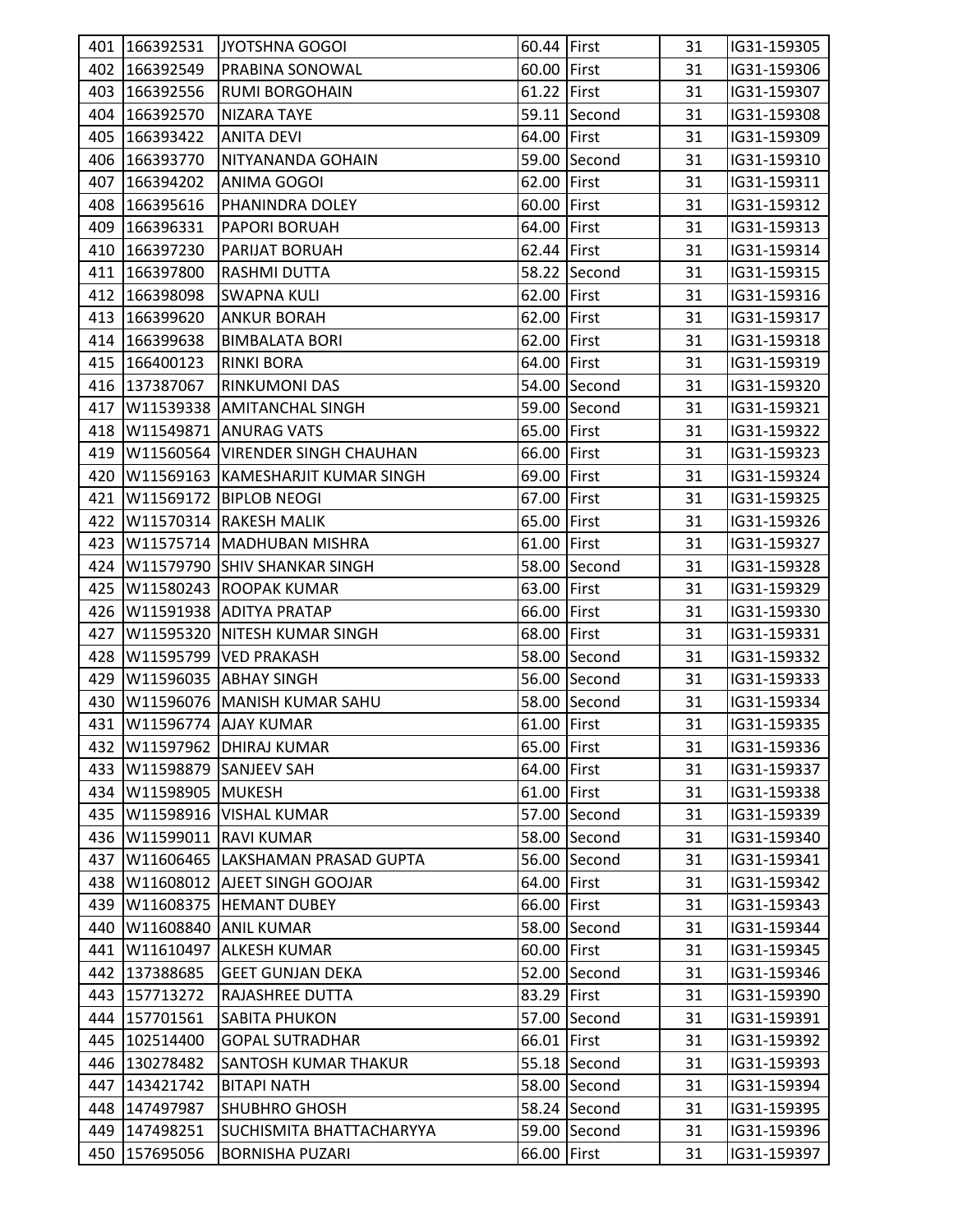|     | 451 157695063   | <b>PRANDIP BAISHYA</b>     | 75.00       | First with<br>Distinction | 31 | IG31-159398 |
|-----|-----------------|----------------------------|-------------|---------------------------|----|-------------|
|     | 452   161122981 | <b>RAHUL DAS</b>           | 81.00       | First with<br>Distinction | 31 | IG31-159399 |
| 453 | 166376931       | <b>DEVANKUR SAIKIA</b>     | 61.46 First |                           | 31 | IG31-159400 |
|     | 454 166376949   | <b>MRIDUSMITA BORA</b>     | 61.46 First |                           | 31 | IG31-159401 |
| 455 | 166376988       | IPRANAB JYOTI GOSWAMI      |             | 59.08 Second              | 31 | IG31-159402 |
| 456 | 166377009       | <b>NAVANITA BORAH</b>      | 60.00 First |                           | 31 | IG31-159403 |
| 457 | 166377016       | <b>BISWAJIT HATIBARUAH</b> |             | 59.00 Second              | 31 | IG31-159404 |
| 458 | 166377206       | VISHWA PRATAP SINGH        | 62.27 First |                           | 31 | IG31-159405 |
| 459 | 166378928       | <b>NEEMA BISHT</b>         | 71.27 First |                           | 31 | IG31-159406 |
| 460 | 166379249       | <b>MD FAQRUL ISLAM</b>     | 63.12 First |                           | 31 | IG31-159407 |
| 461 | 157702674       | <b>KRISHNA DAS</b>         | 63.00 First |                           | 31 | IG31-159408 |
|     | 462 157702818   | PRAYAS RANJAN SAIKIA       |             | 53.00 Second              | 31 | IG31-159409 |
| 463 | 143424730       | <b>MANASWITA KATAKY</b>    | 69.08 First |                           | 31 | IG31-159410 |
|     | 464 125616332   | <b>RAJ KUMAR</b>           |             | 59.13 Second              | 31 | IG31-159411 |
| 465 | 125622669       | <b>SANCHITA ROY</b>        |             | 58.00 Second              | 31 | IG31-159412 |
| 466 | 147495113       | <b>SMESH KUMAR NIRGUN</b>  | 63.00 First |                           | 31 | IG31-159413 |
| 467 | 147495335       | IRAVI SHANKAR PRASAD       | 67.00 First |                           | 31 | IG31-159414 |
|     | 468 147504276   | <b>DEBANGSU DAS</b>        |             | 51.00 Second              | 31 | IG31-159415 |
|     | 469 147504774   | <b>PRASANTA BORAH</b>      | 60.38 First |                           | 31 | IG31-159416 |
|     | 470 147506531   | KABITA BHAGAWATI           | 65.13 First |                           | 31 | IG31-159417 |
|     | 471 151876867   | <b>LAL SINGH</b>           | 63.00 First |                           | 31 | IG31-159418 |
| 472 | 151877117       | RAJENDRA SINGH POSWAL      | 64.00 First |                           | 31 | IG31-159419 |
|     | 473 151877124   | <b>MANISH KUMAR</b>        | 69.00 First |                           | 31 | IG31-159420 |
| 474 | 151877131       | PARAMHANS KUMAR SINGH      | 66.00 First |                           | 31 | IG31-159421 |
| 475 | 151882269       | <b>NAVEEN KUMAR PANDEY</b> | 71.13 First |                           | 31 | IG31-159422 |
|     | 476 151885028   | TRIRANJAN JIKO BORI        | 61.25 First |                           | 31 | IG31-159423 |
|     | 477 151885841   | ISUMI RANI DUTTA           | 64.00 First |                           | 31 | IG31-159424 |
|     | 478 157714661   | <b>UTTAM CHETRY</b>        |             | 57.00 Second              | 31 | IG31-159425 |
|     | 479 157715957   | <b>FEROZE AHMAD BHAT</b>   | 61.25 First |                           | 31 | IG31-159426 |
|     | 480 157720927   | <b>RANJAN BORKOTOKY</b>    | 61.00 First |                           | 31 | IG31-159427 |
|     | 481 159607548   | KAUSHAL KUMAR CHOUBEY      | 60.00 First |                           | 31 | IG31-159428 |
|     | 482 159726131   | NIRMAL KUMAR SHARMA        | 62.00 First |                           | 31 | IG31-159429 |
| 483 | 159726511       | PAVITA YADAV               | 61.00 First |                           | 31 | IG31-159430 |
| 484 | 143422325       | <b>ASHIMA KHANIKOR</b>     | 62.00 First |                           | 31 | IG31-159431 |
| 485 | 147495690       | <b>CHAMPA PAUL</b>         | 60.07 First |                           | 31 | IG31-159432 |
|     | 486 147508757   | <b>KUNJA MECH</b>          | 67.00 First |                           | 31 | IG31-159433 |
| 487 | 147509576       | <b>MALINI TANTI</b>        |             | 59.00 Second              | 31 | IG31-159434 |
| 488 | 115936223       | <b>MONUJ DUTTA</b>         | 60.95 First |                           | 31 | IG31-159435 |
|     | 489 137396073   | RUPIKA BORDOLOI            |             | 57.83 Second              | 31 | IG31-159436 |
|     | 490 143425076   | <b>DURGA CHOURASIA</b>     | 62.97 First |                           | 31 | IG31-159437 |
| 491 | 143425653       | <b>KAKOLEE GOHAIN</b>      |             | 52.94 Second              | 31 | IG31-159438 |
| 492 | 147497543       | <b>GIRDHER SINGH</b>       | 60.00 First |                           | 31 | IG31-159439 |
| 493 | 147499318       | ROSHMI GOGOI               |             | 55.91 Second              | 31 | IG31-159440 |
|     | 494 147500752   | <b>AKANKHYA SAIKIA</b>     |             | 57.83 Second              | 31 | IG31-159441 |
| 495 | 147502161       | <b>UPASANA BORA</b>        |             | 56.38 Second              | 31 | IG31-159442 |
| 496 | 147505088       | <b>DIPANKAR KONWAR</b>     | 63.72 First |                           | 31 | IG31-159443 |
|     | 497 147505278   | DARPANA KONWAR             |             | 53.89 Second              | 31 | IG31-159444 |
| 498 | 147505285       | KALYANI HAZARIKA           |             | 54.35 Second              | 31 | IG31-159445 |
| 499 | 147507723       | <b>GARGI SONOWAL</b>       |             | 53.89 Second              | 31 | IG31-159446 |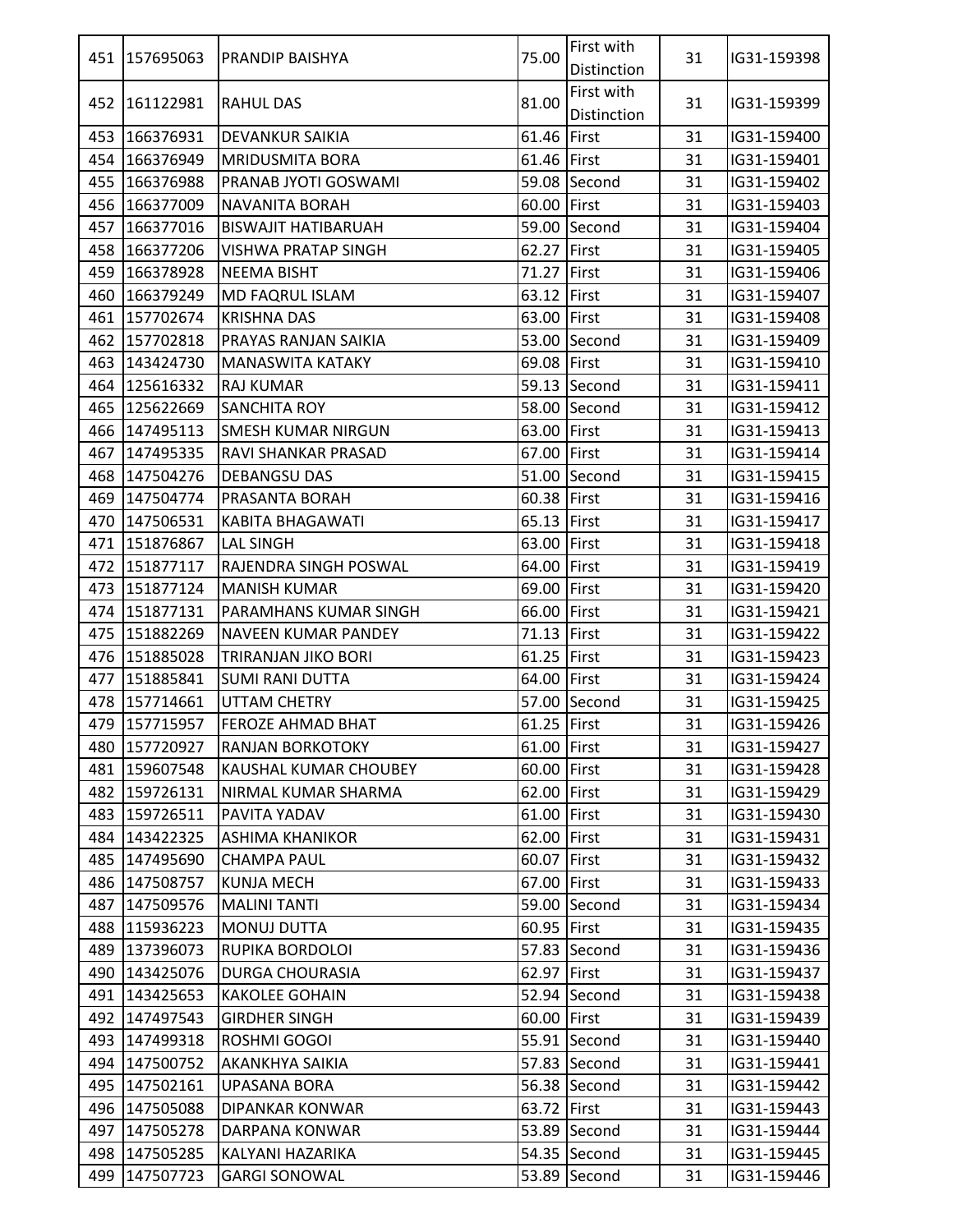|     | 500 147509670 | <b>MODHIM DOLEY</b>               | 60.58 First |              | 31 | IG31-159447 |  |
|-----|---------------|-----------------------------------|-------------|--------------|----|-------------|--|
|     | 501 151876297 | <b>SAHANA HAQUE</b>               | 62.27 First |              | 31 | IG31-159448 |  |
|     | 502 151878728 | <b>ANUSUYA BARUAH</b>             |             | 57.14 Second | 31 | IG31-159449 |  |
|     | 503 151878799 | <b>TINA BHARALI</b>               |             | 55.27 Second | 31 | IG31-159450 |  |
|     | 504 151880573 | <b>BHAGYASHREE BAILONG BORUAH</b> | 60.34 First |              | 31 | IG31-159451 |  |
|     | 505 151880677 | <b>BITUMONI KONWAR</b>            |             | 59.19 Second | 31 | IG31-159452 |  |
|     | 506 151881647 | NAMRASHREE GOSWAMI                | 65.32 First |              | 31 | IG31-159453 |  |
|     | 507 151882996 | <b>KUSHAL KONCH</b>               |             | 54.35 Second | 31 | IG31-159454 |  |
|     | 508 151884635 | <b>KALPITA PHUKAN</b>             | 65.32 First |              | 31 | IG31-159455 |  |
|     | 509 151887845 | ANJAN JYOTI HAZARIKA              | 63.26 First |              | 31 | IG31-159456 |  |
|     | 510 157700591 | <b>PARTHAJIT BORAH</b>            | 60.95 First |              | 31 | IG31-159457 |  |
|     | 511 157713068 | <b>DEVOJIT PHUKAN</b>             | 68.06 First |              | 31 | IG31-159458 |  |
|     | 512 093934875 | <b>MANOJ KUMAR GUPTA</b>          | 60.00 First |              | 31 | IG31-159459 |  |
|     | 513 091755872 | <b>RAJAT DUTTA</b>                |             | 56.00 Second | 31 | IG31-159460 |  |
|     | 514 115958648 | JYOTI PRASAD SARMA                |             | 53.00 Second | 31 | IG31-159461 |  |
|     | 515 116606345 | <b>SUNIL KUMAR</b>                | 62.25 First |              | 31 | IG31-159462 |  |
|     | 516 116901840 | <b>SHYAMSUNDER</b>                |             | 54.00 Second | 31 | IG31-159463 |  |
|     | 517 137388320 | <b>KEYA CHAKRABORTY</b>           | 66.08 First |              | 31 | IG31-159464 |  |
|     | 518 137389852 | <b>GAURAV UPADHYAYA</b>           | 63.00 First |              | 31 | IG31-159465 |  |
|     | 519 137398052 | AMIT KUMAR SHARMA                 | 66.00 First |              | 31 | IG31-159466 |  |
|     | 520 137399624 | RAJU SHARMA                       |             | 58.00 Second | 31 | IG31-159467 |  |
|     | 521 143420661 | <b>BISWAJIT DAS</b>               |             | 59.00 Second | 31 | IG31-159468 |  |
|     | 522 143422593 | <b>AMBARISH BARUAH</b>            |             | 56.08 Second | 31 | IG31-159469 |  |
|     | 523 143422680 | ANITA DEVI                        |             | 58.42 Second | 31 | IG31-159470 |  |
|     | 524 143424271 | <b>MONDIPA BORAH</b>              |             | 53.00 Second | 31 | IG31-159471 |  |
|     | 525 143425542 | <b>SREETY AGARWAL</b>             |             | 56.42 Second | 31 | IG31-159472 |  |
|     | 526 143425574 | PURNIMA ROY                       |             | 57.08 Second | 31 | IG31-159473 |  |
|     | 527 143425922 | <b>DIPJYOTI BORAH</b>             | 64.00 First |              | 31 | IG31-159474 |  |
|     | 528 143429191 | <b>MANISHA MANTRI</b>             | 61.00 First |              | 31 | IG31-159475 |  |
|     | 529 147496638 | <b>SHALINI TRIPATHI</b>           | 65.42 First |              | 31 | IG31-159476 |  |
|     | 530 147505239 | <b>RAKHI KUMARI</b>               |             | 56.00 Second | 31 | IG31-159477 |  |
|     | 531 147505593 | NARENDRA PRADHAN                  |             | 57.00 Second | 31 | IG31-159478 |  |
|     | 532 147508947 | <b>MOHAN DEY</b>                  | 67.00 First |              | 31 | IG31-159479 |  |
|     | 533 147509655 | <b>MADHUJYA BORAH</b>             | 61.00 First |              | 31 | IG31-159480 |  |
|     | 534 147509734 | <b>JEET ROY</b>                   |             | 54.00 Second | 31 | IG31-159481 |  |
| 535 | 147509780     | PURNIMA MUCHAHARY                 |             | 58.00 Second | 31 | IG31-159482 |  |
|     | 536 147509891 | <b>RAHUL MUKHERJEE</b>            | 60.25 First |              | 31 | IG31-159483 |  |
|     | 537 147510001 | <b>BHASKAR BORUAH</b>             |             | 59.17 Second | 31 | IG31-159484 |  |
|     | 538 147510406 | PRABAL KUNDU                      |             | 59.00 Second | 31 | IG31-159485 |  |
|     | 539 147510420 | <b>BIKKU BHOWAL</b>               | 60.00 First |              | 31 | IG31-159486 |  |
|     | 540 147510438 | RAJESH SAHA                       | 60.00 First |              | 31 | IG31-159487 |  |
|     | 541 147510524 | <b>BHARAT BORAH</b>               | 61.00 First |              | 31 | IG31-159488 |  |
|     | 542 151875730 | <b>USHAKM</b>                     | 64.08 First |              | 31 | IG31-159489 |  |
|     | 543 151875833 | <b>SURUJ KUMAR NATH</b>           | 63.00 First |              | 31 | IG31-159490 |  |
|     | 544 151878180 | RASHMI REKHA KONWAR               | 61.00 First |              | 31 | IG31-159491 |  |
|     | 545 151878940 | R.RAJARAJESWARI                   | 62.25 First |              | 31 | IG31-159492 |  |
|     | 546 151881615 | <b>AKASH BORUAH</b>               |             | 58.00 Second | 31 | IG31-159493 |  |
|     | 547 151882015 | PHATIK DUTTA                      | 61.00 First |              | 31 | IG31-159494 |  |
|     | 548 151882022 | <b>MRIDUL KALITA</b>              | 61.00 First |              | 31 | IG31-159495 |  |
| 549 | 151882330     | <b>SAILE DEY</b>                  |             | 55.25 Second | 31 | IG31-159496 |  |
|     | 550 151885794 | <b>GYANDEEP CHUTIA</b>            |             | 58.08 Second | 31 | IG31-159497 |  |
|     |               |                                   |             |              |    |             |  |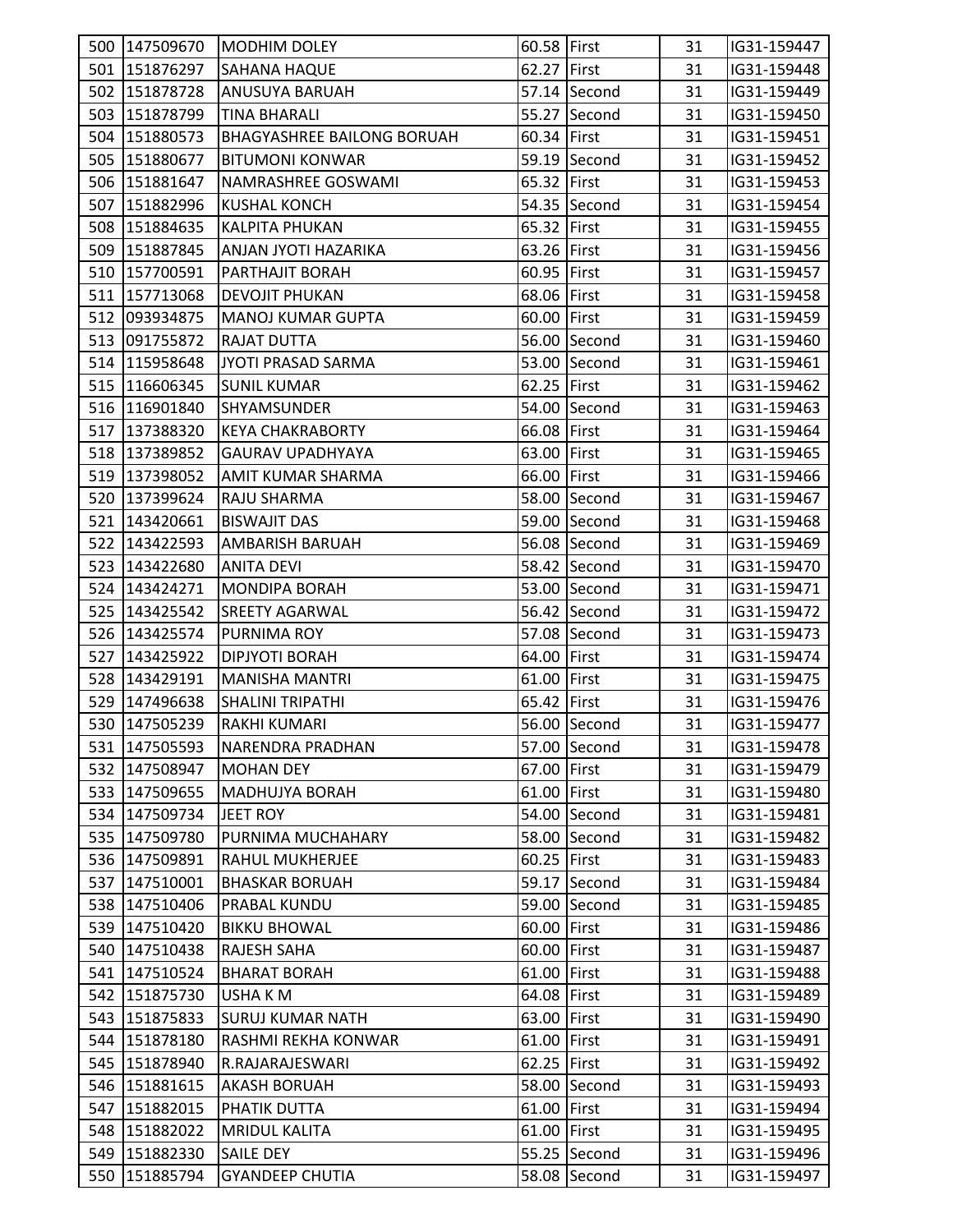|     |               | 551   151887520   POONAM TAPARIA | 63.00 First |              | 31 | IG31-159498 |  |
|-----|---------------|----------------------------------|-------------|--------------|----|-------------|--|
|     | 552 151887537 | ISHRADHA AGARWAL                 | 65.00 First |              | 31 | IG31-159499 |  |
|     | 553 151887576 | NEHA AGARWAL                     | 65.17 First |              | 31 | IG31-159500 |  |
|     | 554 151887590 | <b>INDRANI PHUKAN</b>            | 60.42 First |              | 31 | IG31-159501 |  |
|     | 555 157696628 | <b>SHUBHRAJYOTI SENGUPTA</b>     | 63.00 First |              | 31 | IG31-159502 |  |
|     |               |                                  |             |              |    |             |  |
|     | 556 157700656 | <b>BARUN DAS</b>                 | 62.42 First |              | 31 | IG31-159503 |  |
|     | 557 157700663 | <b>SHANKU DAS</b>                |             | 58.42 Second | 31 | IG31-159504 |  |
|     | 558 157701285 | <b>SARITA CHOUDHURY</b>          | 68.25 First |              | 31 | IG31-159505 |  |
|     | 559 157704037 | <b>RITURAJ BORA</b>              | 60.00 First |              | 31 | IG31-159506 |  |
|     | 560 157713684 | <b>SUNITA RONGPIPI</b>           | 61.33 First |              | 31 | IG31-159507 |  |
|     | 561 157718841 | <b>ARIF ALI</b>                  |             | 56.00 Second | 31 | IG31-159508 |  |
| 562 | 137387415     | <b>RUJINA AKTAR</b>              | 60.00 First |              | 31 | IG31-159509 |  |
|     | 563 137391390 | KASHMIRI MAHANTA                 |             | 57.00 Second | 31 | IG31-159510 |  |
|     | 564 137394134 | IPARASH KUMAR POWDEL             | 63.24 First |              | 31 | IG31-159511 |  |
|     | 565 137399402 | YASMIN SULTANA                   |             | 57.00 Second | 31 | IG31-159512 |  |
|     | 566 137400180 | <b>SUBHASHINI BORA</b>           |             | 59.24 Second | 31 | IG31-159513 |  |
|     | 567 143428319 | JAVID AHMAD MIR                  | 66.00 First |              | 31 | IG31-159514 |  |
|     | 568 151876724 | POLLY RAJBONSHI                  |             | 58.00 Second | 31 | IG31-159515 |  |
|     | 569 157702484 | <b>NAJIMA KHATUN</b>             | 65.00 First |              | 31 | IG31-159516 |  |
|     | 570 128052889 | <b>SAHIRAM SIYAG</b>             | 63.00 First |              | 31 | IG31-159517 |  |
|     | 571 130277197 | HIMANSHU CHAVDA                  |             | 52.00 Second | 31 | IG31-159518 |  |
|     | 572 137386517 | <b>HELENA BARLA</b>              | 63.00 First |              | 31 | IG31-159519 |  |
|     | 573 137388732 | <b>ALEMCHUBA</b>                 |             | 59.00 Second | 31 | IG31-159520 |  |
|     | 574 137389157 | <b>SURAJ KUMAR</b>               |             | 58.00 Second | 31 | IG31-159521 |  |
|     | 575 137390556 | <b>SATYENDER KUMAR</b>           |             | 58.00 Second | 31 | IG31-159522 |  |
|     | 576 137390943 | <b>SUKRIA ALI</b>                |             | 54.25 Second | 31 | IG31-159523 |  |
|     | 577 137394933 | <b>GOPIKA RANI DAS</b>           |             | 55.00 Second | 31 | IG31-159524 |  |
|     | 578 137397684 | <b>PRANAMI BORA</b>              |             | 59.00 Second | 31 | IG31-159525 |  |
|     | 579 137398314 | MONIKHA MECH                     |             | 57.00 Second | 31 | IG31-159526 |  |
|     | 580 142560826 | <b>SATPAL SINGH</b>              |             | 59.00 Second | 31 | IG31-159527 |  |
|     | 581 143420608 | <b>DEBANKI KOLITA</b>            |             | 56.00 Second | 31 | IG31-159528 |  |
|     | 582 143421008 | <b>VICTOR TETE</b>               |             | 53.00 Second | 31 | IG31-159529 |  |
|     | 583 143421892 | <b>INDRANI SAIKIA</b>            |             | 56.13 Second | 31 | IG31-159530 |  |
|     | 584 143425044 | REHANA HASINA AHMED              |             | 58.00 Second | 31 | IG31-159531 |  |
| 585 | 143425843     | <b>BHUPENDRA SINGH</b>           |             | 59.38 Second | 31 | IG31-159532 |  |
|     | 586 143426014 | <b>MONALISA GURUNG</b>           |             | 57.00 Second | 31 | IG31-159533 |  |
| 587 | 143428627     | MANASH JYOTI HAZARIKA            | 61.38 First |              | 31 | IG31-159534 |  |
| 588 | 147495145     | RANJAN BASUMATARY                |             | 59.13 Second | 31 | IG31-159535 |  |
| 589 | 147495217     | <b>SMRITIREKHA BORA</b>          | 61.00 First |              | 31 | IG31-159536 |  |
| 590 | 147496470     | <b>MOHSHINA ZEENAT</b>           | 60.00 First |              | 31 | IG31-159537 |  |
|     | 591 147496953 | <b>ANANYA SARMAH</b>             |             | 54.38 Second | 31 | IG31-159538 |  |
|     | 592 147497471 | <b>ANTARA MUKHERJEE</b>          |             | 58.13 Second | 31 | IG31-159539 |  |
| 593 | 147497496     | PRIYANKA BARUAH                  | 61.38 First |              | 31 | IG31-159540 |  |
| 594 | 147497575     | TANUJ KUMAR MISHRA               | 60.38 First |              | 31 | IG31-159541 |  |
| 595 | 147498473     | <b>DEBJANI DHAR</b>              |             | 55.00 Second | 31 | IG31-159542 |  |
|     | 596 147501460 | ASHWANI YADAV                    | 47.00 Pass  |              | 31 | IG31-159543 |  |
| 597 | 147503149     | <b>BORNALI BORDOLOI</b>          | 64.00 First |              | 31 | IG31-159544 |  |
| 598 | 147504631     | SAMINA AZMI                      |             | 55.38 Second | 31 | IG31-159545 |  |
| 599 | 147505095     | KONENG PRIYADARSHINI TAID        |             | 57.00 Second | 31 | IG31-159546 |  |
| 600 | 147506230     | MINAKSHI BORDOLOI                |             | 55.00 Second | 31 | IG31-159547 |  |
|     | 147506248     |                                  |             |              | 31 |             |  |
| 601 |               | PALLABI SARMAH                   |             | 55.00 Second |    | IG31-159548 |  |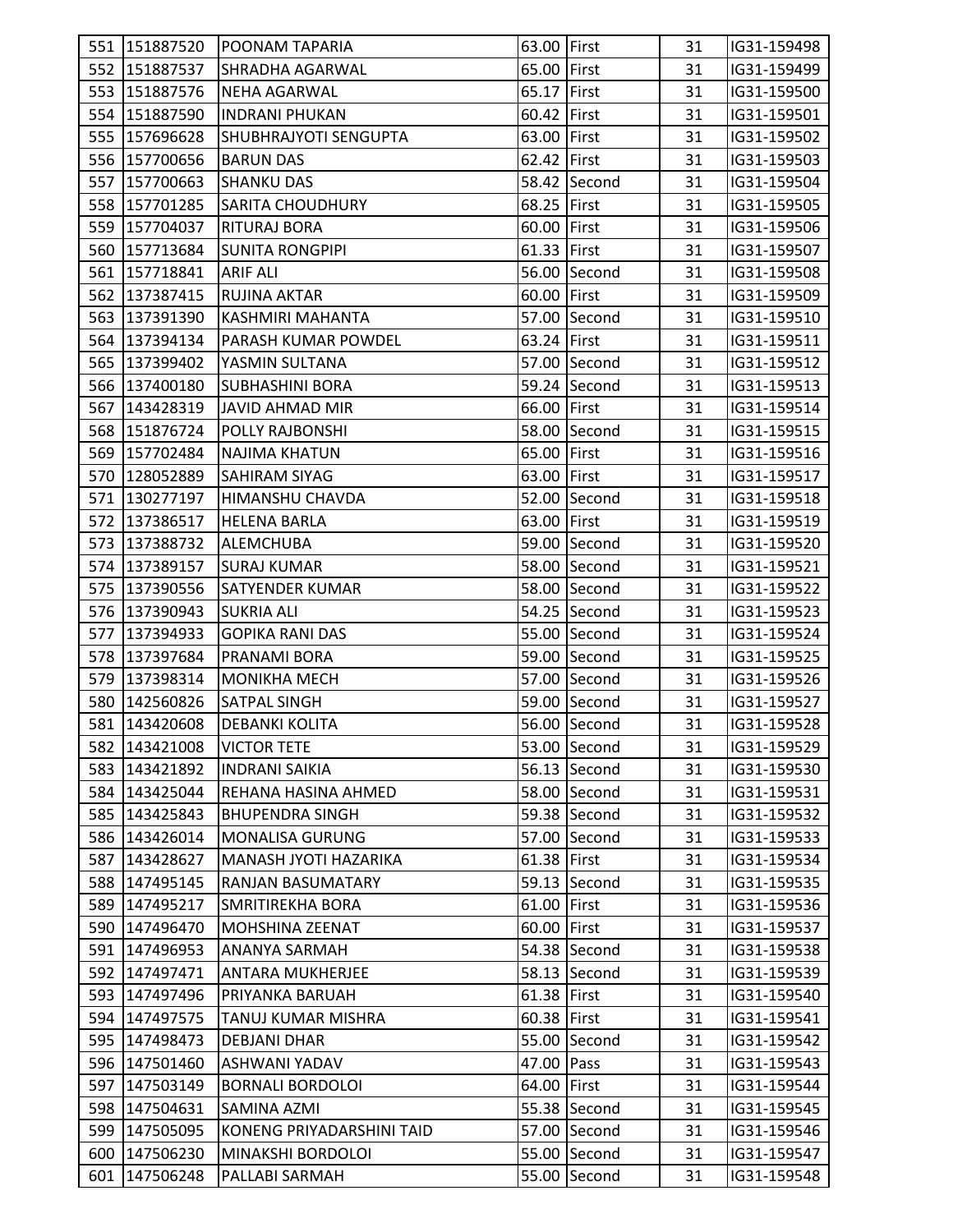|     | 602 147507240 | NILAKHI SAIKIA                |             | 53.00 Second | 31 | IG31-159549 |  |
|-----|---------------|-------------------------------|-------------|--------------|----|-------------|--|
|     | 603 147508320 | <b>BAISHALI DEB</b>           |             | 55.25 Second | 31 | IG31-159550 |  |
|     | 604 147508456 | <b>NAVAJYOTI BORA</b>         | 61.00 First |              | 31 | IG31-159551 |  |
|     | 605 147509211 | <b>MONALISHA BORAH</b>        | 63.00 First |              | 31 | IG31-159552 |  |
|     | 606 147509419 | <b>PAROMITA ROY</b>           | 62.00 First |              | 31 | IG31-159553 |  |
|     | 607 147509662 | POMPI BORAH                   |             | 56.25 Second | 31 | IG31-159554 |  |
|     | 608 147509988 | <b>JUNAS BHENGRA</b>          |             | 54.38 Second | 31 | IG31-159555 |  |
|     | 609 147510183 | <b>LOVELY BORAH</b>           |             | 59.25 Second | 31 | IG31-159556 |  |
|     | 610 147510327 | <b>RAJI S KUMARI</b>          |             | 55.00 Second | 31 | IG31-159557 |  |
|     | 611 151876344 | <b>MD ASHIR UDDIN AHMED</b>   |             | 59.00 Second | 31 | IG31-159558 |  |
|     | 612 151876423 | <b>LEONARD DOLEY</b>          | 62.00 First |              | 31 | IG31-159559 |  |
|     | 613 151876770 | <b>ABDUL MANNAN SHEIKH</b>    | 62.00 First |              | 31 | IG31-159560 |  |
|     | 614 151876788 | <b>ROBIUL ISLAM</b>           | 64.00 First |              | 31 | IG31-159561 |  |
|     | 615 151877378 | <b>DINESH KUMAR</b>           |             | 56.00 Second | 31 | IG31-159562 |  |
|     | 616 151879000 | <b>DIPALI BHENGRA</b>         |             | 55.38 Second | 31 | IG31-159563 |  |
|     | 617 151881250 | KRIPASINDHU ADHIKARI          |             | 58.00 Second | 31 | IG31-159564 |  |
|     | 618 151881471 | <b>ANTONIA FIONA CAMERON</b>  |             | 55.00 Second | 31 | IG31-159565 |  |
|     | 619 151881994 | <b>KM KHUSHBU SINGH</b>       |             | 58.00 Second | 31 | IG31-159566 |  |
|     | 620 151882086 | <b>AMIT KUMAR</b>             |             | 59.38 Second | 31 | IG31-159567 |  |
|     | 621 151882387 | <b>MALABIKA BORA</b>          | 62.13 First |              | 31 | IG31-159568 |  |
|     | 622 151882624 | TAHERA KHANAM                 |             | 58.00 Second | 31 | IG31-159569 |  |
|     | 623 151885540 | <b>REGINA SANGMA</b>          | 60.00 First |              | 31 | IG31-159570 |  |
|     | 624 151885676 | <b>FIRUJ MILI</b>             |             | 55.00 Second | 31 | IG31-159571 |  |
|     | 625 151886660 | HIMADRI DAS                   | 64.00 First |              | 31 | IG31-159572 |  |
|     | 626 151886678 | <b>SWAGATA NATH</b>           | 48.00 Pass  |              | 31 | IG31-159573 |  |
|     | 627 151886685 | <b>RITESH KERKETTA</b>        |             | 57.00 Second | 31 | IG31-159574 |  |
|     | 628 151888324 | <b>SHANTANA BARUAH</b>        | 60.00 First |              | 31 | IG31-159575 |  |
|     | 629 157696255 | LALIT KUMAR SHARMA            |             | 52.13 Second | 31 | IG31-159576 |  |
|     | 630 157700728 | PARTHA PROTIM BORA            | 63.00 First |              | 31 | IG31-159577 |  |
|     | 631 157702144 | <b>TIKA GHIMIRE</b>           | 63.00 First |              | 31 | IG31-159578 |  |
|     | 632 157703748 | RIMAKSHI BORAH                | 61.00 First |              | 31 | IG31-159579 |  |
|     | 633 157703810 | <b>ARPITA AICH</b>            |             | 59.00 Second | 31 | IG31-159580 |  |
|     | 634 157703834 | <b>KULENDRA SANGMA</b>        |             | 56.00 Second | 31 | IG31-159581 |  |
|     | 635 157712073 | <b>SOURAV CHAUHAN</b>         |             | 54.13 Second | 31 | IG31-159582 |  |
|     | 636 157712453 | <b>DIGANTA DAS</b>            |             | 59.00 Second | 31 | IG31-159583 |  |
|     | 637 157715506 | <b>SEEMA DHANKHAR</b>         | 61.00 First |              | 31 | IG31-159584 |  |
|     | 638 157716870 | POOJA LIMBU                   |             | 59.25 Second | 31 | IG31-159585 |  |
|     | 639 157716934 | <b>MANJU MAYA CHETRI</b>      |             | 59.00 Second | 31 | IG31-159586 |  |
|     | 640 157716941 | <b>KAVITA SHARMA</b>          |             | 55.25 Second | 31 | IG31-159587 |  |
|     | 641 137388338 | <b>RENU KUMARI GUPTA</b>      |             | 56.00 Second | 31 | IG31-159588 |  |
|     | 642 137389609 | <b>BARNALI BORAH BORDOLOI</b> | 60.00 First |              | 31 | IG31-159589 |  |
|     | 643 137391028 | <b>KOHELI DEY</b>             |             | 52.27 Second | 31 | IG31-159590 |  |
| 644 | 137393551     | <b>HIRAMONI CHETIA</b>        |             | 53.00 Second | 31 | IG31-159591 |  |
|     | 645 137394363 | <b>KIRAN GUPTA</b>            | 60.00 First |              | 31 | IG31-159592 |  |
|     | 646 137394625 | <b>SUNITA SUNAR</b>           |             | 53.00 Second | 31 | IG31-159593 |  |
|     | 647 137394919 | <b>ARCHANA THAKURIA</b>       |             | 53.00 Second | 31 | IG31-159594 |  |
|     | 648 137395659 | RIMPASHA                      |             | 56.27 Second | 31 | IG31-159595 |  |
|     | 649 137396643 | PREETI SHARMA                 |             | 57.45 Second | 31 | IG31-159596 |  |
| 650 | 137396833     | <b>KIRAN SHARMA</b>           | 66.45 First |              | 31 | IG31-159597 |  |
|     | 651 137397448 | SABITA KUMARI MAHATO          | 60.00 First |              | 31 | IG31-159598 |  |
|     | 652 137397462 | JYOTI KUMARI PRAJAPATI        | 61.00 First |              | 31 | IG31-159599 |  |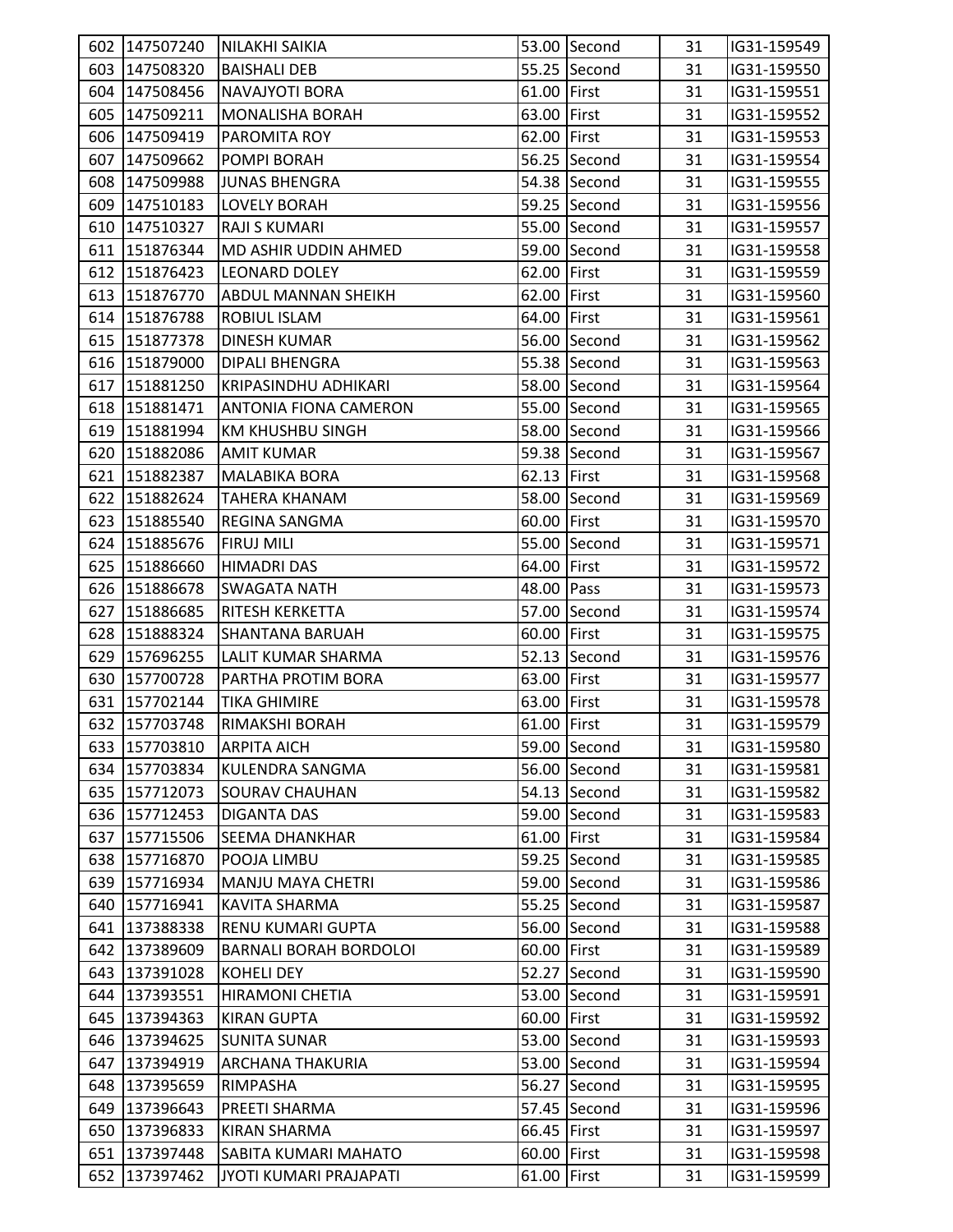|     | 653 137397487 | <b>POOJA KUMARI</b>        |               | 59.00 Second | 31 | IG31-159600 |
|-----|---------------|----------------------------|---------------|--------------|----|-------------|
|     | 654 137397580 | BORNALI BORAH              |               | 59.45 Second | 31 | IG31-159601 |
|     | 655 137397700 | <b>CHANDRAKALA SAH</b>     | 60.00 First   |              | 31 | IG31-159602 |
|     | 656 137397828 | <b>ITOL MUL MUL</b>        |               | 56.09 Second | 31 | IG31-159603 |
|     | 657 137397874 | PUSHPA KUMARI RAI          | 61.36 First   |              | 31 | IG31-159604 |
|     | 658 137398117 | <b>SABITA DEVI RAULO</b>   |               | 55.00 Second | 31 | IG31-159605 |
|     | 659 137399030 | SARITA KUMARI              |               | 59.09 Second | 31 | IG31-159606 |
|     | 660 137399251 | <b>SHEEBA RAVEENDRAN</b>   |               | 59.09 Second | 31 | IG31-159607 |
|     | 661 137400198 | <b>REKHA THAKUR</b>        |               | 52.45 Second | 31 | IG31-159608 |
|     | 662 137400657 | <b>ARATI KUMARI</b>        | 60.00 First   |              | 31 | IG31-159609 |
|     | 663 143420163 | <b>JULI KAHAR</b>          |               | 51.36 Second | 31 | IG31-159610 |
|     | 664 143420758 | <b>PRINCI BORAH</b>        |               | 56.00 Second | 31 | IG31-159611 |
|     | 665 143420812 | <b>KAMAL BHATTARAI</b>     |               | 55.18 Second | 31 | IG31-159612 |
|     | 666 143420930 | <b>MONJURI DEKA</b>        |               | 55.18 Second | 31 | IG31-159613 |
|     | 667 143422508 | <b>PINKI SAHU</b>          | 61.00 First   |              | 31 | IG31-159614 |
|     | 668 143422705 | <b>RUPA DAS</b>            | 64.09 First   |              | 31 | IG31-159615 |
|     | 669 143422816 | <b>GOMA DEVI SHARMA</b>    |               | 54.45 Second | 31 | IG31-159616 |
|     | 670 143423327 | <b>SNEH LATA</b>           | 62.00 First   |              | 31 | IG31-159617 |
|     | 671 143423800 | ANITA JHA                  |               | 56.00 Second | 31 | IG31-159618 |
|     | 672 143423950 | <b>POPIYA KUNDU</b>        |               | 53.00 Second | 31 | IG31-159619 |
|     | 673 143423982 | <b>SUDARSHANA BAILOONG</b> |               | 52.27 Second | 31 | IG31-159620 |
|     | 674 143424447 | <b>MADHUSHMITA BORA</b>    |               | 53.00 Second | 31 | IG31-159621 |
|     | 675 143424572 | KM SASHI KIRAN KASHYAP     | 60.09 First   |              | 31 | IG31-159622 |
|     | 676 143425961 | <b>SANJAY ROY</b>          | 67.00 First   |              | 31 | IG31-159623 |
|     | 677 143425979 | <b>MANJU KUMARI</b>        | 62.00 First   |              | 31 | IG31-159624 |
|     | 678 143428247 | <b>PRATIBHA DAS</b>        |               | 58.00 Second | 31 | IG31-159625 |
| 679 | 143428950     | JETHA RAM                  | 60.00 First   |              | 31 | IG31-159626 |
| 680 | 147496580     | <b>NEHA BHARTI</b>         |               | 59.36 Second | 31 | IG31-159627 |
|     | 681 147496828 | <b>ASHUTOSH KUMAR</b>      |               | 58.00 Second | 31 | IG31-159628 |
|     | 682 147497686 | LILLY DULARI SURIN         |               | 59.00 Second | 31 | IG31-159629 |
|     | 683 147497890 | <b>CHAITALI BISWAS</b>     | 63.00 First   |              | 31 | IG31-159630 |
|     | 684 147498079 | <b>PUJA GOGOI</b>          | 65.27 First   |              | 31 | IG31-159631 |
|     | 685 147498101 | RADHIKA SHARMA             |               | 51.00 Second | 31 | IG31-159632 |
|     | 686 147499221 | POMI DAS GUPTA             |               | 53.00 Second | 31 | IG31-159633 |
| 687 | 147499285     | <b>ARCHANA KUMARI</b>      |               | 55.09 Second | 31 | IG31-159634 |
| 688 | 147499980     | JYOTI KUMARI KHAREL        |               | 56.27 Second | 31 | IG31-159635 |
| 689 | 147500713     | ROSHANARA BEGUM            |               | 54.00 Second | 31 | IG31-159636 |
|     | 690 147501113 | PRATIMA BORA               |               | 57.18 Second | 31 | IG31-159637 |
|     | 691 147501138 | <b>DILIP KUMAR PATEL</b>   | 60.45 First   |              | 31 | IG31-159638 |
|     | 692 147503489 | <b>MAMTA RAJAK</b>         |               | 58.00 Second | 31 | IG31-159639 |
|     | 693 147503758 | PURBASHRI BARUAH           |               | 57.00 Second | 31 | IG31-159640 |
|     | 694 147504172 | <b>PUNAM PANDEY</b>        | $61.18$ First |              | 31 | IG31-159641 |
|     | 695 147505214 | SUNITA KUMARI TAMULI       |               | 54.00 Second | 31 | IG31-159642 |
|     | 696 147506040 | <b>JYOTI MONI SAIKIA</b>   | 61.09 First   |              | 31 | IG31-159643 |
| 697 | 147506255     | <b>BISWAJIT NATH</b>       | 60.09 First   |              | 31 | IG31-159644 |
| 698 | 147507558     | <b>MOUSUMI DEVI</b>        |               | 57.00 Second | 31 | IG31-159645 |
| 699 | 147507565     | <b>SMITA BORAH</b>         |               | 57.00 Second | 31 | IG31-159646 |
|     | 700 147507637 | <b>SANGEETA PRASAD</b>     | 61.09 First   |              | 31 | IG31-159647 |
| 701 | 147507644     | <b>SONAM KUMARI PRASAD</b> | 61.00 First   |              | 31 | IG31-159648 |
|     | 702 147507651 | <b>SEEMA KUMARI SAHU</b>   | 60.00 First   |              | 31 | IG31-159649 |
|     | 703 147507716 | <b>SITA KUMARI CHHETRY</b> |               | 58.00 Second | 31 | IG31-159650 |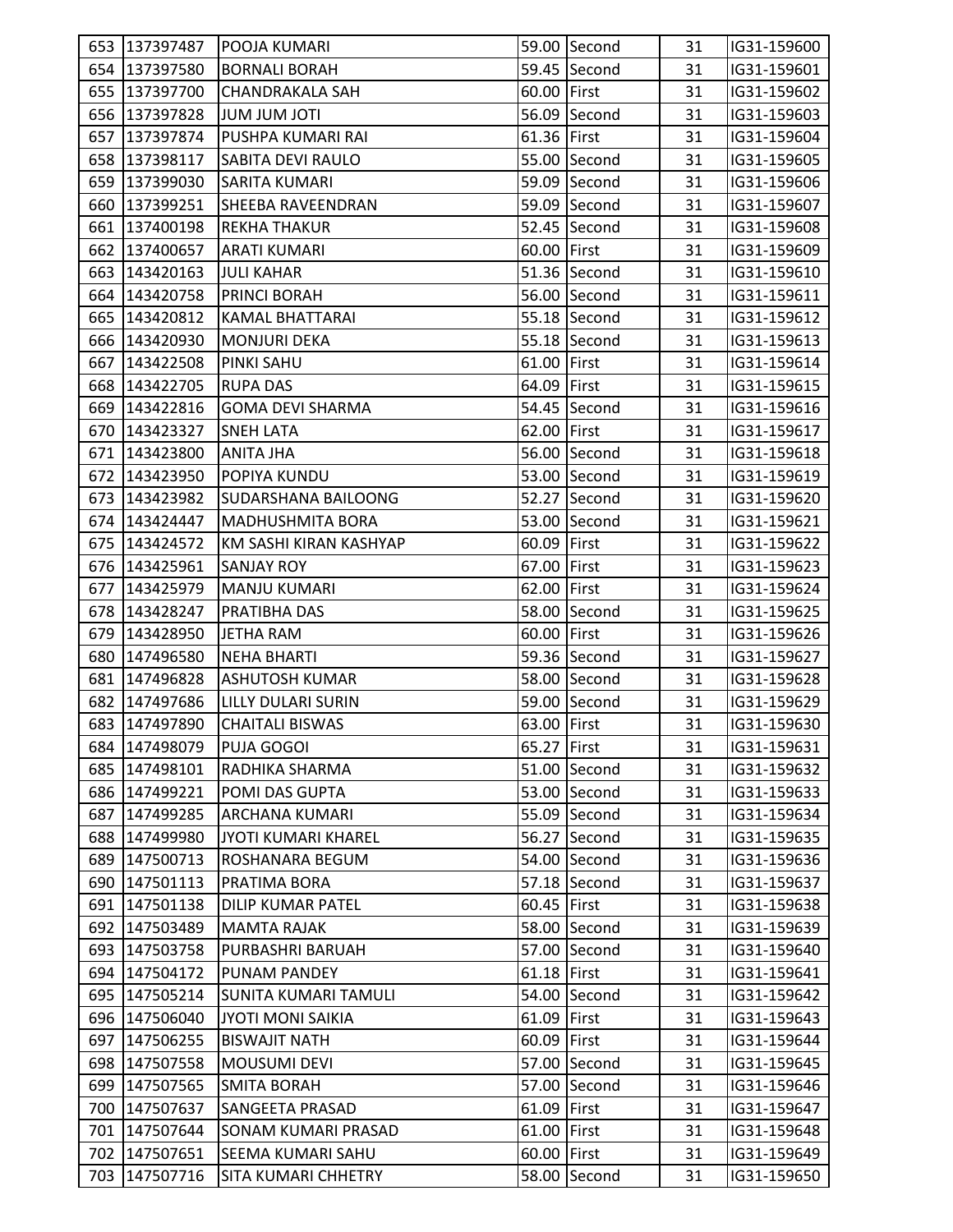|     | 704 147508882 | <b>ABIR CHATTERJEE</b>       |             | 58.00 Second | 31 | IG31-159651 |  |
|-----|---------------|------------------------------|-------------|--------------|----|-------------|--|
|     | 705 147509236 | LAKHU KUMARI CHOUHAN         |             | 57.45 Second | 31 | IG31-159652 |  |
|     | 706 147509275 | <b>CHAMELI ARDAO</b>         | 61.27 First |              | 31 | IG31-159653 |  |
|     | 707 147509282 | <b>SUMITA KUMARI SHARMA</b>  | 61.36 First |              | 31 | IG31-159654 |  |
|     | 708 147509361 | <b>PINKY PANDEY</b>          |             | 57.18 Second | 31 | IG31-159655 |  |
|     | 709 147509379 | JYOTI JAISWAL                | 62.36 First |              | 31 | IG31-159656 |  |
|     | 710 147509426 | <b>SEEMA PANDEY</b>          |             | 58.09 Second | 31 | IG31-159657 |  |
|     | 711 147509440 | <b>MOUSUMI BHUYAN</b>        | 61.18 First |              | 31 | IG31-159658 |  |
|     | 712 147510176 | <b>SAMIR SARKAR</b>          |             | 51.36 Second | 31 | IG31-159659 |  |
|     | 713 151875682 | <b>SUMI DEKA</b>             |             | 57.45 Second | 31 | IG31-159660 |  |
|     | 714 151875897 | <b>SARSWATI GUPTA</b>        | 60.00 First |              | 31 | IG31-159661 |  |
|     | 715 151875912 | LAKHI KUMARI SAH             | 63.00 First |              | 31 | IG31-159662 |  |
|     | 716 151875920 | <b>SUMAN SAH</b>             | 63.00 First |              | 31 | IG31-159663 |  |
|     | 717 151876108 | <b>JITENDRA SINGH</b>        |             | 58.00 Second | 31 | IG31-159664 |  |
|     | 718 151876272 | <b>DHARITRI GOSWAMI</b>      | 61.27 First |              | 31 | IG31-159665 |  |
|     | 719 151876470 | <b>JYOTI KUMARI</b>          | 60.27 First |              | 31 | IG31-159666 |  |
|     | 720 151877820 | <b>ASHOK KUMAR SINGH</b>     | 61.36 First |              | 31 | IG31-159667 |  |
|     | 721 151877837 | <b>MANOJ KUMAR CHAUHAN</b>   | 61.09 First |              | 31 | IG31-159668 |  |
|     | 722 151877844 | RAMPRAWESH CHAUHAN           | 62.00 First |              | 31 | IG31-159669 |  |
|     | 723 151877930 | PURNIMA KUMARI SHARMA        | 66.00 First |              | 31 | IG31-159670 |  |
|     | 724 151877970 | ANJANA YADAV                 | 61.00 First |              | 31 | IG31-159671 |  |
|     | 725 151878093 | <b>TULIKA GOGOI</b>          | 60.36 First |              | 31 | IG31-159672 |  |
|     | 726 151878387 | <b>WASIMA KHATOON</b>        |             | 59.18 Second | 31 | IG31-159673 |  |
|     | 727 151878688 | ANAMIKA BARUAH               |             | 56.00 Second | 31 | IG31-159674 |  |
|     | 728 151881299 | POONAM YADAV                 |             | 57.36 Second | 31 | IG31-159675 |  |
|     | 729 151881686 | NILIMA AGARWAL               | 60.00 First |              | 31 | IG31-159676 |  |
|     | 730 151882394 | KABITA KUMARI RAI            | 61.27 First |              | 31 | IG31-159677 |  |
|     | 731 151882545 | <b>POLI BORAH</b>            | 67.00 First |              | 31 | IG31-159678 |  |
|     | 732 151882750 | <b>SANTI GOHAIN</b>          |             | 57.00 Second | 31 | IG31-159679 |  |
|     | 733 151882957 | <b>SAVITRI DEVI</b>          |             | 57.45 Second | 31 | IG31-159680 |  |
|     | 734 151883000 | <b>JAYA CHETIA</b>           | 60.36 First |              | 31 | IG31-159681 |  |
|     | 735 151884904 | <b>RAM NARESH MEENA</b>      | 60.00 First |              | 31 | IG31-159682 |  |
|     | 736 151885010 | <b>BORNALI DUTTA</b>         | 62.09 First |              | 31 | IG31-159683 |  |
| 737 | 151885519     | <b>DHANA KUMARI</b>          | 64.00 First |              | 31 | IG31-159684 |  |
|     | 738 151885558 | <b>MANITA KUMARI</b>         | 61.00 First |              | 31 | IG31-159685 |  |
|     | 739 151886162 | SHAILENDRA CHAUDHARY         |             | 57.00 Second | 31 | IG31-159686 |  |
|     | 740 151886313 | <b>SABITA DAS</b>            |             | 56.00 Second | 31 | IG31-159687 |  |
| 741 | 151886599     | JUNA CHETIA BORDOLOI         |             | 59.09 Second | 31 | IG31-159688 |  |
| 742 | 151887007     | MINOTI GOGOI                 |             | 59.00 Second | 31 | IG31-159689 |  |
|     | 743 151887347 | <b>SULTANA PRAVEEN</b>       | 66.00 First |              | 31 | IG31-159690 |  |
|     | 744 151887544 | <b>DIMPUL SAIKIA</b>         |             | 54.27 Second | 31 | IG31-159691 |  |
|     | 745 151887727 | <b>PREETI REKHA MORAN</b>    |             | 55.00 Second | 31 | IG31-159692 |  |
|     | 746 151888030 | <b>LILY KUMARI</b>           | 70.09 First |              | 31 | IG31-159693 |  |
| 747 | 157696359     | <b>BABLU SINGH</b>           |             | 59.36 Second | 31 | IG31-159694 |  |
| 748 | 157696380     | <b>SHRI KANT</b>             | 64.00 First |              | 31 | IG31-159695 |  |
| 749 | 157698194     | <b>KAMDEV SAHU</b>           |             | 59.00 Second | 31 | IG31-159696 |  |
|     | 750 157698320 | <b>GULABI KUMARI CHAUHAN</b> |             | 58.00 Second | 31 | IG31-159697 |  |
|     | 751 157698495 | <b>RITA SINGH</b>            | 60.36 First |              | 31 | IG31-159698 |  |
| 752 | 157698510     | RITA KUMARI THAKUR           | 64.00 First |              | 31 | IG31-159699 |  |
| 753 | 157698678     | <b>SUNITA TIWARI</b>         | 60.18 First |              | 31 | IG31-159700 |  |
|     | 754 157699426 | <b>KUSUM SAHU</b>            |             | 58.36 Second | 31 | IG31-159701 |  |
|     |               |                              |             |              |    |             |  |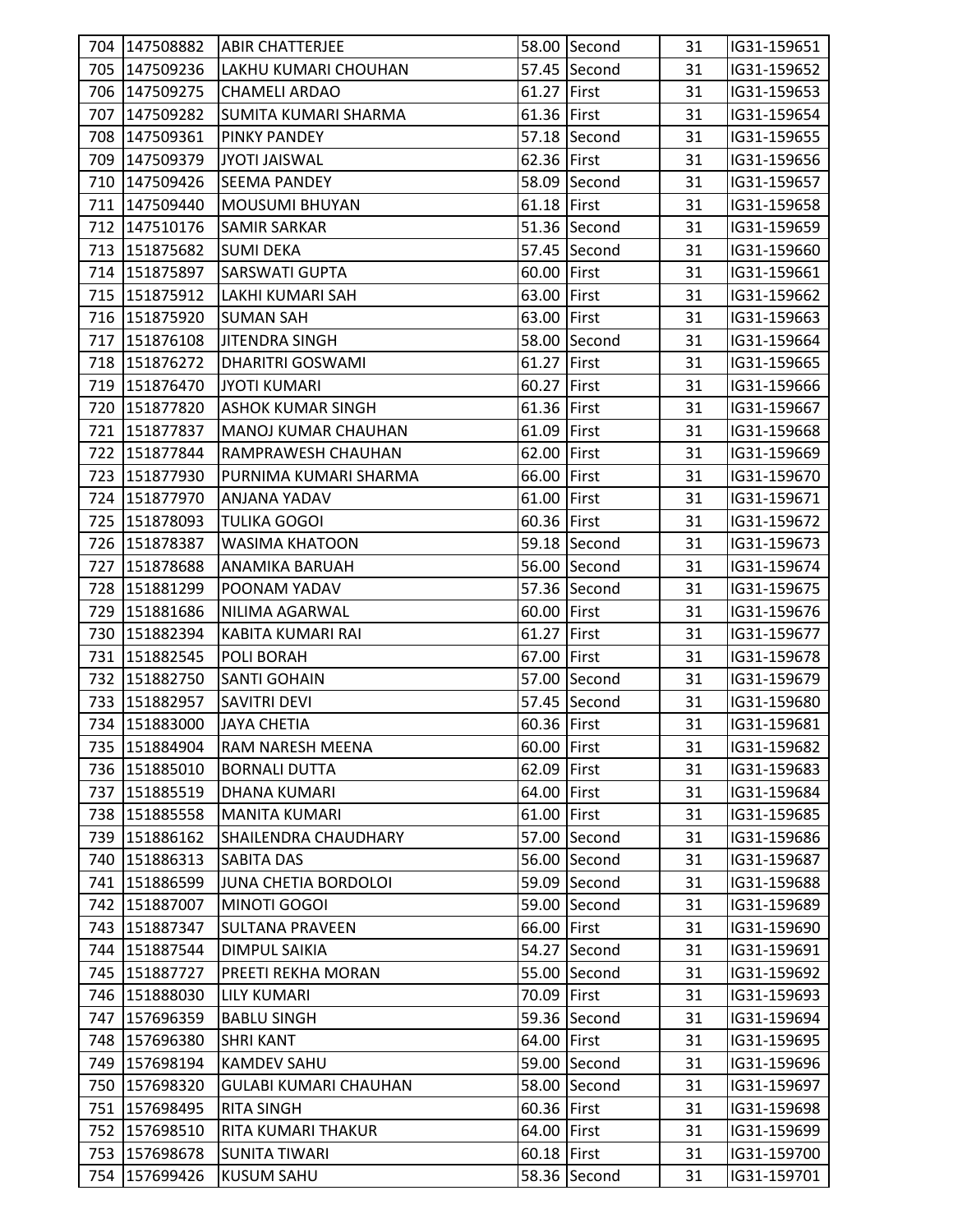|     | 755   157700158   ANJALI DAS |                             | 63.27 First |              | 31 | IG31-159702 |
|-----|------------------------------|-----------------------------|-------------|--------------|----|-------------|
|     | 756 157701318                | <b>NAMITA RANA</b>          | 63.09 First |              | 31 | IG31-159703 |
|     | 757 157701959                | <b>RINKI SINGH</b>          | 63.27 First |              | 31 | IG31-159704 |
|     | 758 157701973                | <b>LALMUNI SINGH</b>        | 64.00 First |              | 31 | IG31-159705 |
|     | 759 157703329                | NEHA KUMARI GUPTA           | 63.36 First |              | 31 | IG31-159706 |
|     | 760 157712920                | MANJU SHRESTHA              | 64.00 First |              | 31 | IG31-159707 |
|     | 761 157715047                | <b>MANISHA AGARWALLA</b>    | 62.00 First |              | 31 | IG31-159708 |
|     | 762 157716894                | <b>SABITA SINGH</b>         | 63.09 First |              | 31 | IG31-159709 |
|     | 763 157721484                | <b>RASHMI GOGOI</b>         |             | 55.18 Second | 31 | IG31-159710 |
|     | 764 157721721                | <b>KHATIJA BABY</b>         | 63.00 First |              | 31 | IG31-159711 |
|     | 765 157722390                | RAMAWATI KUMARI CHAUHAN     |             | 55.00 Second | 31 | IG31-159712 |
|     | 766 157723320                | <b>SUJITA PAL</b>           | 61.00 First |              | 31 | IG31-159713 |
|     | 767 159726170                | <b>SUNITA MAHATO</b>        |             | 58.27 Second | 31 | IG31-159714 |
|     | 768 159726242                | <b>GEETA CHETRY</b>         | 62.09 First |              | 31 | IG31-159715 |
|     | 769 143420543                | <b>JINA BORGOHAIN</b>       | 60.11 First |              | 31 | IG31-159716 |
|     | 770 143420797                | JOYSHREE BORAH              | 63.00 First |              | 31 | IG31-159717 |
|     | 771   143421774              | <b>JURI BORAH</b>           |             | 59.44 Second | 31 | IG31-159718 |
|     | 772 143421885                | <b>HEMENDRA KUMAR GOGOI</b> |             | 55.33 Second | 31 | IG31-159719 |
|     | 773 143424558                | <b>MOMPY BORAH</b>          | 64.00 First |              | 31 | IG31-159720 |
|     | 774 147499626                | <b>KABYASRI BORCHETIA</b>   | 63.44 First |              | 31 | IG31-159721 |
|     | 775 147510681                | <b>SURABHI SONOWAL</b>      |             | 53.11 Second | 31 | IG31-159722 |
|     | 776 151875793                | <b>JURI BORA</b>            |             | 56.44 Second | 31 | IG31-159723 |
|     | 777 151881930                | <b>DHRUBA JYOTI CHETIA</b>  |             | 54.00 Second | 31 | IG31-159725 |
|     | 778 151884563                | <b>DEVAJIT BORAH</b>        | 60.00 First |              | 31 | IG31-159726 |
|     | 779 151886227                | MADHURJYA HAZARIKA          |             | 57.11 Second | 31 | IG31-159727 |
|     | 780 157699505                | <b>DHANUSHMITA PEGU</b>     |             | 53.44 Second | 31 | IG31-159728 |
|     | 781 157699512                | <b>NIHARIKA BORAH</b>       |             | 56.00 Second | 31 | IG31-159729 |
|     | 782 157699917                | ATUL HAJONG                 |             | 53.22 Second | 31 | IG31-159730 |
|     | 783 157723503                | <b>ANKITA BORAH</b>         |             | 53.00 Second | 31 | IG31-159731 |
|     | 784 161124620                | MRIGANKA HAZARIKA           | 61.44 First |              | 31 | IG31-159732 |
|     | 785 166377087                | <b>PARISHMITA CHUTIA</b>    | 60.00 First |              | 31 | IG31-159733 |
|     | 786 166377879                | NABA KANTA BORAH            | 60.44 First |              | 31 | IG31-159734 |
|     | 787 166398801                | <b>GEETI CHAKRABORTY</b>    |             | 59.00 Second | 31 | IG31-159735 |
| 788 | 166398819                    | <b>ADITI CHAKRAVORTY</b>    |             | 58.33 Second | 31 | IG31-159736 |
| 789 | 168117030                    | <b>ANKIT JAIN</b>           | 63.33 First |              | 31 | IG31-159737 |
|     | 790 115963403                | OM PRAKASH RAI              | 60.00 First |              | 31 | IG31-159738 |
| 791 | 130291736                    | <b>RENJITH KUMAR P</b>      | 61.38 First |              | 31 | IG31-159739 |
| 792 | 130978212                    | <b>SWARUPA RAM</b>          | 70.13 First |              | 31 | IG31-159740 |
|     | 793 131814786                | <b>GAURAV KUMAR</b>         | 60.38 First |              | 31 | IG31-159741 |
|     | 794 143421237                | <b>GAJENDRA SINGH</b>       |             | 56.13 Second | 31 | IG31-159742 |
|     | 795 143421290                | <b>GANPAT YADAV</b>         | 64.00 First |              | 31 | IG31-159743 |
|     | 796 143422601                | <b>BHUSHAN KUMAR</b>        | 66.00 First |              | 31 | IG31-159744 |
|     | 797 147495374                | <b>ABHAY SINGH</b>          | 66.00 First |              | 31 | IG31-159745 |
| 798 | 147497550                    | <b>DHAN RAJ</b>             | 67.00 First |              | 31 | IG31-159746 |
| 799 | 147499364                    | <b>VISHWAJEET KUMAR</b>     | 68.13 First |              | 31 | IG31-159747 |
|     | 800 147500698                | SATYABRATA SARANGI          | 69.00 First |              | 31 | IG31-159748 |
|     | 801 147500791                | <b>MORE SUDHIR MARUTI</b>   | 64.25 First |              | 31 | IG31-159749 |
| 802 | 147501540                    | <b>MAHESH SINGH</b>         | 71.00 First |              | 31 | IG31-159750 |
| 803 | 147506137                    | <b>MOUSUMI SAIKIA</b>       | 69.25 First |              | 31 | IG31-159751 |
| 804 | 151875858                    | <b>SAURABH KUMAR</b>        | 67.13 First |              | 31 | IG31-159752 |
|     | 805 151876029                | <b>MOUSUMI BHUYAN</b>       | 64.00 First |              | 31 | IG31-159753 |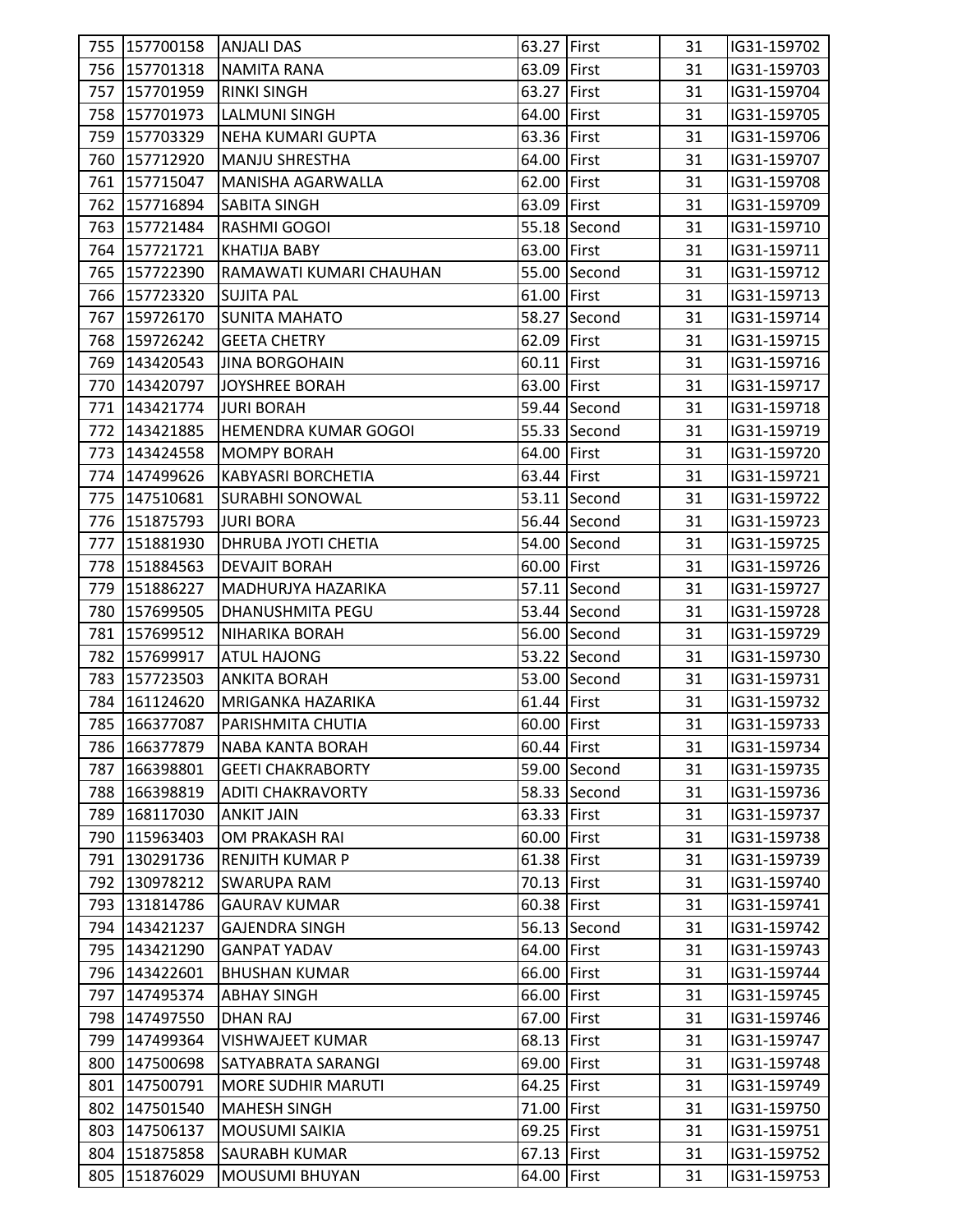|     | 806 151877385 | <b>RAVI TIWARI</b>         | 67.25 First |              | 31 | IG31-159754 |  |
|-----|---------------|----------------------------|-------------|--------------|----|-------------|--|
|     | 807 151878316 | <b>MADAN LAL SAINI</b>     | 65.00 First |              | 31 | IG31-159755 |  |
|     | 808 151881693 | <b>POMPI KALITA</b>        | 64.13 First |              | 31 | IG31-159756 |  |
|     | 809 151881701 | <b>MONJIT BORAH</b>        | 68.00 First |              | 31 | IG31-159757 |  |
|     | 810 151881733 | <b>UMESH PATIR</b>         | 60.13 First |              | 31 | IG31-159758 |  |
|     | 811 151882925 | PAVAN KUMAR TIWARI         | 61.38 First |              | 31 | IG31-159759 |  |
|     | 812 151883056 | <b>HIREN BARMAN</b>        | 61.00 First |              | 31 | IG31-159760 |  |
|     | 813 151885461 | <b>LAL BABU RAY</b>        | 64.00 First |              | 31 | IG31-159761 |  |
|     | 814 151886550 | MANASHI MEDHI              | 69.00 First |              | 31 | IG31-159762 |  |
|     | 815 151886567 | PANKAJ SHARMA              | 65.00 First |              | 31 | IG31-159763 |  |
|     | 816 151886740 | <b>PRAMOD KUMAR</b>        | 66.13 First |              | 31 | IG31-159764 |  |
|     | 817 157697461 | <b>SANJEEV KUMAR</b>       | 64.00 First |              | 31 | IG31-159765 |  |
|     | 818 157701848 | <b>MEGHNA SARMAH</b>       | 71.00 First |              | 31 | IG31-159766 |  |
|     | 819 157702990 | <b>DEBANGA BORAH</b>       | 65.00 First |              | 31 | IG31-159767 |  |
|     | 820 157703637 | <b>SANJAY BHATT</b>        | 61.00 First |              | 31 | IG31-159768 |  |
|     | 821 157716285 | <b>REEMA BORA</b>          | 62.38 First |              | 31 | IG31-159769 |  |
|     | 822 157716292 | <b>RUMA BORA</b>           | 61.38 First |              | 31 | IG31-159770 |  |
|     | 823 157716783 | <b>ANAND MOHAN PANDEY</b>  | 65.00 First |              | 31 | IG31-159771 |  |
|     | 824 157719187 | <b>RUBI BARUAH</b>         | 67.13 First |              | 31 | IG31-159772 |  |
|     | 825 157720680 | <b>BIDYASRI DAS</b>        |             | 52.00 Second | 31 | IG31-159773 |  |
|     | 826 157723170 | <b>BIDYUT DEKA</b>         | 68.38 First |              | 31 | IG31-159774 |  |
|     | 827 157723796 | <b>PINKI NAYAK</b>         | 63.00 First |              | 31 | IG31-159775 |  |
|     | 828 137385490 | <b>SUKHVIR SINGH</b>       | 62.00 First |              | 31 | IG31-159776 |  |
|     | 829 137390065 | RAMJEE                     |             | 57.38 Second | 31 | IG31-159777 |  |
|     | 830 137394711 | <b>SANGITA ROY DAS</b>     | 65.25 First |              | 31 | IG31-159778 |  |
|     | 831 137397376 | <b>SHEEKHA KUMARI</b>      |             | 59.38 Second | 31 | IG31-159779 |  |
|     | 832 143421728 | <b>GOVIND SINGH</b>        |             | 55.00 Second | 31 | IG31-159781 |  |
|     | 833 143421846 | <b>VIKAS SAHU</b>          | 63.00 First |              | 31 | IG31-159782 |  |
|     | 834 143425488 | PARAG PRATIM SAIKIA        |             | 57.00 Second | 31 | IG31-159783 |  |
|     | 835 143428182 | <b>ARUN KUMAR</b>          | 63.00 First |              | 31 | IG31-159784 |  |
|     | 836 147496115 | <b>JITENDRA MANDAL</b>     | 64.25 First |              | 31 | IG31-159785 |  |
|     | 837 147496960 | <b>ASHOK KUMAR YADAV</b>   | 67.00 First |              | 31 | IG31-159786 |  |
| 838 | 147497400     | <b>CHAYANIKA BORAH</b>     | 65.00 First |              | 31 | IG31-159787 |  |
| 839 | 147497582     | <b>RINKEE KUMARI</b>       | 65.38 First |              | 31 | IG31-159788 |  |
|     | 840 147503195 | <b>MINAKHI BORDOLOI</b>    | 66.00 First |              | 31 | IG31-159789 |  |
|     | 841 147504878 | <b>JESMINA BEGUM</b>       | 61.00 First |              | 31 | IG31-159790 |  |
| 842 | 147504964     | <b>BERNADETH TIGGA</b>     |             | 58.00 Second | 31 | IG31-159791 |  |
| 843 | 147505436     | <b>MONALISHA KHAKHLARI</b> |             | 56.13 Second | 31 | IG31-159792 |  |
| 844 | 147507099     | <b>HANUK MURMU</b>         |             | 56.00 Second | 31 | IG31-159793 |  |
|     | 845 147507906 | SADIQUE ALAM               | 64.00 First |              | 31 | IG31-159794 |  |
|     | 846 147508037 | ROSHAN LAL SHARMA          | 65.00 First |              | 31 | IG31-159795 |  |
|     | 847 147508718 | <b>MAHFUZA SULTANA</b>     | 67.00 First |              | 31 | IG31-159796 |  |
| 848 | 150807623     | <b>RAJESH KUMAR</b>        | 65.25 First |              | 31 | IG31-159797 |  |
| 849 | 151875249     | <b>KUMARESH TALUKDAR</b>   | 65.38 First |              | 31 | IG31-159798 |  |
|     | 850 151875295 | <b>MEHATAB SINGH</b>       | 61.00 First |              | 31 | IG31-159799 |  |
|     | 851 151877060 | <b>SURJYAJYOTI SAIKIA</b>  | 67.00 First |              | 31 | IG31-159800 |  |
|     | 852 151877228 | <b>FAIZ ALAM</b>           | 64.00 First |              | 31 | IG31-159801 |  |
| 853 | 151878506     | <b>SABNAM PARVIN</b>       | 61.00 First |              | 31 | IG31-159802 |  |
| 854 | 151880810     | <b>GOLDI BORA</b>          | 60.00 First |              | 31 | IG31-159803 |  |
| 855 | 151881797     | RAJESH KUMAR SHAH          | 64.00 First |              | 31 | IG31-159804 |  |
|     | 856 151881844 | <b>ROJI CHETRY</b>         | 66.13 First |              | 31 | IG31-159805 |  |
|     |               |                            |             |              |    |             |  |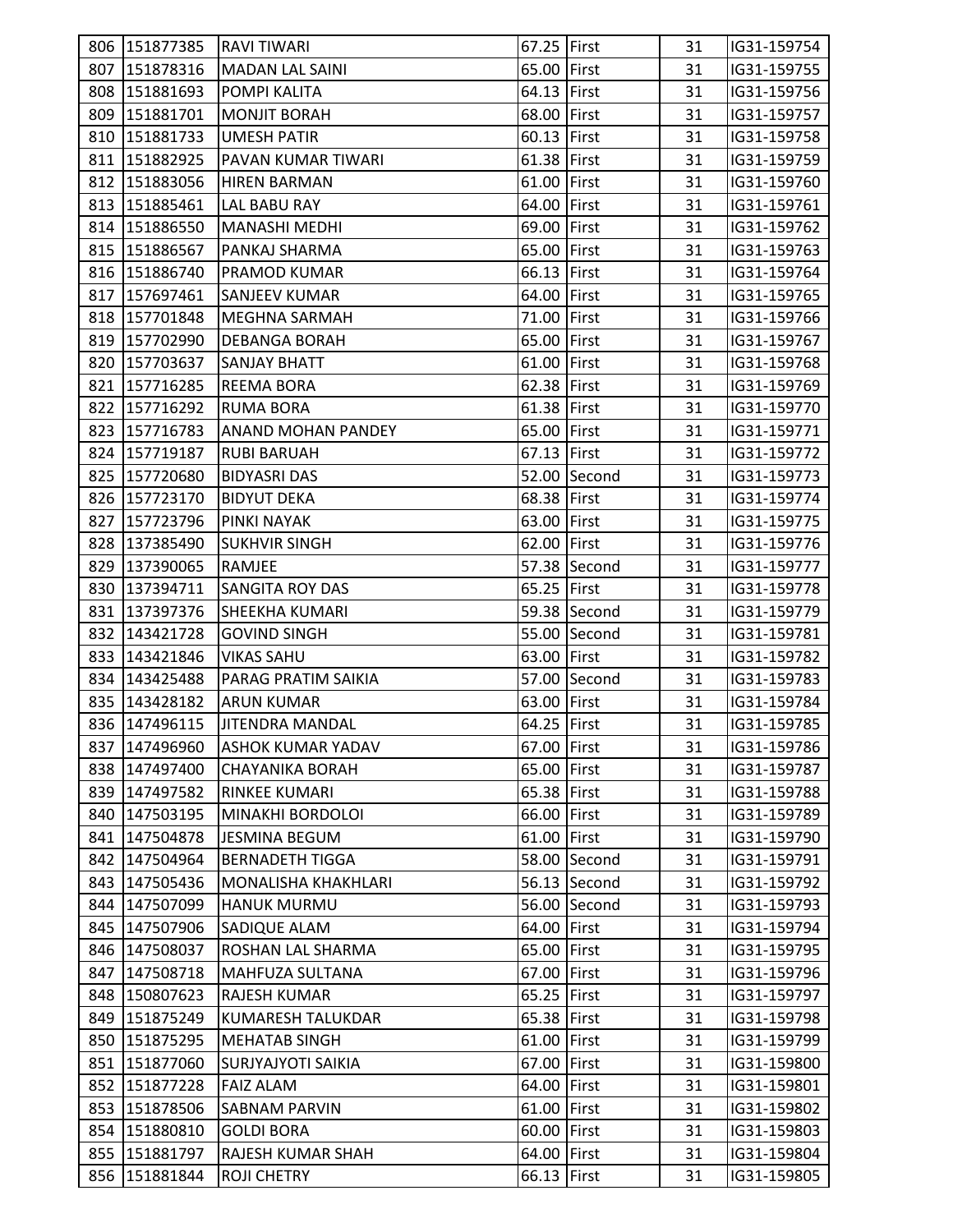| 858 151885651<br>63.00 First<br>31<br><b>LUHIT BORUAH</b><br>IG31-159807<br>65.00 First<br>859 151887268<br><b>MOUCHUMI CHETIA</b><br>31<br>IG31-159808<br>64.00 First<br>860<br>151887275<br>NAYANJYOTI GOGOI<br>31<br>IG31-159809<br>63.00 First<br>861 151888252<br><b>RUPALI INDUWAR</b><br>31<br>IG31-159810<br>862 157696889<br>62.38 First<br><b>RAJIB NATH</b><br>31<br>IG31-159811<br>64.13 First<br>863 157697178<br>31<br>IG31-159812<br>PATIL ANANDA HARI<br>63.00 First<br>864<br>157699694<br><b>DIGVIJAY YADAV</b><br>31<br>IG31-159813<br>865<br>63.00 First<br>157701508<br><b>PALASH KONCH</b><br>31<br>IG31-159814<br>62.00 First<br>866 157703042<br>31<br>IG31-159815<br><b>SEEMA MANDAL</b><br>69.00 First<br>867<br>157703296<br>31<br>IG31-159816<br>SANJIV GOGOI<br>67.13 First<br>868<br>157703415<br>PUBALI GOGOI<br>31<br>IG31-159817<br>869<br>71.00 First<br>157703827<br>LEKHA PRIYA PATRA<br>IG31-159818<br>31<br>66.25 First<br>870 157713700<br>31<br>IG31-159819<br><b>MANALISHA KALITA</b><br>64.00 First<br>871 157714228<br><b>SHILPA PATIR</b><br>31<br>IG31-159820<br>872 157715220<br>67.00 First<br><b>USHA HAZARIKA</b><br>31<br>IG31-159821<br>65.13 First<br>873 157715520<br><b>TRIBENI THENGAL</b><br>31<br>IG31-159822<br>874<br>157715742<br>67.00 First<br>31<br>IG31-159823<br>PRANITA BARUAH<br>66.38 First<br>875 157715750<br>31<br>IG31-159824<br><b>BARNALI BORUAH</b><br>64.25 First<br>876 157716902<br>31<br>IG31-159825<br><b>DIPSIKHA MUDOI</b><br>67.13 First<br>877 157717169<br>31<br>IG31-159826<br><b>PARAMESH CHOWDHURY</b><br>61.00 First<br>878 157717524<br>31<br>IG31-159827<br><b>AINUL HOQUE</b><br>879 157717674<br><b>TRIBENEE BHUYAN</b><br>66.00 First<br>31<br>IG31-159828<br>64.00 First<br>880 157718669<br><b>ATUL KALITA</b><br>31<br>IG31-159829<br>881 157719400<br>68.00 First<br><b>SANGITA BORA</b><br>31<br>IG31-159830<br>66.00 First<br>882<br>157720103<br><b>HIMASHREE BORA</b><br>31<br>IG31-159831<br>883<br>63.00 First<br>157722454<br>PARBIN SULTANA<br>31<br>IG31-159832<br>59.25 Second<br>884 157722486<br><b>BABUL KUMAR DOLEY</b><br>31<br>IG31-159833<br>885 157723352<br>64.00 First<br><b>HIMADRI DAS</b><br>31<br>IG31-159834<br>886<br><b>SADDAM HUSSAIN</b><br>59.00 Second<br>31<br>IG31-159835<br>157723431<br>67.00 First<br>887 157723718<br><b>CHAYANIKA GOGOI</b><br>31<br>IG31-159836<br>888 137394600<br><b>KUM KUM SAIKIA</b><br>64.13 First<br>IG31-159837<br>31<br>59.00 Second<br>889<br>137396754<br>31<br>IG31-159838<br><b>PRONITA TAID</b><br>890 137398274<br>PINKI BORAH<br>60.00 First<br>31<br>IG31-159839<br>891 137398425<br>58.00 Second<br>31<br>IG31-159840<br><b>WAHIDA PARBIN</b><br>892<br>137398568<br><b>KABERI KALITA</b><br>57.13 Second<br>31<br>IG31-159841<br>893<br>137399459<br><b>RISHIKESH DAS</b><br>54.00 Second<br>31<br>IG31-159842<br>894<br>143421839<br>58.00 Second<br>31<br>IG31-159843<br><b>SUMTI CHETIA</b><br>143422095<br>59.00 Second<br>895<br><b>MRINALI SARMAH</b><br>31<br>IG31-159844<br>896 143423209<br><b>FARIDA BEGUM</b><br>57.00 Second<br>31<br>IG31-159845<br>897 143423936<br><b>HORIPRIYA BURHAGOHAIN</b><br>62.38 First<br>31<br>IG31-159846<br>898 143425424<br>58.00 Second<br>31<br>DIBYAJYOTI CHEKANIDHARA<br>IG31-159847<br>62.38 First<br>899 147495819<br>DAVINDER KAUR BHALLA<br>31<br>IG31-159848<br>147496011<br>64.00 First<br>900<br>RASHMI HAZARIKA<br>31<br>IG31-159849<br>901 147496559<br>54.00 Second<br>31<br>IG31-159850<br>PRITYUSHA BARUAH<br>902 147497440<br><b>ASHA JYOTI KONWAR</b><br>59.25 Second<br>31<br>IG31-159851<br>903 147497758<br><b>VITTHAL AGNIHOTRI</b><br>62.13 First<br>31<br>IG31-159852<br>58.00 Second<br>904 147497970<br>HIMANGSHU GOGOI<br>31<br>IG31-159853<br>905<br>147498617<br>63.00 First<br><b>ANAND SAINI</b><br>31<br>IG31-159854<br>55.00 Second<br>906<br><b>KRISHNA GHOSH</b><br>31<br>IG31-159855<br>147499601<br>907<br>147499848<br>66.13 First<br><b>MADANU ANAND</b><br>31<br>IG31-159856 | 857 151881890 | <b>RUPADA KANTA BHUYAN</b> | 68.25 First | 31 | IG31-159806 |
|---------------------------------------------------------------------------------------------------------------------------------------------------------------------------------------------------------------------------------------------------------------------------------------------------------------------------------------------------------------------------------------------------------------------------------------------------------------------------------------------------------------------------------------------------------------------------------------------------------------------------------------------------------------------------------------------------------------------------------------------------------------------------------------------------------------------------------------------------------------------------------------------------------------------------------------------------------------------------------------------------------------------------------------------------------------------------------------------------------------------------------------------------------------------------------------------------------------------------------------------------------------------------------------------------------------------------------------------------------------------------------------------------------------------------------------------------------------------------------------------------------------------------------------------------------------------------------------------------------------------------------------------------------------------------------------------------------------------------------------------------------------------------------------------------------------------------------------------------------------------------------------------------------------------------------------------------------------------------------------------------------------------------------------------------------------------------------------------------------------------------------------------------------------------------------------------------------------------------------------------------------------------------------------------------------------------------------------------------------------------------------------------------------------------------------------------------------------------------------------------------------------------------------------------------------------------------------------------------------------------------------------------------------------------------------------------------------------------------------------------------------------------------------------------------------------------------------------------------------------------------------------------------------------------------------------------------------------------------------------------------------------------------------------------------------------------------------------------------------------------------------------------------------------------------------------------------------------------------------------------------------------------------------------------------------------------------------------------------------------------------------------------------------------------------------------------------------------------------------------------------------------------------------------------------------------------------------------------------------------------------------------------------------------------------------------------------------------------------------------------------------------------------------------------------------------------------------------------------------------------------------------------------------------------------------------------------------------------------------------------------------------------------------------------|---------------|----------------------------|-------------|----|-------------|
|                                                                                                                                                                                                                                                                                                                                                                                                                                                                                                                                                                                                                                                                                                                                                                                                                                                                                                                                                                                                                                                                                                                                                                                                                                                                                                                                                                                                                                                                                                                                                                                                                                                                                                                                                                                                                                                                                                                                                                                                                                                                                                                                                                                                                                                                                                                                                                                                                                                                                                                                                                                                                                                                                                                                                                                                                                                                                                                                                                                                                                                                                                                                                                                                                                                                                                                                                                                                                                                                                                                                                                                                                                                                                                                                                                                                                                                                                                                                                                                                                                             |               |                            |             |    |             |
|                                                                                                                                                                                                                                                                                                                                                                                                                                                                                                                                                                                                                                                                                                                                                                                                                                                                                                                                                                                                                                                                                                                                                                                                                                                                                                                                                                                                                                                                                                                                                                                                                                                                                                                                                                                                                                                                                                                                                                                                                                                                                                                                                                                                                                                                                                                                                                                                                                                                                                                                                                                                                                                                                                                                                                                                                                                                                                                                                                                                                                                                                                                                                                                                                                                                                                                                                                                                                                                                                                                                                                                                                                                                                                                                                                                                                                                                                                                                                                                                                                             |               |                            |             |    |             |
|                                                                                                                                                                                                                                                                                                                                                                                                                                                                                                                                                                                                                                                                                                                                                                                                                                                                                                                                                                                                                                                                                                                                                                                                                                                                                                                                                                                                                                                                                                                                                                                                                                                                                                                                                                                                                                                                                                                                                                                                                                                                                                                                                                                                                                                                                                                                                                                                                                                                                                                                                                                                                                                                                                                                                                                                                                                                                                                                                                                                                                                                                                                                                                                                                                                                                                                                                                                                                                                                                                                                                                                                                                                                                                                                                                                                                                                                                                                                                                                                                                             |               |                            |             |    |             |
|                                                                                                                                                                                                                                                                                                                                                                                                                                                                                                                                                                                                                                                                                                                                                                                                                                                                                                                                                                                                                                                                                                                                                                                                                                                                                                                                                                                                                                                                                                                                                                                                                                                                                                                                                                                                                                                                                                                                                                                                                                                                                                                                                                                                                                                                                                                                                                                                                                                                                                                                                                                                                                                                                                                                                                                                                                                                                                                                                                                                                                                                                                                                                                                                                                                                                                                                                                                                                                                                                                                                                                                                                                                                                                                                                                                                                                                                                                                                                                                                                                             |               |                            |             |    |             |
|                                                                                                                                                                                                                                                                                                                                                                                                                                                                                                                                                                                                                                                                                                                                                                                                                                                                                                                                                                                                                                                                                                                                                                                                                                                                                                                                                                                                                                                                                                                                                                                                                                                                                                                                                                                                                                                                                                                                                                                                                                                                                                                                                                                                                                                                                                                                                                                                                                                                                                                                                                                                                                                                                                                                                                                                                                                                                                                                                                                                                                                                                                                                                                                                                                                                                                                                                                                                                                                                                                                                                                                                                                                                                                                                                                                                                                                                                                                                                                                                                                             |               |                            |             |    |             |
|                                                                                                                                                                                                                                                                                                                                                                                                                                                                                                                                                                                                                                                                                                                                                                                                                                                                                                                                                                                                                                                                                                                                                                                                                                                                                                                                                                                                                                                                                                                                                                                                                                                                                                                                                                                                                                                                                                                                                                                                                                                                                                                                                                                                                                                                                                                                                                                                                                                                                                                                                                                                                                                                                                                                                                                                                                                                                                                                                                                                                                                                                                                                                                                                                                                                                                                                                                                                                                                                                                                                                                                                                                                                                                                                                                                                                                                                                                                                                                                                                                             |               |                            |             |    |             |
|                                                                                                                                                                                                                                                                                                                                                                                                                                                                                                                                                                                                                                                                                                                                                                                                                                                                                                                                                                                                                                                                                                                                                                                                                                                                                                                                                                                                                                                                                                                                                                                                                                                                                                                                                                                                                                                                                                                                                                                                                                                                                                                                                                                                                                                                                                                                                                                                                                                                                                                                                                                                                                                                                                                                                                                                                                                                                                                                                                                                                                                                                                                                                                                                                                                                                                                                                                                                                                                                                                                                                                                                                                                                                                                                                                                                                                                                                                                                                                                                                                             |               |                            |             |    |             |
|                                                                                                                                                                                                                                                                                                                                                                                                                                                                                                                                                                                                                                                                                                                                                                                                                                                                                                                                                                                                                                                                                                                                                                                                                                                                                                                                                                                                                                                                                                                                                                                                                                                                                                                                                                                                                                                                                                                                                                                                                                                                                                                                                                                                                                                                                                                                                                                                                                                                                                                                                                                                                                                                                                                                                                                                                                                                                                                                                                                                                                                                                                                                                                                                                                                                                                                                                                                                                                                                                                                                                                                                                                                                                                                                                                                                                                                                                                                                                                                                                                             |               |                            |             |    |             |
|                                                                                                                                                                                                                                                                                                                                                                                                                                                                                                                                                                                                                                                                                                                                                                                                                                                                                                                                                                                                                                                                                                                                                                                                                                                                                                                                                                                                                                                                                                                                                                                                                                                                                                                                                                                                                                                                                                                                                                                                                                                                                                                                                                                                                                                                                                                                                                                                                                                                                                                                                                                                                                                                                                                                                                                                                                                                                                                                                                                                                                                                                                                                                                                                                                                                                                                                                                                                                                                                                                                                                                                                                                                                                                                                                                                                                                                                                                                                                                                                                                             |               |                            |             |    |             |
|                                                                                                                                                                                                                                                                                                                                                                                                                                                                                                                                                                                                                                                                                                                                                                                                                                                                                                                                                                                                                                                                                                                                                                                                                                                                                                                                                                                                                                                                                                                                                                                                                                                                                                                                                                                                                                                                                                                                                                                                                                                                                                                                                                                                                                                                                                                                                                                                                                                                                                                                                                                                                                                                                                                                                                                                                                                                                                                                                                                                                                                                                                                                                                                                                                                                                                                                                                                                                                                                                                                                                                                                                                                                                                                                                                                                                                                                                                                                                                                                                                             |               |                            |             |    |             |
|                                                                                                                                                                                                                                                                                                                                                                                                                                                                                                                                                                                                                                                                                                                                                                                                                                                                                                                                                                                                                                                                                                                                                                                                                                                                                                                                                                                                                                                                                                                                                                                                                                                                                                                                                                                                                                                                                                                                                                                                                                                                                                                                                                                                                                                                                                                                                                                                                                                                                                                                                                                                                                                                                                                                                                                                                                                                                                                                                                                                                                                                                                                                                                                                                                                                                                                                                                                                                                                                                                                                                                                                                                                                                                                                                                                                                                                                                                                                                                                                                                             |               |                            |             |    |             |
|                                                                                                                                                                                                                                                                                                                                                                                                                                                                                                                                                                                                                                                                                                                                                                                                                                                                                                                                                                                                                                                                                                                                                                                                                                                                                                                                                                                                                                                                                                                                                                                                                                                                                                                                                                                                                                                                                                                                                                                                                                                                                                                                                                                                                                                                                                                                                                                                                                                                                                                                                                                                                                                                                                                                                                                                                                                                                                                                                                                                                                                                                                                                                                                                                                                                                                                                                                                                                                                                                                                                                                                                                                                                                                                                                                                                                                                                                                                                                                                                                                             |               |                            |             |    |             |
|                                                                                                                                                                                                                                                                                                                                                                                                                                                                                                                                                                                                                                                                                                                                                                                                                                                                                                                                                                                                                                                                                                                                                                                                                                                                                                                                                                                                                                                                                                                                                                                                                                                                                                                                                                                                                                                                                                                                                                                                                                                                                                                                                                                                                                                                                                                                                                                                                                                                                                                                                                                                                                                                                                                                                                                                                                                                                                                                                                                                                                                                                                                                                                                                                                                                                                                                                                                                                                                                                                                                                                                                                                                                                                                                                                                                                                                                                                                                                                                                                                             |               |                            |             |    |             |
|                                                                                                                                                                                                                                                                                                                                                                                                                                                                                                                                                                                                                                                                                                                                                                                                                                                                                                                                                                                                                                                                                                                                                                                                                                                                                                                                                                                                                                                                                                                                                                                                                                                                                                                                                                                                                                                                                                                                                                                                                                                                                                                                                                                                                                                                                                                                                                                                                                                                                                                                                                                                                                                                                                                                                                                                                                                                                                                                                                                                                                                                                                                                                                                                                                                                                                                                                                                                                                                                                                                                                                                                                                                                                                                                                                                                                                                                                                                                                                                                                                             |               |                            |             |    |             |
|                                                                                                                                                                                                                                                                                                                                                                                                                                                                                                                                                                                                                                                                                                                                                                                                                                                                                                                                                                                                                                                                                                                                                                                                                                                                                                                                                                                                                                                                                                                                                                                                                                                                                                                                                                                                                                                                                                                                                                                                                                                                                                                                                                                                                                                                                                                                                                                                                                                                                                                                                                                                                                                                                                                                                                                                                                                                                                                                                                                                                                                                                                                                                                                                                                                                                                                                                                                                                                                                                                                                                                                                                                                                                                                                                                                                                                                                                                                                                                                                                                             |               |                            |             |    |             |
|                                                                                                                                                                                                                                                                                                                                                                                                                                                                                                                                                                                                                                                                                                                                                                                                                                                                                                                                                                                                                                                                                                                                                                                                                                                                                                                                                                                                                                                                                                                                                                                                                                                                                                                                                                                                                                                                                                                                                                                                                                                                                                                                                                                                                                                                                                                                                                                                                                                                                                                                                                                                                                                                                                                                                                                                                                                                                                                                                                                                                                                                                                                                                                                                                                                                                                                                                                                                                                                                                                                                                                                                                                                                                                                                                                                                                                                                                                                                                                                                                                             |               |                            |             |    |             |
|                                                                                                                                                                                                                                                                                                                                                                                                                                                                                                                                                                                                                                                                                                                                                                                                                                                                                                                                                                                                                                                                                                                                                                                                                                                                                                                                                                                                                                                                                                                                                                                                                                                                                                                                                                                                                                                                                                                                                                                                                                                                                                                                                                                                                                                                                                                                                                                                                                                                                                                                                                                                                                                                                                                                                                                                                                                                                                                                                                                                                                                                                                                                                                                                                                                                                                                                                                                                                                                                                                                                                                                                                                                                                                                                                                                                                                                                                                                                                                                                                                             |               |                            |             |    |             |
|                                                                                                                                                                                                                                                                                                                                                                                                                                                                                                                                                                                                                                                                                                                                                                                                                                                                                                                                                                                                                                                                                                                                                                                                                                                                                                                                                                                                                                                                                                                                                                                                                                                                                                                                                                                                                                                                                                                                                                                                                                                                                                                                                                                                                                                                                                                                                                                                                                                                                                                                                                                                                                                                                                                                                                                                                                                                                                                                                                                                                                                                                                                                                                                                                                                                                                                                                                                                                                                                                                                                                                                                                                                                                                                                                                                                                                                                                                                                                                                                                                             |               |                            |             |    |             |
|                                                                                                                                                                                                                                                                                                                                                                                                                                                                                                                                                                                                                                                                                                                                                                                                                                                                                                                                                                                                                                                                                                                                                                                                                                                                                                                                                                                                                                                                                                                                                                                                                                                                                                                                                                                                                                                                                                                                                                                                                                                                                                                                                                                                                                                                                                                                                                                                                                                                                                                                                                                                                                                                                                                                                                                                                                                                                                                                                                                                                                                                                                                                                                                                                                                                                                                                                                                                                                                                                                                                                                                                                                                                                                                                                                                                                                                                                                                                                                                                                                             |               |                            |             |    |             |
|                                                                                                                                                                                                                                                                                                                                                                                                                                                                                                                                                                                                                                                                                                                                                                                                                                                                                                                                                                                                                                                                                                                                                                                                                                                                                                                                                                                                                                                                                                                                                                                                                                                                                                                                                                                                                                                                                                                                                                                                                                                                                                                                                                                                                                                                                                                                                                                                                                                                                                                                                                                                                                                                                                                                                                                                                                                                                                                                                                                                                                                                                                                                                                                                                                                                                                                                                                                                                                                                                                                                                                                                                                                                                                                                                                                                                                                                                                                                                                                                                                             |               |                            |             |    |             |
|                                                                                                                                                                                                                                                                                                                                                                                                                                                                                                                                                                                                                                                                                                                                                                                                                                                                                                                                                                                                                                                                                                                                                                                                                                                                                                                                                                                                                                                                                                                                                                                                                                                                                                                                                                                                                                                                                                                                                                                                                                                                                                                                                                                                                                                                                                                                                                                                                                                                                                                                                                                                                                                                                                                                                                                                                                                                                                                                                                                                                                                                                                                                                                                                                                                                                                                                                                                                                                                                                                                                                                                                                                                                                                                                                                                                                                                                                                                                                                                                                                             |               |                            |             |    |             |
|                                                                                                                                                                                                                                                                                                                                                                                                                                                                                                                                                                                                                                                                                                                                                                                                                                                                                                                                                                                                                                                                                                                                                                                                                                                                                                                                                                                                                                                                                                                                                                                                                                                                                                                                                                                                                                                                                                                                                                                                                                                                                                                                                                                                                                                                                                                                                                                                                                                                                                                                                                                                                                                                                                                                                                                                                                                                                                                                                                                                                                                                                                                                                                                                                                                                                                                                                                                                                                                                                                                                                                                                                                                                                                                                                                                                                                                                                                                                                                                                                                             |               |                            |             |    |             |
|                                                                                                                                                                                                                                                                                                                                                                                                                                                                                                                                                                                                                                                                                                                                                                                                                                                                                                                                                                                                                                                                                                                                                                                                                                                                                                                                                                                                                                                                                                                                                                                                                                                                                                                                                                                                                                                                                                                                                                                                                                                                                                                                                                                                                                                                                                                                                                                                                                                                                                                                                                                                                                                                                                                                                                                                                                                                                                                                                                                                                                                                                                                                                                                                                                                                                                                                                                                                                                                                                                                                                                                                                                                                                                                                                                                                                                                                                                                                                                                                                                             |               |                            |             |    |             |
|                                                                                                                                                                                                                                                                                                                                                                                                                                                                                                                                                                                                                                                                                                                                                                                                                                                                                                                                                                                                                                                                                                                                                                                                                                                                                                                                                                                                                                                                                                                                                                                                                                                                                                                                                                                                                                                                                                                                                                                                                                                                                                                                                                                                                                                                                                                                                                                                                                                                                                                                                                                                                                                                                                                                                                                                                                                                                                                                                                                                                                                                                                                                                                                                                                                                                                                                                                                                                                                                                                                                                                                                                                                                                                                                                                                                                                                                                                                                                                                                                                             |               |                            |             |    |             |
|                                                                                                                                                                                                                                                                                                                                                                                                                                                                                                                                                                                                                                                                                                                                                                                                                                                                                                                                                                                                                                                                                                                                                                                                                                                                                                                                                                                                                                                                                                                                                                                                                                                                                                                                                                                                                                                                                                                                                                                                                                                                                                                                                                                                                                                                                                                                                                                                                                                                                                                                                                                                                                                                                                                                                                                                                                                                                                                                                                                                                                                                                                                                                                                                                                                                                                                                                                                                                                                                                                                                                                                                                                                                                                                                                                                                                                                                                                                                                                                                                                             |               |                            |             |    |             |
|                                                                                                                                                                                                                                                                                                                                                                                                                                                                                                                                                                                                                                                                                                                                                                                                                                                                                                                                                                                                                                                                                                                                                                                                                                                                                                                                                                                                                                                                                                                                                                                                                                                                                                                                                                                                                                                                                                                                                                                                                                                                                                                                                                                                                                                                                                                                                                                                                                                                                                                                                                                                                                                                                                                                                                                                                                                                                                                                                                                                                                                                                                                                                                                                                                                                                                                                                                                                                                                                                                                                                                                                                                                                                                                                                                                                                                                                                                                                                                                                                                             |               |                            |             |    |             |
|                                                                                                                                                                                                                                                                                                                                                                                                                                                                                                                                                                                                                                                                                                                                                                                                                                                                                                                                                                                                                                                                                                                                                                                                                                                                                                                                                                                                                                                                                                                                                                                                                                                                                                                                                                                                                                                                                                                                                                                                                                                                                                                                                                                                                                                                                                                                                                                                                                                                                                                                                                                                                                                                                                                                                                                                                                                                                                                                                                                                                                                                                                                                                                                                                                                                                                                                                                                                                                                                                                                                                                                                                                                                                                                                                                                                                                                                                                                                                                                                                                             |               |                            |             |    |             |
|                                                                                                                                                                                                                                                                                                                                                                                                                                                                                                                                                                                                                                                                                                                                                                                                                                                                                                                                                                                                                                                                                                                                                                                                                                                                                                                                                                                                                                                                                                                                                                                                                                                                                                                                                                                                                                                                                                                                                                                                                                                                                                                                                                                                                                                                                                                                                                                                                                                                                                                                                                                                                                                                                                                                                                                                                                                                                                                                                                                                                                                                                                                                                                                                                                                                                                                                                                                                                                                                                                                                                                                                                                                                                                                                                                                                                                                                                                                                                                                                                                             |               |                            |             |    |             |
|                                                                                                                                                                                                                                                                                                                                                                                                                                                                                                                                                                                                                                                                                                                                                                                                                                                                                                                                                                                                                                                                                                                                                                                                                                                                                                                                                                                                                                                                                                                                                                                                                                                                                                                                                                                                                                                                                                                                                                                                                                                                                                                                                                                                                                                                                                                                                                                                                                                                                                                                                                                                                                                                                                                                                                                                                                                                                                                                                                                                                                                                                                                                                                                                                                                                                                                                                                                                                                                                                                                                                                                                                                                                                                                                                                                                                                                                                                                                                                                                                                             |               |                            |             |    |             |
|                                                                                                                                                                                                                                                                                                                                                                                                                                                                                                                                                                                                                                                                                                                                                                                                                                                                                                                                                                                                                                                                                                                                                                                                                                                                                                                                                                                                                                                                                                                                                                                                                                                                                                                                                                                                                                                                                                                                                                                                                                                                                                                                                                                                                                                                                                                                                                                                                                                                                                                                                                                                                                                                                                                                                                                                                                                                                                                                                                                                                                                                                                                                                                                                                                                                                                                                                                                                                                                                                                                                                                                                                                                                                                                                                                                                                                                                                                                                                                                                                                             |               |                            |             |    |             |
|                                                                                                                                                                                                                                                                                                                                                                                                                                                                                                                                                                                                                                                                                                                                                                                                                                                                                                                                                                                                                                                                                                                                                                                                                                                                                                                                                                                                                                                                                                                                                                                                                                                                                                                                                                                                                                                                                                                                                                                                                                                                                                                                                                                                                                                                                                                                                                                                                                                                                                                                                                                                                                                                                                                                                                                                                                                                                                                                                                                                                                                                                                                                                                                                                                                                                                                                                                                                                                                                                                                                                                                                                                                                                                                                                                                                                                                                                                                                                                                                                                             |               |                            |             |    |             |
|                                                                                                                                                                                                                                                                                                                                                                                                                                                                                                                                                                                                                                                                                                                                                                                                                                                                                                                                                                                                                                                                                                                                                                                                                                                                                                                                                                                                                                                                                                                                                                                                                                                                                                                                                                                                                                                                                                                                                                                                                                                                                                                                                                                                                                                                                                                                                                                                                                                                                                                                                                                                                                                                                                                                                                                                                                                                                                                                                                                                                                                                                                                                                                                                                                                                                                                                                                                                                                                                                                                                                                                                                                                                                                                                                                                                                                                                                                                                                                                                                                             |               |                            |             |    |             |
|                                                                                                                                                                                                                                                                                                                                                                                                                                                                                                                                                                                                                                                                                                                                                                                                                                                                                                                                                                                                                                                                                                                                                                                                                                                                                                                                                                                                                                                                                                                                                                                                                                                                                                                                                                                                                                                                                                                                                                                                                                                                                                                                                                                                                                                                                                                                                                                                                                                                                                                                                                                                                                                                                                                                                                                                                                                                                                                                                                                                                                                                                                                                                                                                                                                                                                                                                                                                                                                                                                                                                                                                                                                                                                                                                                                                                                                                                                                                                                                                                                             |               |                            |             |    |             |
|                                                                                                                                                                                                                                                                                                                                                                                                                                                                                                                                                                                                                                                                                                                                                                                                                                                                                                                                                                                                                                                                                                                                                                                                                                                                                                                                                                                                                                                                                                                                                                                                                                                                                                                                                                                                                                                                                                                                                                                                                                                                                                                                                                                                                                                                                                                                                                                                                                                                                                                                                                                                                                                                                                                                                                                                                                                                                                                                                                                                                                                                                                                                                                                                                                                                                                                                                                                                                                                                                                                                                                                                                                                                                                                                                                                                                                                                                                                                                                                                                                             |               |                            |             |    |             |
|                                                                                                                                                                                                                                                                                                                                                                                                                                                                                                                                                                                                                                                                                                                                                                                                                                                                                                                                                                                                                                                                                                                                                                                                                                                                                                                                                                                                                                                                                                                                                                                                                                                                                                                                                                                                                                                                                                                                                                                                                                                                                                                                                                                                                                                                                                                                                                                                                                                                                                                                                                                                                                                                                                                                                                                                                                                                                                                                                                                                                                                                                                                                                                                                                                                                                                                                                                                                                                                                                                                                                                                                                                                                                                                                                                                                                                                                                                                                                                                                                                             |               |                            |             |    |             |
|                                                                                                                                                                                                                                                                                                                                                                                                                                                                                                                                                                                                                                                                                                                                                                                                                                                                                                                                                                                                                                                                                                                                                                                                                                                                                                                                                                                                                                                                                                                                                                                                                                                                                                                                                                                                                                                                                                                                                                                                                                                                                                                                                                                                                                                                                                                                                                                                                                                                                                                                                                                                                                                                                                                                                                                                                                                                                                                                                                                                                                                                                                                                                                                                                                                                                                                                                                                                                                                                                                                                                                                                                                                                                                                                                                                                                                                                                                                                                                                                                                             |               |                            |             |    |             |
|                                                                                                                                                                                                                                                                                                                                                                                                                                                                                                                                                                                                                                                                                                                                                                                                                                                                                                                                                                                                                                                                                                                                                                                                                                                                                                                                                                                                                                                                                                                                                                                                                                                                                                                                                                                                                                                                                                                                                                                                                                                                                                                                                                                                                                                                                                                                                                                                                                                                                                                                                                                                                                                                                                                                                                                                                                                                                                                                                                                                                                                                                                                                                                                                                                                                                                                                                                                                                                                                                                                                                                                                                                                                                                                                                                                                                                                                                                                                                                                                                                             |               |                            |             |    |             |
|                                                                                                                                                                                                                                                                                                                                                                                                                                                                                                                                                                                                                                                                                                                                                                                                                                                                                                                                                                                                                                                                                                                                                                                                                                                                                                                                                                                                                                                                                                                                                                                                                                                                                                                                                                                                                                                                                                                                                                                                                                                                                                                                                                                                                                                                                                                                                                                                                                                                                                                                                                                                                                                                                                                                                                                                                                                                                                                                                                                                                                                                                                                                                                                                                                                                                                                                                                                                                                                                                                                                                                                                                                                                                                                                                                                                                                                                                                                                                                                                                                             |               |                            |             |    |             |
|                                                                                                                                                                                                                                                                                                                                                                                                                                                                                                                                                                                                                                                                                                                                                                                                                                                                                                                                                                                                                                                                                                                                                                                                                                                                                                                                                                                                                                                                                                                                                                                                                                                                                                                                                                                                                                                                                                                                                                                                                                                                                                                                                                                                                                                                                                                                                                                                                                                                                                                                                                                                                                                                                                                                                                                                                                                                                                                                                                                                                                                                                                                                                                                                                                                                                                                                                                                                                                                                                                                                                                                                                                                                                                                                                                                                                                                                                                                                                                                                                                             |               |                            |             |    |             |
|                                                                                                                                                                                                                                                                                                                                                                                                                                                                                                                                                                                                                                                                                                                                                                                                                                                                                                                                                                                                                                                                                                                                                                                                                                                                                                                                                                                                                                                                                                                                                                                                                                                                                                                                                                                                                                                                                                                                                                                                                                                                                                                                                                                                                                                                                                                                                                                                                                                                                                                                                                                                                                                                                                                                                                                                                                                                                                                                                                                                                                                                                                                                                                                                                                                                                                                                                                                                                                                                                                                                                                                                                                                                                                                                                                                                                                                                                                                                                                                                                                             |               |                            |             |    |             |
|                                                                                                                                                                                                                                                                                                                                                                                                                                                                                                                                                                                                                                                                                                                                                                                                                                                                                                                                                                                                                                                                                                                                                                                                                                                                                                                                                                                                                                                                                                                                                                                                                                                                                                                                                                                                                                                                                                                                                                                                                                                                                                                                                                                                                                                                                                                                                                                                                                                                                                                                                                                                                                                                                                                                                                                                                                                                                                                                                                                                                                                                                                                                                                                                                                                                                                                                                                                                                                                                                                                                                                                                                                                                                                                                                                                                                                                                                                                                                                                                                                             |               |                            |             |    |             |
|                                                                                                                                                                                                                                                                                                                                                                                                                                                                                                                                                                                                                                                                                                                                                                                                                                                                                                                                                                                                                                                                                                                                                                                                                                                                                                                                                                                                                                                                                                                                                                                                                                                                                                                                                                                                                                                                                                                                                                                                                                                                                                                                                                                                                                                                                                                                                                                                                                                                                                                                                                                                                                                                                                                                                                                                                                                                                                                                                                                                                                                                                                                                                                                                                                                                                                                                                                                                                                                                                                                                                                                                                                                                                                                                                                                                                                                                                                                                                                                                                                             |               |                            |             |    |             |
|                                                                                                                                                                                                                                                                                                                                                                                                                                                                                                                                                                                                                                                                                                                                                                                                                                                                                                                                                                                                                                                                                                                                                                                                                                                                                                                                                                                                                                                                                                                                                                                                                                                                                                                                                                                                                                                                                                                                                                                                                                                                                                                                                                                                                                                                                                                                                                                                                                                                                                                                                                                                                                                                                                                                                                                                                                                                                                                                                                                                                                                                                                                                                                                                                                                                                                                                                                                                                                                                                                                                                                                                                                                                                                                                                                                                                                                                                                                                                                                                                                             |               |                            |             |    |             |
|                                                                                                                                                                                                                                                                                                                                                                                                                                                                                                                                                                                                                                                                                                                                                                                                                                                                                                                                                                                                                                                                                                                                                                                                                                                                                                                                                                                                                                                                                                                                                                                                                                                                                                                                                                                                                                                                                                                                                                                                                                                                                                                                                                                                                                                                                                                                                                                                                                                                                                                                                                                                                                                                                                                                                                                                                                                                                                                                                                                                                                                                                                                                                                                                                                                                                                                                                                                                                                                                                                                                                                                                                                                                                                                                                                                                                                                                                                                                                                                                                                             |               |                            |             |    |             |
|                                                                                                                                                                                                                                                                                                                                                                                                                                                                                                                                                                                                                                                                                                                                                                                                                                                                                                                                                                                                                                                                                                                                                                                                                                                                                                                                                                                                                                                                                                                                                                                                                                                                                                                                                                                                                                                                                                                                                                                                                                                                                                                                                                                                                                                                                                                                                                                                                                                                                                                                                                                                                                                                                                                                                                                                                                                                                                                                                                                                                                                                                                                                                                                                                                                                                                                                                                                                                                                                                                                                                                                                                                                                                                                                                                                                                                                                                                                                                                                                                                             |               |                            |             |    |             |
|                                                                                                                                                                                                                                                                                                                                                                                                                                                                                                                                                                                                                                                                                                                                                                                                                                                                                                                                                                                                                                                                                                                                                                                                                                                                                                                                                                                                                                                                                                                                                                                                                                                                                                                                                                                                                                                                                                                                                                                                                                                                                                                                                                                                                                                                                                                                                                                                                                                                                                                                                                                                                                                                                                                                                                                                                                                                                                                                                                                                                                                                                                                                                                                                                                                                                                                                                                                                                                                                                                                                                                                                                                                                                                                                                                                                                                                                                                                                                                                                                                             |               |                            |             |    |             |
|                                                                                                                                                                                                                                                                                                                                                                                                                                                                                                                                                                                                                                                                                                                                                                                                                                                                                                                                                                                                                                                                                                                                                                                                                                                                                                                                                                                                                                                                                                                                                                                                                                                                                                                                                                                                                                                                                                                                                                                                                                                                                                                                                                                                                                                                                                                                                                                                                                                                                                                                                                                                                                                                                                                                                                                                                                                                                                                                                                                                                                                                                                                                                                                                                                                                                                                                                                                                                                                                                                                                                                                                                                                                                                                                                                                                                                                                                                                                                                                                                                             |               |                            |             |    |             |
|                                                                                                                                                                                                                                                                                                                                                                                                                                                                                                                                                                                                                                                                                                                                                                                                                                                                                                                                                                                                                                                                                                                                                                                                                                                                                                                                                                                                                                                                                                                                                                                                                                                                                                                                                                                                                                                                                                                                                                                                                                                                                                                                                                                                                                                                                                                                                                                                                                                                                                                                                                                                                                                                                                                                                                                                                                                                                                                                                                                                                                                                                                                                                                                                                                                                                                                                                                                                                                                                                                                                                                                                                                                                                                                                                                                                                                                                                                                                                                                                                                             |               |                            |             |    |             |
|                                                                                                                                                                                                                                                                                                                                                                                                                                                                                                                                                                                                                                                                                                                                                                                                                                                                                                                                                                                                                                                                                                                                                                                                                                                                                                                                                                                                                                                                                                                                                                                                                                                                                                                                                                                                                                                                                                                                                                                                                                                                                                                                                                                                                                                                                                                                                                                                                                                                                                                                                                                                                                                                                                                                                                                                                                                                                                                                                                                                                                                                                                                                                                                                                                                                                                                                                                                                                                                                                                                                                                                                                                                                                                                                                                                                                                                                                                                                                                                                                                             |               |                            |             |    |             |
|                                                                                                                                                                                                                                                                                                                                                                                                                                                                                                                                                                                                                                                                                                                                                                                                                                                                                                                                                                                                                                                                                                                                                                                                                                                                                                                                                                                                                                                                                                                                                                                                                                                                                                                                                                                                                                                                                                                                                                                                                                                                                                                                                                                                                                                                                                                                                                                                                                                                                                                                                                                                                                                                                                                                                                                                                                                                                                                                                                                                                                                                                                                                                                                                                                                                                                                                                                                                                                                                                                                                                                                                                                                                                                                                                                                                                                                                                                                                                                                                                                             |               |                            |             |    |             |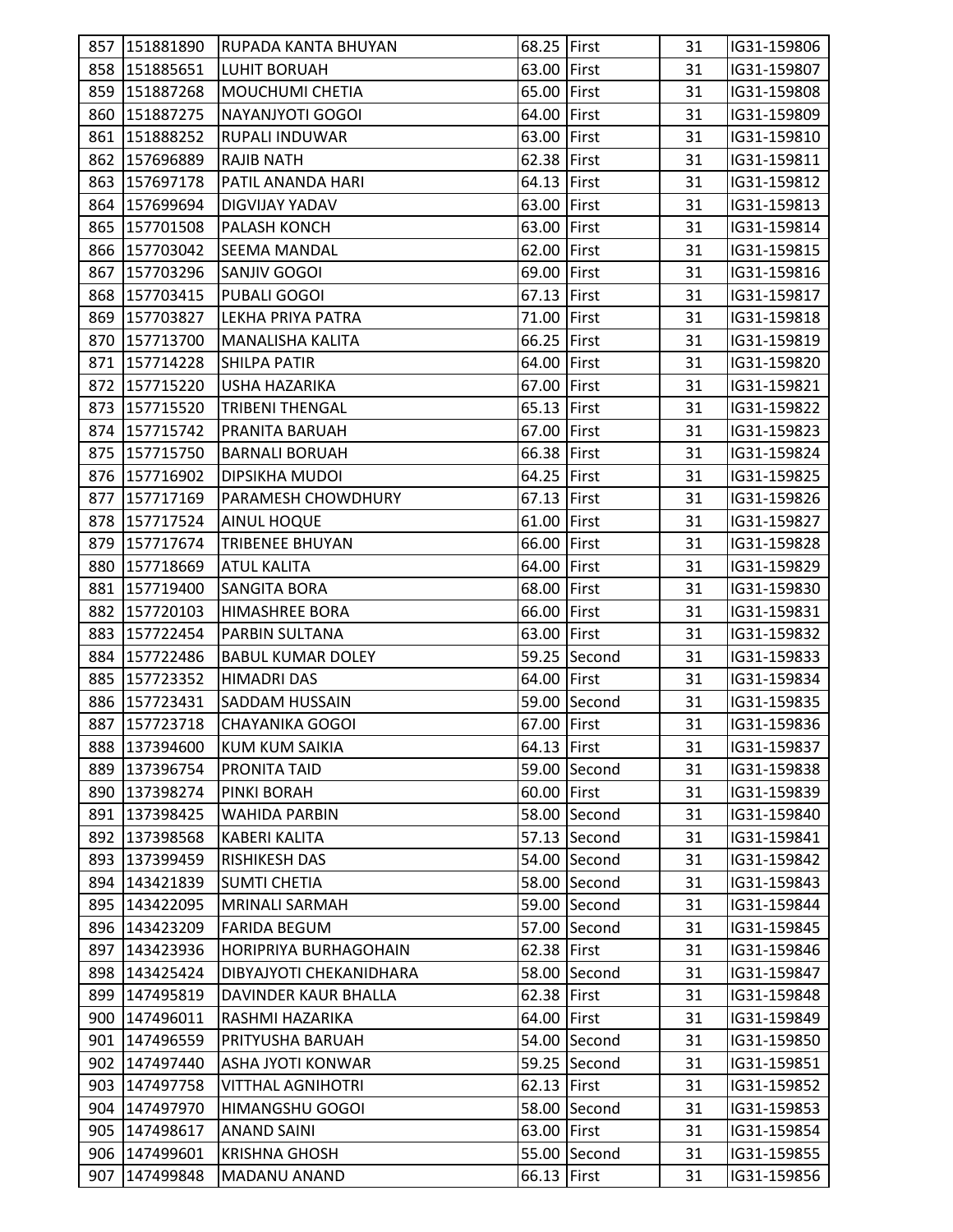|     | 908 147501073 | ARINDAM SARMA                | 60.00 First |              | 31 | IG31-159857 |  |
|-----|---------------|------------------------------|-------------|--------------|----|-------------|--|
|     | 909 147501747 | <b>DIGVIJAY SINGH</b>        | 68.00 First |              | 31 | IG31-159858 |  |
|     | 910 147501833 | <b>BIJOY LAKHI HIRA</b>      |             | 58.13 Second | 31 | IG31-159859 |  |
|     | 911 147503432 | <b>SMRITY SHARMA</b>         |             | 57.00 Second | 31 | IG31-159860 |  |
|     | 912 147503608 | SANJEEV KUMAR RAMPILLA       | 63.25 First |              | 31 | IG31-159861 |  |
|     | 913 147504670 | <b>BIPUL CHANDRA KALITA</b>  |             | 55.00 Second | 31 | IG31-159862 |  |
|     | 914 147505070 | NAZMIN ARA RAHMAN            |             | 57.00 Second | 31 | IG31-159863 |  |
|     | 915 147505870 | <b>ADITYA KUMAR PANDEY</b>   | 64.00 First |              | 31 | IG31-159864 |  |
|     | 916 147506065 | <b>SWAPNA SIKHA BORUAH</b>   | 63.00 First |              | 31 | IG31-159865 |  |
|     | 917 147507408 | DIPALI INDUWAR               | 61.38 First |              | 31 | IG31-159866 |  |
|     | 918 147508732 | MINOTI KONWAR                |             | 54.00 Second | 31 | IG31-159867 |  |
|     | 919 147509060 | RASHMI BARUAH                |             | 59.00 Second | 31 | IG31-159868 |  |
|     | 920 147509118 | <b>NIJARA BEGUM</b>          | 61.25 First |              | 31 | IG31-159869 |  |
|     | 921 147509125 | <b>SABINA SULTANA</b>        |             | 57.00 Second | 31 | IG31-159870 |  |
|     | 922 147509164 | <b>WAHIDUR RAHMAN FARUKY</b> |             | 57.00 Second | 31 | IG31-159871 |  |
|     | 923 147509196 | <b>SABINA YESMIN</b>         |             | 56.00 Second | 31 | IG31-159872 |  |
|     | 924 147510452 | <b>GUBARDHAN BISWAS</b>      |             | 56.38 Second | 31 | IG31-159873 |  |
|     | 925 151876147 | POMPI SAIKIA                 | 60.38 First |              | 31 | IG31-159874 |  |
|     | 926 151877267 | CHINMOYEE PATRA BORA         | 60.38 First |              | 31 | IG31-159875 |  |
|     | 927 151877418 | <b>HEMANGINEE MOLLICK</b>    | 60.38 First |              | 31 | IG31-159876 |  |
|     | 928 151877529 | AKASHI BORPUJARI             | 61.38 First |              | 31 | IG31-159877 |  |
|     | 929 151877994 | <b>AJAY RAWAT</b>            |             | 56.38 Second | 31 | IG31-159878 |  |
|     | 930 151878434 | <b>HEMANTA MEDAK</b>         | 62.00 First |              | 31 | IG31-159879 |  |
|     | 931 151878918 | JAHNABI SAIKIA               | 61.00 First |              | 31 | IG31-159880 |  |
|     | 932 151879357 | PRAVEEN KUMAR ARYA           | 66.00 First |              | 31 | IG31-159881 |  |
|     | 933 151882165 | <b>AMIT TOPPO</b>            |             | 59.00 Second | 31 | IG31-159882 |  |
|     | 934 151882251 | ANANYA BORA                  | 62.13 First |              | 31 | IG31-159883 |  |
|     | 935 151883128 | <b>BITUPON THENGAL</b>       | 62.00 First |              | 31 | IG31-159884 |  |
|     | 936 151883135 | <b>MOUCHUMI BAGH</b>         |             | 59.00 Second | 31 | IG31-159885 |  |
|     | 937 151884800 | <b>KANCHAN PANIKA</b>        | 61.00 First |              | 31 | IG31-159886 |  |
|     | 938 151885146 | JYOTISMITA HAZARIKA          |             | 58.00 Second | 31 | IG31-159887 |  |
|     | 939 151885160 | <b>NABANITA AICH</b>         | 63.38 First |              | 31 | IG31-159888 |  |
|     | 940 151885637 | <b>NABANITA DUTTA</b>        |             | 57.00 Second | 31 | IG31-159889 |  |
|     | 941 151886076 | <b>LAKHIMEE BHARALI</b>      | 62.13 First |              | 31 | IG31-159890 |  |
| 942 | 151886488     | <b>NAVANITA SAIKIA</b>       | 62.25 First |              | 31 | IG31-159891 |  |
| 943 | 157697264     | <b>PRIYA DABAS</b>           |             | 59.25 Second | 31 | IG31-159892 |  |
|     | 944 157697350 | PRIYATAM SINGH               |             | 55.00 Second | 31 | IG31-159893 |  |
|     | 945 157697991 | <b>JYOTI DALAL</b>           | 63.00 First |              | 31 | IG31-159894 |  |
|     | 946 157699773 | <b>NAMITA KALITA</b>         | 60.00 First |              | 31 | IG31-159895 |  |
|     | 947 157700133 | <b>ROSELINE EKKA</b>         | 63.00 First |              | 31 | IG31-159896 |  |
|     | 948 157700220 | RINKU MONI KALITA            |             | 59.38 Second | 31 | IG31-159897 |  |
|     | 949 157702800 | RASHMI BORAH                 | 64.00 First |              | 31 | IG31-159898 |  |
|     | 950 157703185 | <b>MUSLIMA BEGUM</b>         | 63.00 First |              | 31 | IG31-159899 |  |
| 951 | 157713219     | <b>SNIGDHA BORKOTOKY</b>     |             | 57.00 Second | 31 | IG31-159900 |  |
|     | 952 157715900 | <b>BEAUTI MUNMI MAHANTA</b>  |             | 57.00 Second | 31 | IG31-159901 |  |
|     | 953 157715925 | SANJEETA BASUMATARY          | 61.00 First |              | 31 | IG31-159902 |  |
|     | 954 157716325 | <b>DIPANDITA BHUYAN</b>      |             | 55.00 Second | 31 | IG31-159903 |  |
|     | 955 157717699 | <b>SURESH PRASAD</b>         | 60.00 First |              | 31 | IG31-159904 |  |
|     | 956 157717707 | <b>AKKID AHMED</b>           | 65.00 First |              | 31 | IG31-159905 |  |
| 957 | 157719979     | <b>BHAGYA LAXMI SAIKIA</b>   | 64.00 First |              | 31 | IG31-159906 |  |
|     | 958 157720744 | SHYAMOLIMA BURAGOHAIN        |             | 56.38 Second | 31 | IG31-159907 |  |
|     |               |                              |             |              |    |             |  |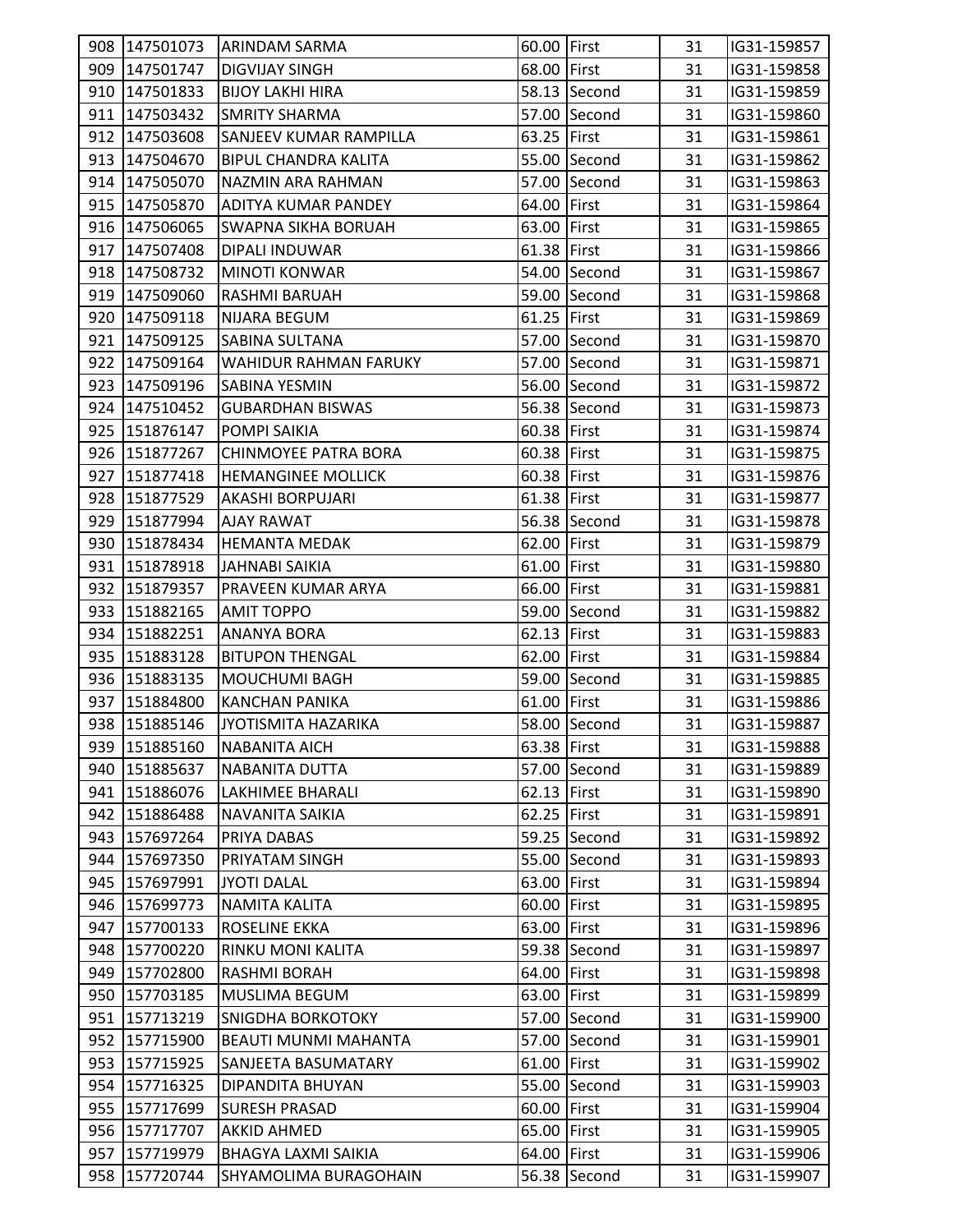|                | 959 157721628 Y V S SIVA NAGARAJU | 61.00 First |              | 31 | IG31-159908 |  |
|----------------|-----------------------------------|-------------|--------------|----|-------------|--|
| 960 157721982  | <b>KRISHNA KUMAR SAH</b>          | 63.00 First |              | 31 | IG31-159909 |  |
| 961 157722382  | <b>KRIMPLE BORAH</b>              | 64.25 First |              | 31 | IG31-159910 |  |
| 962 159607800  | RAM NIWAS BIJARNIYA               |             | 57.38 Second | 31 | IG31-159911 |  |
| 963 159726274  | DAYA DEVI                         | 60.13 First |              | 31 | IG31-159912 |  |
| 964 125610972  | <b>BINITA KALITA</b>              |             | 59.00 Second | 31 | IG31-159913 |  |
| 965 147506183  | <b>AMAR MUDOI</b>                 |             | 58.00 Second | 31 | IG31-159914 |  |
| 966 147508123  | <b>SARMISTHA SHRUTIKAR</b>        | 0.00        | First        | 31 | IG31-159915 |  |
| 967 147508148  | <b>SHILA MOHAN</b>                | 0.00        | First        | 31 | IG31-159916 |  |
| 968 151875518  | <b>MONJIT KALITA</b>              | 0.00        | Second       | 31 | IG31-159917 |  |
| 969 143422862  | PARTHA PROTIM SARMAH              | 61.11 First |              | 31 | IG31-159918 |  |
| 970 166385100  | <b>UME KULSUM ROHMAN</b>          | 64.00 First |              | 31 | IG31-159919 |  |
| 971 151875636  | JULIE AGNES MAREEM                | 64.82 First |              | 31 | IG31-159920 |  |
| 972 157714733  | MINTU GOGOI                       | 69.00 First |              | 31 | IG31-159921 |  |
| 973 163121724  | PRAJNYAN PRATIM BORA              | 63.00 First |              | 31 | IG31-159922 |  |
| 974 166384684  | JOON MONI HALOI                   | 61.29 First |              | 31 | IG31-159923 |  |
| 975 143421940  | <b>MENONJYOTI KALITA</b>          | 60.00 First |              | 31 | IG31-159924 |  |
| 976 151877100  | <b>RODALI KHAUND</b>              | 71.27 First |              | 31 | IG31-159925 |  |
| 977 171327250  | MITALI ADHYAPOK ALAM              | 63.12 First |              | 31 | IG31-159926 |  |
| 978 137398052  | AMIT KUMAR SHARMA                 | 65.17 First |              | 31 | IG31-159927 |  |
| 979 137399821  | <b>SURAJ KUMAR KOCH</b>           |             | 53.33 Second | 31 | IG31-159928 |  |
| 980 143420661  | <b>BISWAJIT DAS</b>               |             | 53.17 Second | 31 | IG31-159929 |  |
| 981 143422680  | <b>ANITA DEVI</b>                 |             | 58.83 Second | 31 | IG31-159930 |  |
| 982 143425542  | <b>SREETY AGARWAL</b>             |             | 55.50 Second | 31 | IG31-159931 |  |
| 983 143425574  | <b>PURNIMA ROY</b>                |             | 54.67 Second | 31 | IG31-159932 |  |
| 984 143429191  | MANISHA MANTRI                    |             | 58.83 Second | 31 | IG31-159933 |  |
| 985 147499325  | PRITAM KASHYAP                    |             | 55.67 Second | 31 | IG31-159934 |  |
| 986 147505239  | RAKHI KUMARI                      |             | 53.17 Second | 31 | IG31-159935 |  |
| 987 147505593  | INARENDRA PRADHAN                 |             | 56.67 Second | 31 | IG31-159936 |  |
| 988 147509655  | <b>MADHUJYA BORAH</b>             |             | 58.83 Second | 31 | IG31-159937 |  |
| 989 147509734  | JEET ROY                          |             | 54.50 Second | 31 | IG31-159938 |  |
| 990 147510001  | <b>BHASKAR BORUAH</b>             | 60.67 First |              | 31 | IG31-159939 |  |
| 991 147510406  | PRABAL KUNDU                      |             | 59.33 Second | 31 | IG31-159940 |  |
| 992 147510438  | <b>RAJESH SAHA</b>                |             | 55.33 Second | 31 | IG31-159941 |  |
| 993 147510524  | <b>BHARAT BORAH</b>               |             | 58.83 Second | 31 | IG31-159942 |  |
| 994 151881615  | <b>AKASH BORUAH</b>               |             | 58.00 Second | 31 | IG31-159943 |  |
| 995 151888141  | <b>GRAVIL GOGOI</b>               | 60.17 First |              | 31 | IG31-159944 |  |
| 996 155207600  | <b>ABHIJIT GOSWAMI</b>            |             | 58.33 Second | 31 | IG31-159945 |  |
| 997 155236087  | <b>SUMIT TALUKDAR</b>             |             | 58.17 Second | 31 | IG31-159946 |  |
| 998 157698646  | <b>SONI KUMARI</b>                |             | 59.50 Second | 31 | IG31-159947 |  |
| 999 157699648  | <b>RIPON DAS</b>                  | 60.67 First |              | 31 | IG31-159948 |  |
| 1000 157700663 | <b>SHANKU DAS</b>                 | 60.17 First |              | 31 | IG31-159949 |  |
| 1001 157702302 | PAYAL KUNDU                       | 61.00 First |              | 31 | IG31-159950 |  |
| 1002 157703368 | <b>ROBERT HORO</b>                |             | 52.67 Second | 31 | IG31-159951 |  |
| 1003 157703669 | <b>MIRLIN BEYPI</b>               |             | 58.17 Second | 31 | IG31-159952 |  |
| 1004 157703690 | <b>RUPSING SINGNAR</b>            |             | 58.50 Second | 31 | IG31-159953 |  |
| 1005 157703977 | RAHUL HAZARIKA                    |             | 52.17 Second | 31 | IG31-159954 |  |
| 1006 157703984 | <b>HIMJYOTI SAIKIA</b>            |             | 50.33 Second | 31 | IG31-159955 |  |
| 1007 157713502 | <b>VAISHALI CHOUHAN</b>           | 64.67 First |              | 31 | IG31-159956 |  |
| 1008 157713645 | ABINASH PARDHIA                   | 65.00 First |              | 31 | IG31-159957 |  |
| 1009 157715989 | RAJA DEY                          |             | 59.67 Second | 31 | IG31-159958 |  |
|                |                                   |             |              |    |             |  |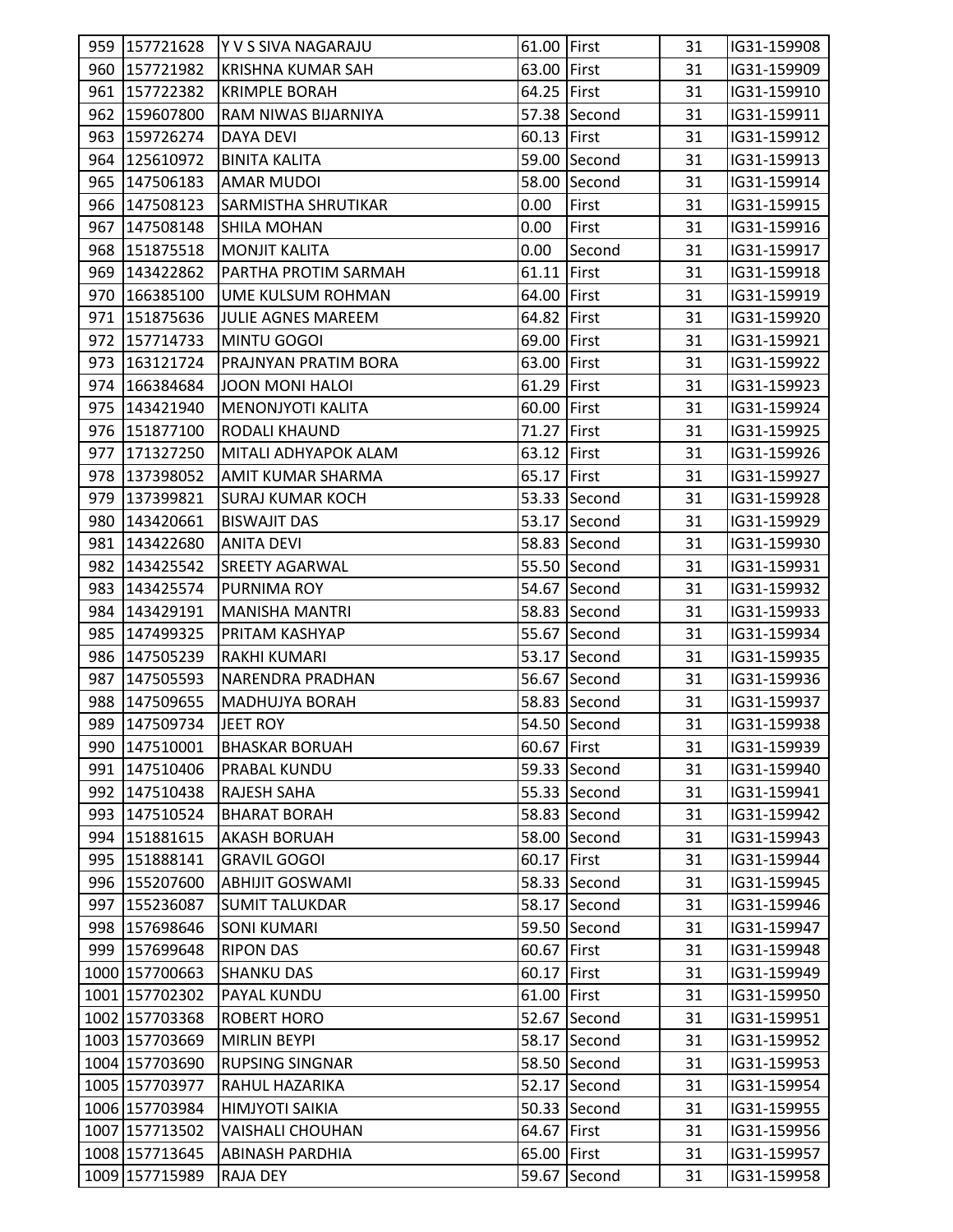| 1010 157716371 | <b>SAURAV CHATTERJEE</b>   |             | 54.00 Second | 31 | IG31-159959 |  |
|----------------|----------------------------|-------------|--------------|----|-------------|--|
| 1011 157716468 | <b>HIYA DEKA</b>           | 63.83 First |              | 31 | IG31-159960 |  |
| 1012 157716530 | <b>SAGAR PAUL</b>          |             | 58.00 Second | 31 | IG31-159961 |  |
| 1013 157717857 | <b>GARIMA BAJAJ</b>        |             | 59.17 Second | 31 | IG31-159962 |  |
| 1014 157718977 | <b>RUBY BEGUM</b>          |             | 56.83 Second | 31 | IG31-159963 |  |
| 1015 157719005 | JAGRITEE BHAGAWATI         |             | 56.00 Second | 31 | IG31-159964 |  |
| 1016 157719012 |                            |             | 58.50 Second |    |             |  |
|                | <b>HIRONMAI KALITA</b>     |             |              | 31 | IG31-159965 |  |
| 1017 157719639 | KAILASH RANJAN RAJKHOWA    |             | 53.83 Second | 31 | IG31-159966 |  |
| 1018 157721896 | MERIN PHANGCHOPI           | 60.50 First |              | 31 | IG31-159967 |  |
| 1019 157723890 | <b>MARISIKA SAIKIA</b>     | 61.00 First |              | 31 | IG31-159968 |  |
| 1020 157724189 | <b>KRISHANKU SARMAH</b>    |             | 59.83 Second | 31 | IG31-159969 |  |
| 1021 159607981 | <b>JAGADISH DAS</b>        |             | 59.50 Second | 31 | IG31-159970 |  |
| 1022 161120021 | <b>GITANJALI AGARWALLA</b> |             | 56.67 Second | 31 | IG31-159971 |  |
| 1023 161124527 | <b>JAKIR HUSSAIN</b>       |             | 56.50 Second | 31 | IG31-159972 |  |
| 1024 166377861 | UTPAL BARDHAN              |             | 59.67 Second | 31 | IG31-159973 |  |
| 1025 166380290 | <b>RAKHI GHOSH</b>         | 63.33 First |              | 31 | IG31-159974 |  |
| 1026 166381277 | ARICH KUMARI KOCHAR        | 67.00 First |              | 31 | IG31-159975 |  |
| 1027 166381521 | <b>SRIKANT SHARMA</b>      |             | 58.67 Second | 31 | IG31-159976 |  |
| 1028 166382863 | <b>RAJEEB DEY</b>          |             | 58.33 Second | 31 | IG31-159977 |  |
| 1029 166387142 | <b>BEAUTY KUMARI</b>       |             | 59.33 Second | 31 | IG31-159978 |  |
| 1030 166392209 | <b>PAPU SARMA</b>          |             | 59.83 Second | 31 | IG31-159979 |  |
| 1031 166392800 | SIMANSHU HAZARIKA          |             | 56.83 Second | 31 | IG31-159980 |  |
| 1032 166392871 | <b>PREITEE MUNDHRA</b>     |             | 59.67 Second | 31 | IG31-159981 |  |
| 1033 166393304 | <b>SANDEEP GUPTA</b>       | 60.00 First |              | 31 | IG31-159982 |  |
| 1034 166393519 | <b>RANJAN THAKUR</b>       |             | 59.17 Second | 31 | IG31-159983 |  |
| 1035 166393920 | <b>KIRTI AGARWAL</b>       | 68.00 First |              | 31 | IG31-159984 |  |
| 1036 166396926 | <b>SONI KUMARI SINGH</b>   | 60.83 First |              | 31 | IG31-159985 |  |
| 1037 166396933 | <b>PRIYANKA GUPTA</b>      | 65.50 First |              | 31 | IG31-159986 |  |
| 1038 166396940 | <b>PAYEL AGARWALA</b>      | 63.33 First |              | 31 | IG31-159987 |  |
| 1039 168656583 | <b>DIPAK BOR BORAH</b>     | 62.67 First |              | 31 | IG31-159988 |  |
| 1040 143421940 | <b>MENONJYOTI KALITA</b>   |             | 59.00 Second | 31 | IG31-159989 |  |
| 1041 151877432 | <b>SAPTARISHI SARMA</b>    | 60.34 First |              | 31 | IG31-159990 |  |
| 1042 157695049 | <b>USHA RANI PHUKAN</b>    | 67.48 First |              | 31 | IG31-159991 |  |
| 1043 159607720 | <b>BORNALI BORUAH</b>      |             | 51.26 Second | 31 | IG31-159992 |  |
| 1044 151878781 | <b>ARINDOM KOTOKY</b>      | 61.00 First |              | 31 | IG31-159993 |  |
| 1045 157717778 | RAJIB NARAYAN KALITA       | 68.46 First |              | 31 | IG31-159994 |  |
| 1046 161119675 | <b>NAYAN MONI TAYUNG</b>   | 61.21 First |              | 31 | IG31-159995 |  |
| 1047 161120505 | <b>ARPANA PATAR</b>        | 65.66 First |              | 31 | IG31-159996 |  |
| 1048 157697572 | <b>MANEESHA BADO</b>       | 78.13 First |              | 31 | IG31-159997 |  |
| 1049 157697597 | YUNALI RONGHANGPI          | 65.32 First |              | 31 | IG31-159998 |  |
| 1050 157698377 | <b>DULUMONI DEVI</b>       | 67.10 First |              | 31 | IG31-159999 |  |
| 1051 157713677 | <b>BINDA MISHRA</b>        | 61.46 First |              | 31 | IG31-160000 |  |
| 1052 166383525 | <b>FIROZ ANSARI</b>        | 63.41 First |              | 31 | IG31-160001 |  |
| 1053 166388714 | <b>RAMAKANT THAKUR</b>     | 63.41 First |              | 31 | IG31-160002 |  |
| 1054 166400202 | <b>SRISTI BOKUL BARUAH</b> | 72.70 First |              | 31 | IG31-160003 |  |
| 1055 166400241 | <b>BEAUTY DEKA</b>         | 69.50 First |              | 31 | IG31-160004 |  |
| 1056 151683450 | <b>ALOK KUMAR AGARWAL</b>  | 65.00 First |              | 31 | IG31-160005 |  |
| 1057 157442388 | <b>NEELAM KUMARI</b>       | 79.20 First |              | 31 | IG31-160006 |  |
| 1058 147503812 | PANKAJ UPADHYAY            |             | 56.19 Second | 31 | IG31-160007 |  |
| 1059 166394614 | RAJIB NARAYAN KALITA       |             | 58.00 Second | 31 | IG31-160008 |  |
| 1060 157697558 | <b>BIDYUT BORUAH</b>       | 69.08 First |              | 31 | IG31-210370 |  |
|                |                            |             |              |    |             |  |